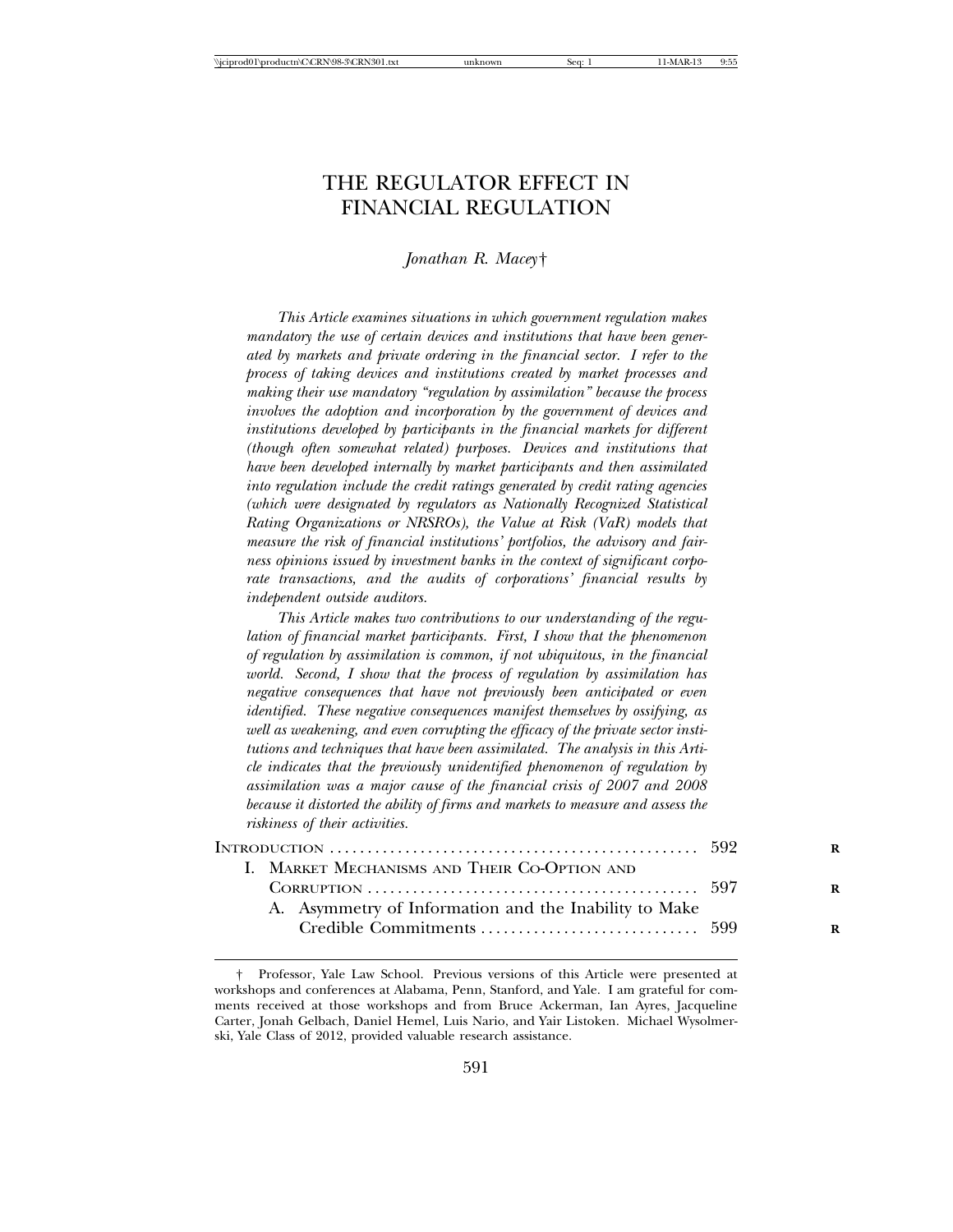| II. FROM THE SUBLIME TO THE RIDICULOUS: FOUR TALES OF |  |
|-------------------------------------------------------|--|
|                                                       |  |
| A. The Making and Unmaking of Mandatory Credit        |  |
|                                                       |  |
| B. Selling Indulgences: The Judicial Co-Option of     |  |
|                                                       |  |
|                                                       |  |
| D. Making Internal Risk Modeling Mandatory  628       |  |
|                                                       |  |

#### **INTRODUCTION**

In finance, regulators and market participants ostensibly have overlapping, if not identical, goals. These goals are to measure risk accurately and in a timely fashion, to improve the reliability of corporate disclosure in order to enable firms to make credible commitments to investors, and to cause scarce resources (capital) to flow to those market participants who can make the best use of it. Firms in search of investors and customers want to distinguish themselves from their rivals. Regulators want to enable investors and customers to make better decisions about how to allocate their resources.<sup>1</sup>

Sometimes regulators and market participants use different techniques in order to accomplish their common goals. Regulators threaten to punish fraud with jail time. Market participants use securities design, incentive-based compensation, and other contractual devices to signal that they are telling the truth. Increasingly however, perhaps frustrated by their lack of success in detecting fraud and in identifying bubbles in the financial sector, regulators have abandoned traditional regulatory techniques in favor of promulgating rules that take the devices, mechanisms, and institutions being used in the private sector and assimilate them into regulations.<sup>2</sup>

Regulators' incorporation of market devices into regulation exemplifies what I term "regulation by assimilation." The most striking example of this phenomenon in finance is the adoption by regulators of the banks' internal, often proprietary, risk assessment Value at Risk (VaR) algorithms. Regulators in turn use the VaR algorithms to evaluate the financial conditions and capital needs of those same banks. Prior to the financial crisis, bank regulators noticed that financial in-

<sup>1</sup> *See, e.g.*, *The Investor's Advocate: How the SEC Protects Investors, Maintains Market Integrity, and Facilitates Capital Formation*, U.S. SECURITIES AND EXCHANGE COMMISSION, http:// www.sec.gov/about/whatwedo.shtml (last visited Jan. 20, 2013) ("The mission of the U.S. Securities and Exchange Commission is to protect investors, maintain fair, orderly, and efficient markets, and facilitate capital formation.").

<sup>2</sup> *See infra* Part II; *see also* TIMOTHY J. SINCLAIR, THE NEW MASTERS OF CAPITAL 10 (2005) ("Increasingly, ratings are key elements in transnational financial regulation.").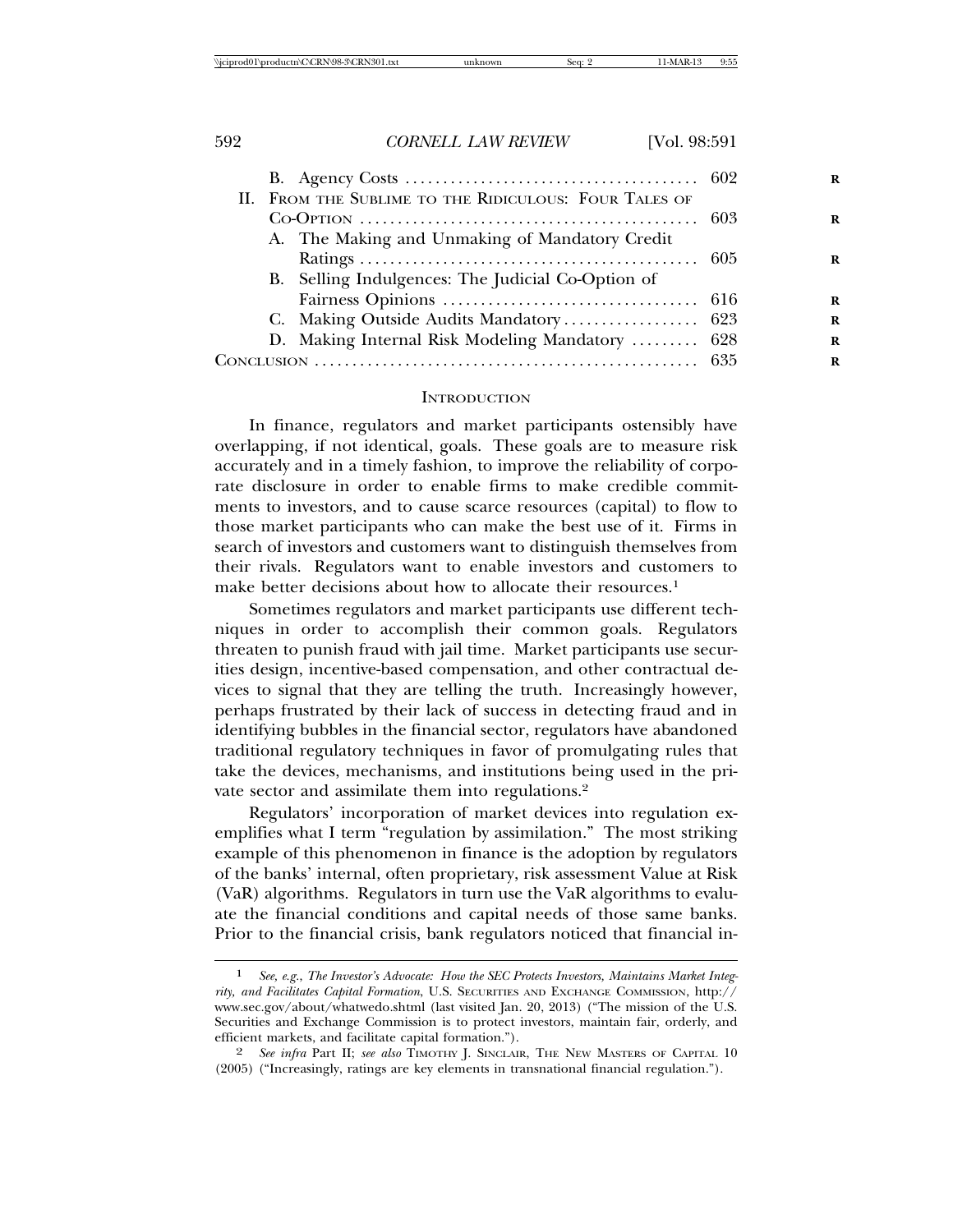stitutions were using quantitative risk measurement techniques in order to determine the riskiness of their own activities. These models attempted to evaluate not only loan performance but also loan quality and managerial processes such as internal risk controls. Recognizing "the extent to which bank risk management and supervisory capital requirements share common objectives,"3 regulators assimilated banks' own internal risk models into regulation. As a Federal Deposit Insurance Corporation (FDIC) official observed:

Of all the changes in capital regulation being considered by the Basel Committee on Banking Supervision, the most fundamental shift from current practice is that the risk-based capital requirements for the largest banks would no longer be based on a few preset ratios dictated by the regulators. Instead, these banks would play a major role in setting their own capital requirements by using their internal estimates of the underlying risk of each credit exposure as inputs into regulator-defined formulas called risk-weight functions. Collectively, this approach is known as the internal ratings-based (IRB) approach.<sup>4</sup>

This sort of "regulation by assimilation" is not limited to banks' internal risk assessments. The technique of regulation by assimilation has become very widespread, indeed ubiquitous, among regulators in the financial sector. The examples of regulation by assimilation examined in this Article are: the co-option of the ratings generated by credit rating agencies, the fairness opinions produced by investment banks and other financial firms, the outside audits performed by independent accounting firms, and finally, and probably most importantly, the internal risk assessments (VaR models) generated by banks and investment banks to measure the riskiness of the assets held on and off of their balance sheets. Each of these examples of co-option is more or less well known—if not to the public, at least to market participants. Indeed, by definition, such co-option is perfectly transparent. Moreover, co-option often is strongly encouraged by regulated firms for a variety of reasons discussed here.

As a descriptive matter, this Article examines the removal of these devices from the purely private sphere and their assimilation into the broader regulatory framework. The descriptive analysis further generates the conclusion that the co-option of voluntary market mecha-

<sup>3</sup> William L. Rutledge, Exec. Vice President of the Fed. Reserve Bank of N.Y., Speech Before the British Bankers Associations at the Basel 2/CAD 3 Half-Day Conference: Implementing the New Basel Accord (Mar. 13, 2003), *available at* http://www.newyorkfed.org/ newsevents/speeches/2003/rut031303.html.

<sup>4</sup> George French et al., *Risk-Based Capital Requirements for Commercial Lending: The Impact of Basel II*, FED. DEPOSIT INS. CORP. (Apr. 21, 2003), http://www.fdic.gov/bank/ analytical/fyi/2003/042103fyi.html.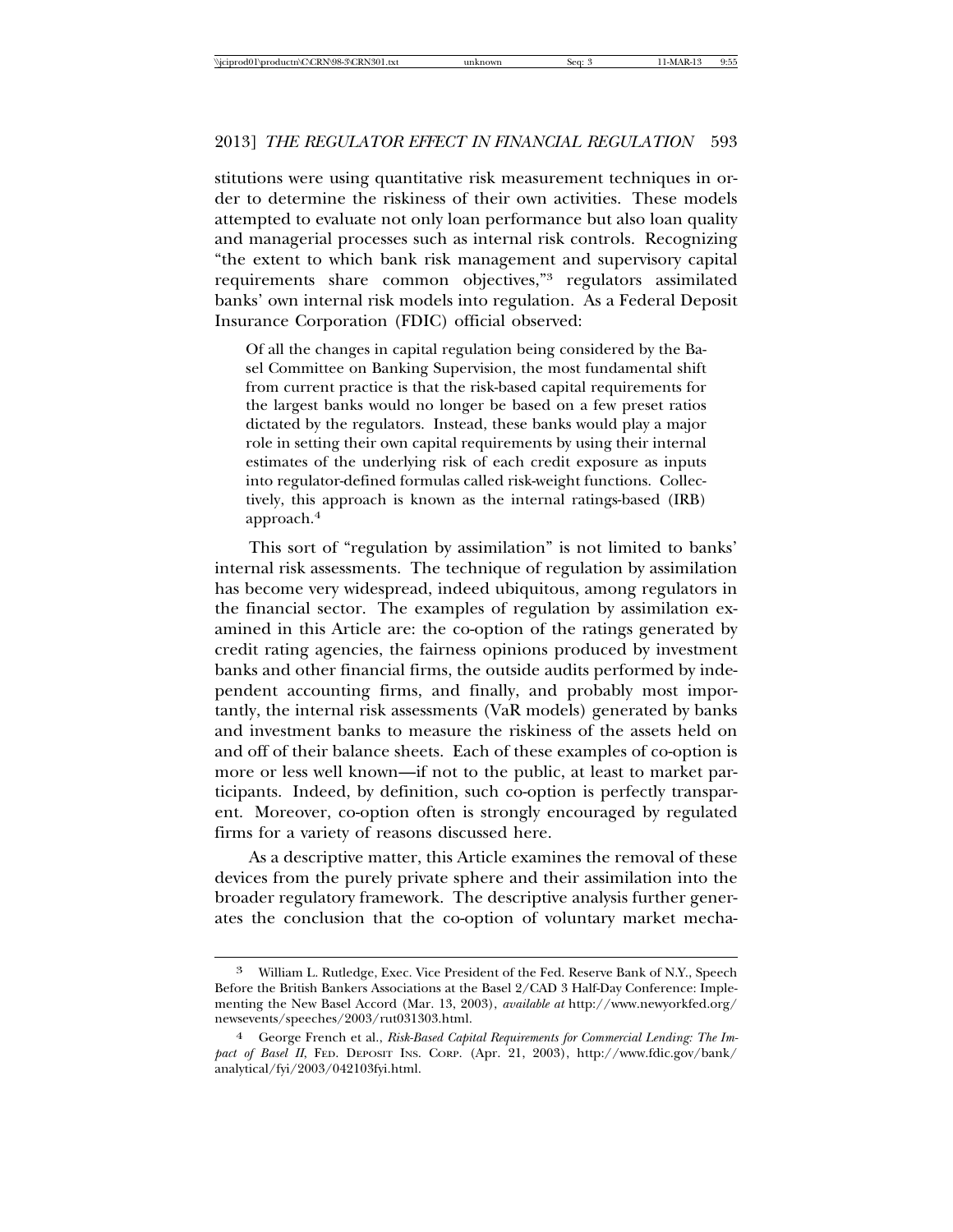nisms inevitably corrupts these mechanisms and is likely to have contributed significantly to the recent financial crisis.

It is worth noting that the analysis offered here is analytically related to a previous generation of scholarship about the distinction between and the relative merits of mandatory rules imposed by law and enabling rules into which firms can opt at their discretion. In the recent past, much progress has been made towards a fuller understanding of the vital distinction between such mandatory rules and enabling rules in corporate law and contracts.5

Largely ignored, however, is the analogous phenomenon of regulatory co-option. Just as lawmakers may transform enabling rules that parties can contract around into mandatory rules that are immutable, so too do regulators sometimes compel the use of certain market devices and mechanisms that historically have been used by market participants, on a voluntary basis if at all. This is regulation by assimilation.

All market mechanisms begin as enabling mechanisms that emerge to solve some problem or other that is plaguing market participants.6 But often market mechanisms are clumsily co-opted by regulators who attempt to make certain regulations more efficient by incorporating the use of market mechanisms into the regulatory process. For example, credit ratings on government debt and corporate debt issued by credit rating agencies began as purely private (enabling) institutions. Nobody was required to use credit ratings. Later, however, the Securities and Exchange Commission (SEC), followed over time by a dazzling array of other regulators, including state insurance regulators and state and federal banking regulators, decided to make credit ratings mandatory for some companies under some circumstances. Thus, this enabling market institution gradually became mandatory for issuers.7

<sup>5</sup> *See* Ian Ayres & Robert Gertner, *Filling Gaps in Incomplete Contracts: An Economic Theory of Default Rules*, 99 YALE L.J. 87, 87 (1989) ("The legal rules of contracts and corporations can be divided into two distinct classes. The larger class consists of 'default' rules that parties can contract around by prior agreement, while the smaller, but important, class consists of 'immutable' rules that parties cannot change by contractual agreement. Default rules fill the gaps in incomplete contracts; they govern unless the parties contract around them. Immutable rules cannot be contracted around; they govern even if the parties attempt to contract around them.").

<sup>6</sup> All rules begin as enabling rules in the sense that, in the absence of mandatory rules or other regulatory constraints, firms can adopt more or less any system of private ordering that they choose. Later, regulators codify these arrangements, choosing for various reasons to make some rules mandatory for firms and individuals and leaving others as enabling.

<sup>7</sup> *See* Arthur R. Pinto, *Control and Responsibility of Credit Rating Agencies in the United States*, 54 AM. J. COMP. L. 341, 347 & nn.37–39 (2006) (discussing the process by which credit ratings became mandatory).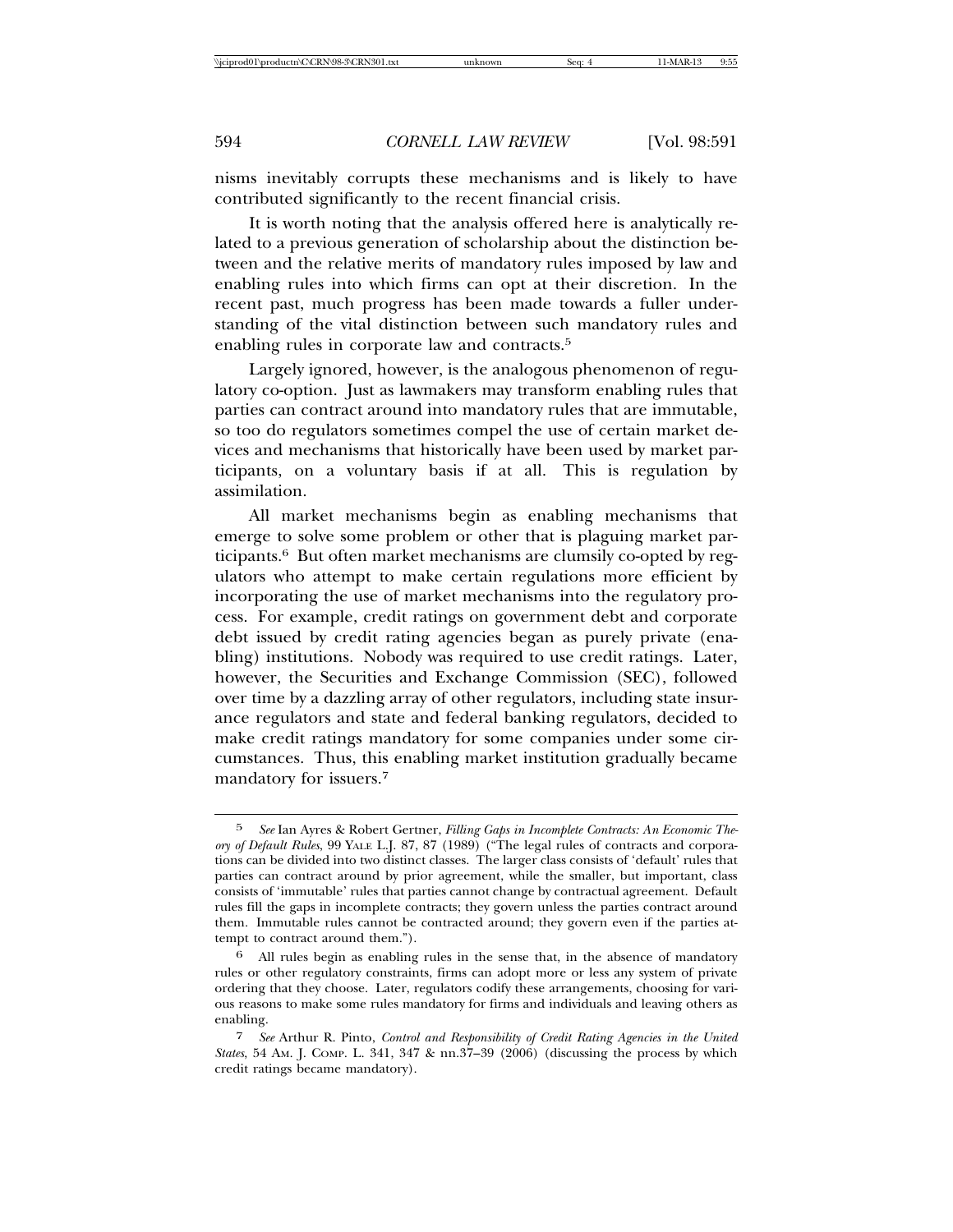In addition to the descriptive project of detailing the process by which spontaneously generated market mechanisms are co-opted by government regulators, this Article makes a normative contribution in which it describes the corrupting influence of government co-option of naturally occurring market mechanisms. Analysis of the incidences of co-option reveals that market mechanisms do not remain the same after they are incorporated into regulation. Most significantly, the original, demand-driven motivation for utilizing a particular market mechanism disappears when the market mechanism is incorporated into a rule. In place of market demand, use of the market mechanism by private sector actors becomes driven by regulation. When this happens, the process of *implementing* the market mechanism is corrupted.

Continuing with our example above—the government co-option of private sector credit rating agencies—companies issuing securities originally procured credit ratings because the cost of the rating was less than the benefits that the rating provided to the issuer, which came in the form of a lower cost of capital on debt issues that had been vetted by independent, highly regarded rating agencies.<sup>8</sup> In this unregulated environment, credit rating agencies had strong incentives to maintain their reputations for providing high quality ratings because, if the ratings they issued were not credible, investors would not pay more for highly rated securities than for other securities, and issuers would have no incentive to incur the cost of procuring a credit rating when issuing debt. This market dynamic was corrupted once investors were *required* by regulators to purchase securities rated by the established credit rating agencies.<sup>9</sup> The largest credit rating agencies were transformed into "Nationally Recognized Statistical Rating Organizations" (NRSROs).10 Upon achieving this official, quasi-governmental status, these rating agencies no longer had to compete on the basis of the quality of their ratings. They sought to maximize profits by keeping the cost of producing ratings low.11 Credit rating agencies had no incentive to improve the quality of the ratings.<sup>12</sup> But rating quality no longer mattered as issuers had to pay for ratings because regulations either mandated or created overwhelming incentives to obtain ratings from a governmentally sanctioned NRSRO.13

<sup>8</sup> *See id.* at 341–42. <sup>9</sup> *See* Frank Partnoy, *How and Why Credit Ratings Agencies Are Not Like Other Gatekeepers*, *in* FINANCIAL GATEKEEPERS: CAN THEY PROTECT INVESTORS? 59, 63–64 (Yasuyuki Fuchita & Robert E. Litan eds., 2006).

<sup>10</sup> *See id.* at 64. <sup>11</sup> *See id.* at 65–66.

See id. at 68 (noting how the credit rating agencies' surge in profitability is "notwithstanding [their] abysmal recent performance").

<sup>13</sup> *See* FRANK PARTNOY, INFECTIOUS GREED: HOW DECEIT AND RISK CORRUPTED THE FI-NANCIAL MARKETS 406–07 (2009) (arguing that regulation leads to a distortion of incentives for gatekeepers and using credit rating agencies as an example); Francis A. Bottini, *An*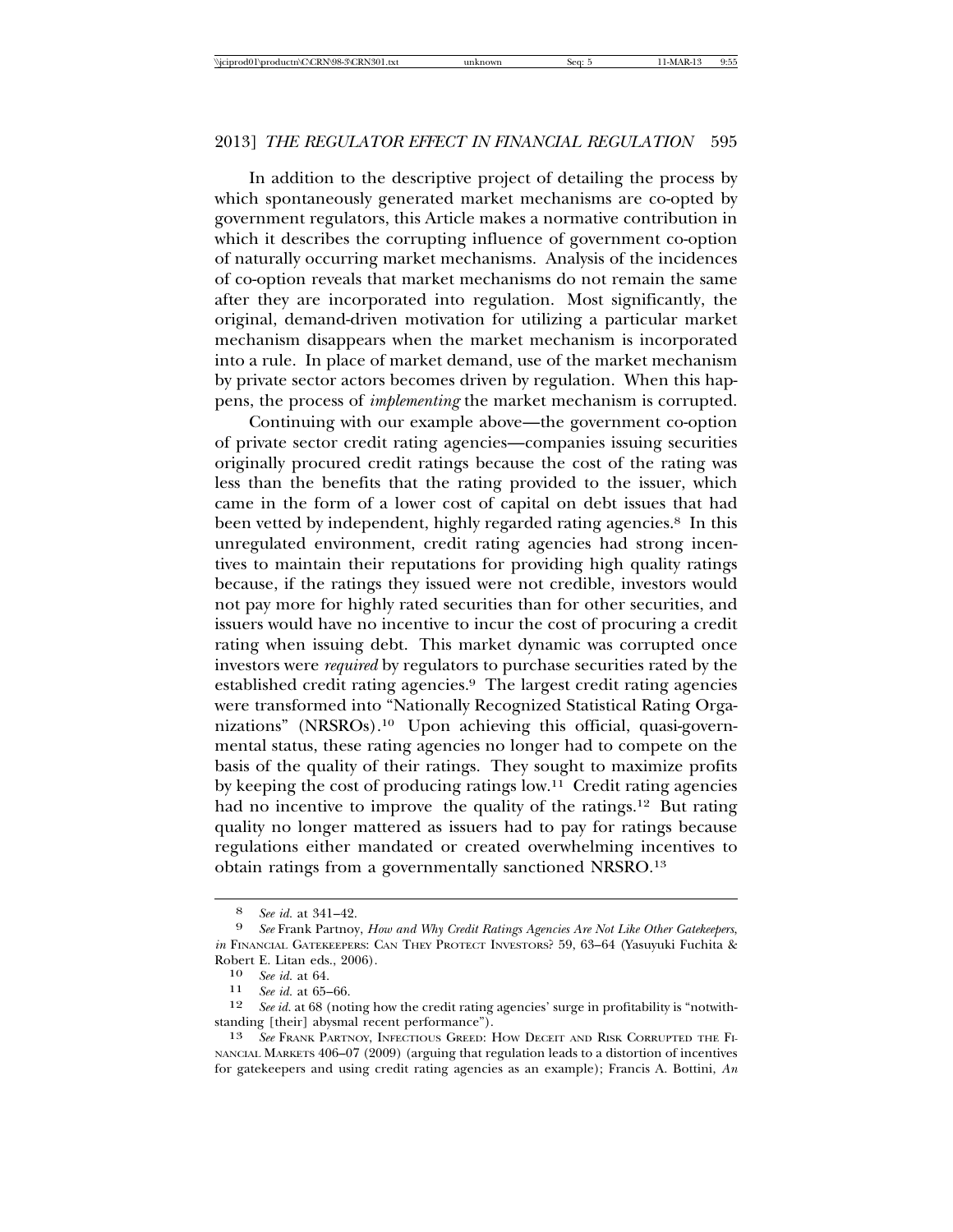The notion that credit rating agencies do not generate information of value is fairly well known.14 What is not well understood is the fact that this was not always the case. Credit ratings used to be of high quality.15 Absent regulation, credit rating agencies had to generate very high quality information about issuers in order to survive.16 This quality was corrupted when ratings were co-opted into regulation. Most importantly, the corruption of credit rating agencies through regulation by assimilation is by no means unique. A number of important market mechanisms have been corrupted by regulation. In fact, it appears that whenever regulators attempt to co-opt a market mechanism, the market mechanism tends to become corrupted, even when the regulators are acting with the best of intentions.

The transformation of market institutions to mandatory institutions has been curiously understudied, particularly since one observes it quite often. In addition to credit ratings, audits once were voluntary but now are mandatory for public companies.17 And corpora-

*Examination of the Current Status of Rating Agencies and Proposals for Limited Oversight of Such Agencies*, 30 SAN DIEGO L. REV. 579, 603–08 (1993) (discussing SEC regulations that rely on oft-criticized credit ratings to exempt securities issuers and institutional buyers from disclosure requirements). The author notes how NRSROs in the 1970s and 1980s failed to downgrade credit ratings fast enough in a number of high profile instances, including the bond ratings of both New York City and the Washington Public Power Supply System. Bottini, *supra*, at 584–88. Furthermore, NRSROs were accused of attempting to influence and being influenced by politicians. *Id.* at 595–98. Allegations exist that the small number of NRSROs results in a lack of competition, leading to inadequate "disclosure of important financial information to investors who rely on the ratings." *Id.* at 600. *Cf.* Jonathan R. Macey & Hillary A. Sale, *Observations on the Role of Commodification, Independence, and Governance in the Accounting Industry*, 48 VILL. L. REV. 1167, 1175–77 (2003) (providing an explanation of a similar process in the accounting industry); Pinto, *supra* note 7, at 351–55 **R** (noting the difficulty of bringing litigation against NRSROs). *See generally* SINCLAIR, *supra* note 2 (providing an overview of the history of the credit rating industry). **R**

14 *See* PARTNOY, *supra* note 13, 385–87; *see also id.* at 350 (noting that, in the period of **R** corporate failings following Enron's collapse, "[t]he last ones to react, in every case, were the credit-rating agencies, which downgraded companies only after all the bad news was in, frequently just days before a bankruptcy filing"); Efraim Benmelech & Jennifer Dlugosz, *The Credit Rating Crisis*, 24 NBER MACROECONOMICS ANN. 161, 161 (2010) (quoting economist Alan Blinder, who wrote in a 2007 *New York Times* article that "[i]nvestors placed too much faith in the rating agencies which, to put it mildly, failed to get it right"); Benmelech & Dlugosz, *supra*, at 202 (concluding that while less than ten percent of tranches were downgraded in 2007 to 2008, "the frequency and magnitude of downgrades reached record levels").

15 *See* SINCLAIR, *supra* note 2, at 23–24. **R**

16 *See* Partnoy, *supra* note 9, at 63 & n.18 (noting that due to the credit agencies' **R** failure to anticipate the market crash of 1929, "the credit rating industry went into a general decline," and "credit rating agencies were not especially profitable").

17 Under the Securities Act of 1933, companies that sell registered securities must supply a current balance sheet and income statements from the previous three years, all certified by an independent auditor. 15 U.S.C. § 77aa (2006) (setting out Schedule A, which includes the financial statement requirement in paragraphs 25–26). The Securities Exchange Act of 1934 requires that annual reports of companies be certified by "independent public accountants." 15 U.S.C. §  $78m(a)(2)$ . Independent auditors are subject to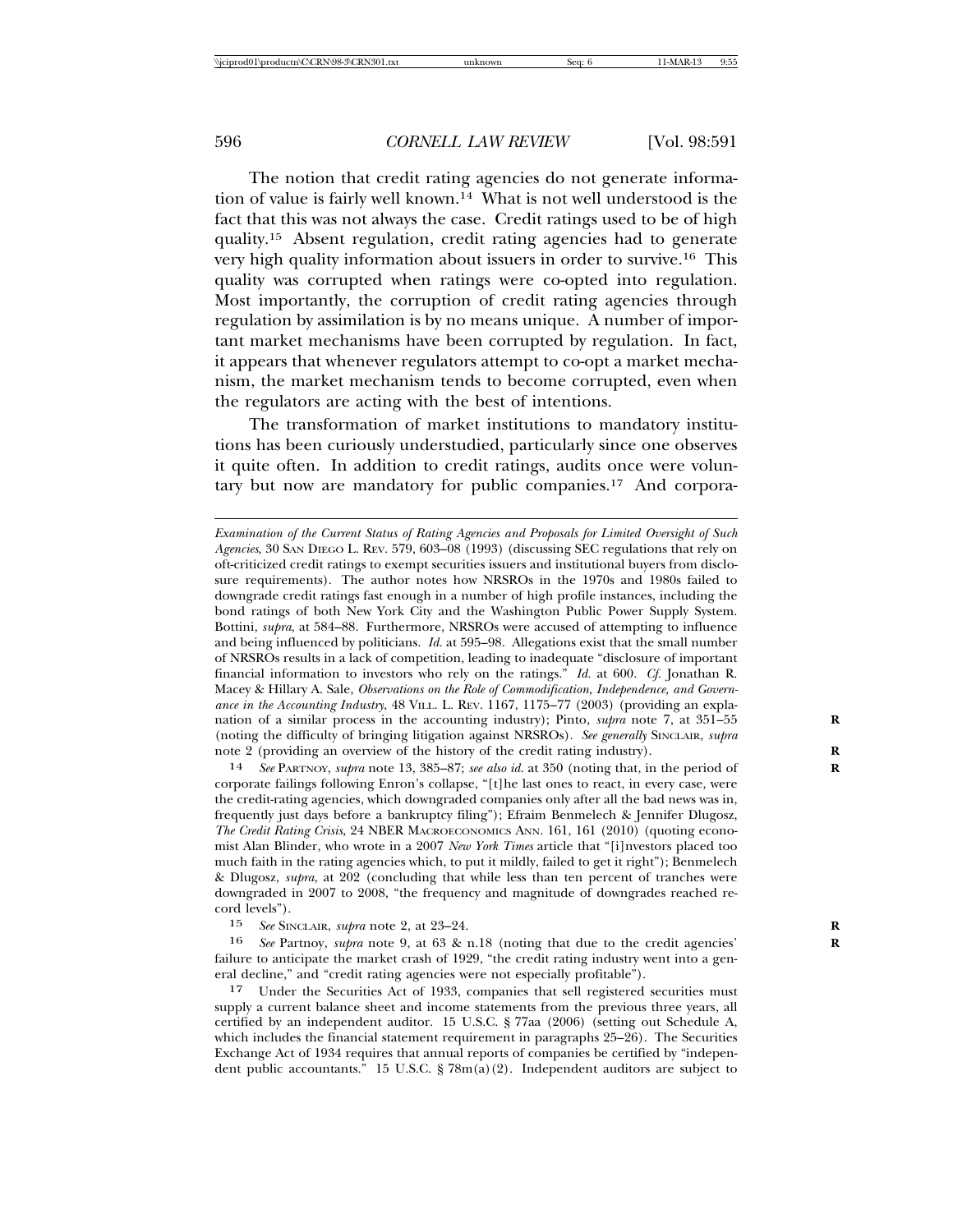tions' internal risk assessments are being internalized into regulations.18

Likewise, various sorts of advisory services, particularly the rendering of fairness opinions, which are professional opinions rendered by investment banks about whether the terms of major corporate transactions (e.g., mergers, corporate acquisitions, share repurchases, and leveraged buyouts) are fair, began their existence as voluntary mechanisms. They now are essentially mandatory in a wide variety of contexts.19 Investment banks deliver fairness opinions typically for hefty fees, and in connection with their provision of financial advice, to corporations deciding whether to pursue important deals.20

This Article proceeds as follows. Part I contains an analysis of the economic rationales for the use of the market mechanisms described in this Article. This section consists of a discussion of the specific market imperfections that private sector institutions are attempting to solve through various innovations. Not surprisingly, these market imperfections manifest themselves in the form of the transaction costs that confront companies when they try to raise capital from outsiders and the agency cost problems that confront shareholders and creditors who are trying to monitor the firms in which they have invested.

Part II contains an analysis of four critical voluntary market institutions that have been incorporated (co-opted) by regulators in various ways. These institutions consist of: (a) the credit ratings generated by credit rating agencies; (b) the fairness opinions generated by investment banks; (c) the outside audits provided by independent auditing firms; and (d) the internal risk assessments (generally VaR models) that financial institutions use to determine whether they have sufficient levels of capital to operate safely.

#### I

# MARKET MECHANISMS AND THEIR CO-OPTION AND CORRUPTION

In the realm of corporate governance and finance, the market mechanisms examined in this Article initially were designed for the

<sup>&</sup>quot;[s]trict liability and negligence-like causes of action." *See* Macey & Sale, *supra* note 13, at **R** 1173.

<sup>18</sup> For example, in 1997, the SEC mandated that companies provide more information regarding the market risk of their derivatives. 17 C.F.R. § 229.305 (1999); Disclosure of Accounting Policies for Derivative Financial Instruments, Release Nos. 33-7386; 34- 38223; IC-22487; FR-48, pg. 26–28 (Jan. 31, 1997). The rule offered companies three options, "the easiest of which was to disclose a VAR measure with a 95 percent confidence interval." PARTNOY, *supra* note 13, at 262. The Federal Reserve and the Bank for Interna- **R** tional Settlements also favored using VaR models. *Id.*

<sup>19</sup> *See* Steven M. Davidoff, *Fairness Opinions*, 55 AM. U. L. REV. 1557, 1558–60 (2006).

<sup>20</sup> *See* Marie Leone, *Fairness Opinion Neutrality Questioned*, CFO (Feb. 2, 2006), http:// www.cfo.com/article.cfm/5465857.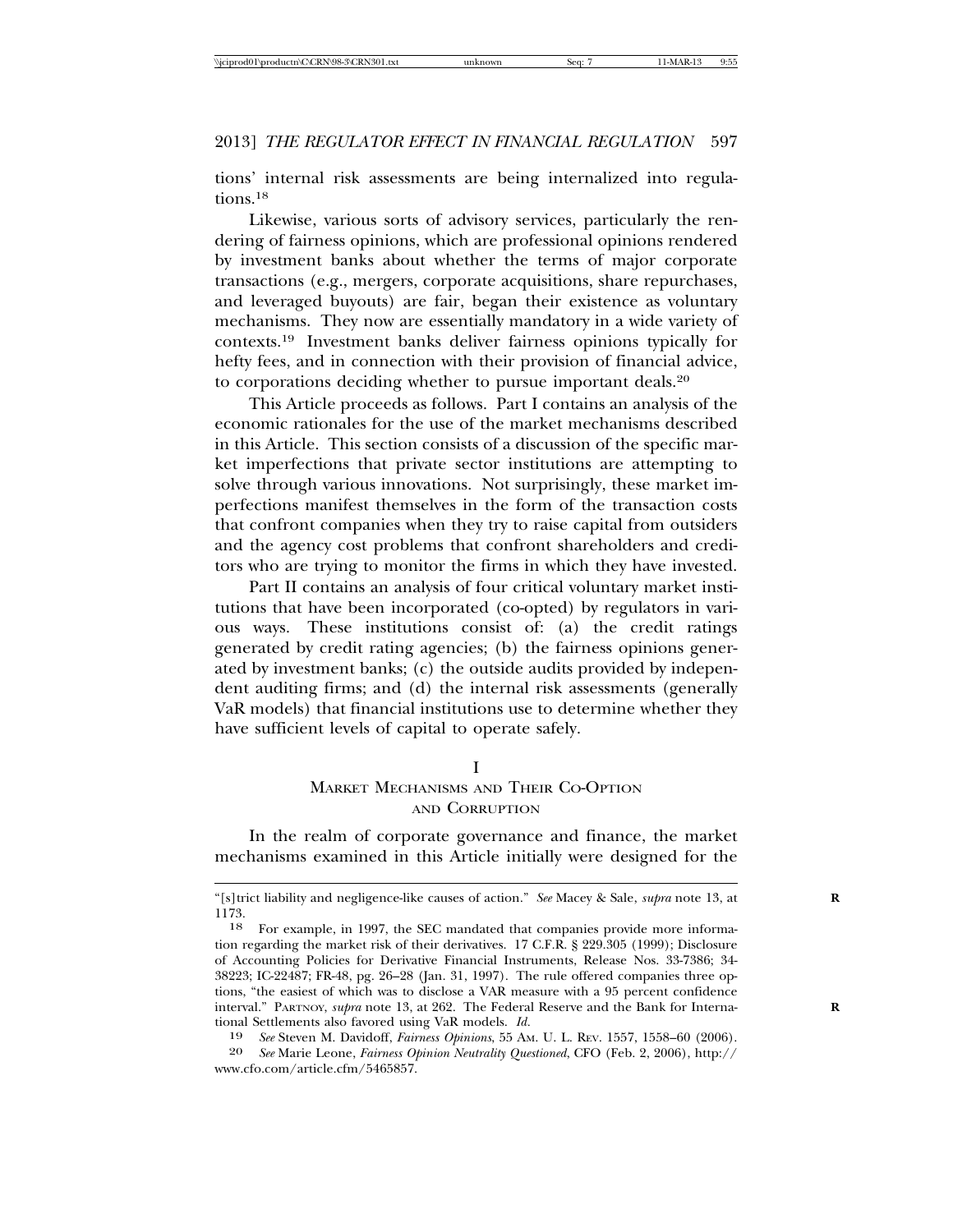purpose of mitigating various contracting and agency problems facing entrepreneurs, managers, and investors. Fairness opinions from investment banks and credit ratings from credit rating agencies were meant to ameliorate the contracting problem<sup>21</sup> that results from the fact that contracting parties possess radically asymmetric information about the assets over which they are contracting.<sup>22</sup>

The audits performed by independent accounting firms similarly reduce contracting costs by allowing firms to make credible promises that the financial information they are providing to investors and others is accurate.23 In addition, outside, independent audits reduce agency costs by alerting directors and other corporate monitors about financial and accounting anomalies and irregularities that constitute red flags and require investigation.

Similarly, accurate internal risk assessments can serve the additional purpose of controlling agency costs within firms. More accurate assessments of risk not only help firms control their risks and establish minimum capital levels but also enable companies to provide more accurate incentive-based compensation and other rewards.24 This, in turn, reduces the moral hazard that faces managers who are compensated on the basis of their performance, because adjusting the realized outcomes of particular investments for their risk has the effect of decreasing the returns of projects deemed to be relatively risky and concomitantly increasing the returns of relatively safe projects.25

The consequences of subverting these market mechanisms described here can hardly be overstated. These market mechanisms served the function, in other words, of mitigating information asym-

<sup>21</sup> *See* Davidoff, *supra* note 19, at 1563–69 (detailing the "scope, purpose, and form" of **R** fairness opinions); Pinto, *supra* note 7, at 341–42 (noting the significance of credit rating agencies).<br> $22 \text{ Set}$ 

<sup>22</sup> *See* Douglas O. Edwards, *An Unfortunate "Tail": Reconsidering Risk Management Incentives After the Financial Crisis of 2007–2009*, 81 U. COLO. L. REV. 247, 283–85 (2010) (discussing information asymmetry).

<sup>23</sup> *See* PARTNOY, *supra* note 13, at 153 (noting that the use of Generally Accepted Ac- **R** counting Principles (GAAP), as certified by independent accounting firms, "[was] a key factor in persuading investors that stock prices of companies . . . were fair and accurate"); Michael Minnis, *The Value of Financial Statement Verification in Debt Financing: Evidence from Private U.S. Firms*, 49 J. ACCT. RES. 457, 458–59 (2010) ("The role of an audit is to assure financial statement users that the statements are compiled and presented according to Generally Accepted Accounting Principles . . . .").

<sup>24</sup> *See* PARTNOY, *supra* note 13, at 40–41. The author describes the RAROC (Risk-Ad- **R** justed Return on Capital) model as adopted by Bankers Trust in the late 1980s and early 1990s to determine compensation for employees "not only on how much money they made, but also on how risky their business was." *Id.*

<sup>25</sup> *Id.* at 41; *see* Carl L. Hyndman, Regulatory Update, *Internal Models for Measuring Credit Risk: Their Impact on Capital Needs*, 12 COM. LENDING REV. 58, 58–60 (1997) (describing the process by which banks employed the RAROC model to evaluate the riskiness of loans). *See generally* Bengt Hölmstrom, *Moral Hazard and Observability*, 10 BELL J. ECON. 74 (1979) (explaining how any disclosure may tend to ameliorate moral hazard).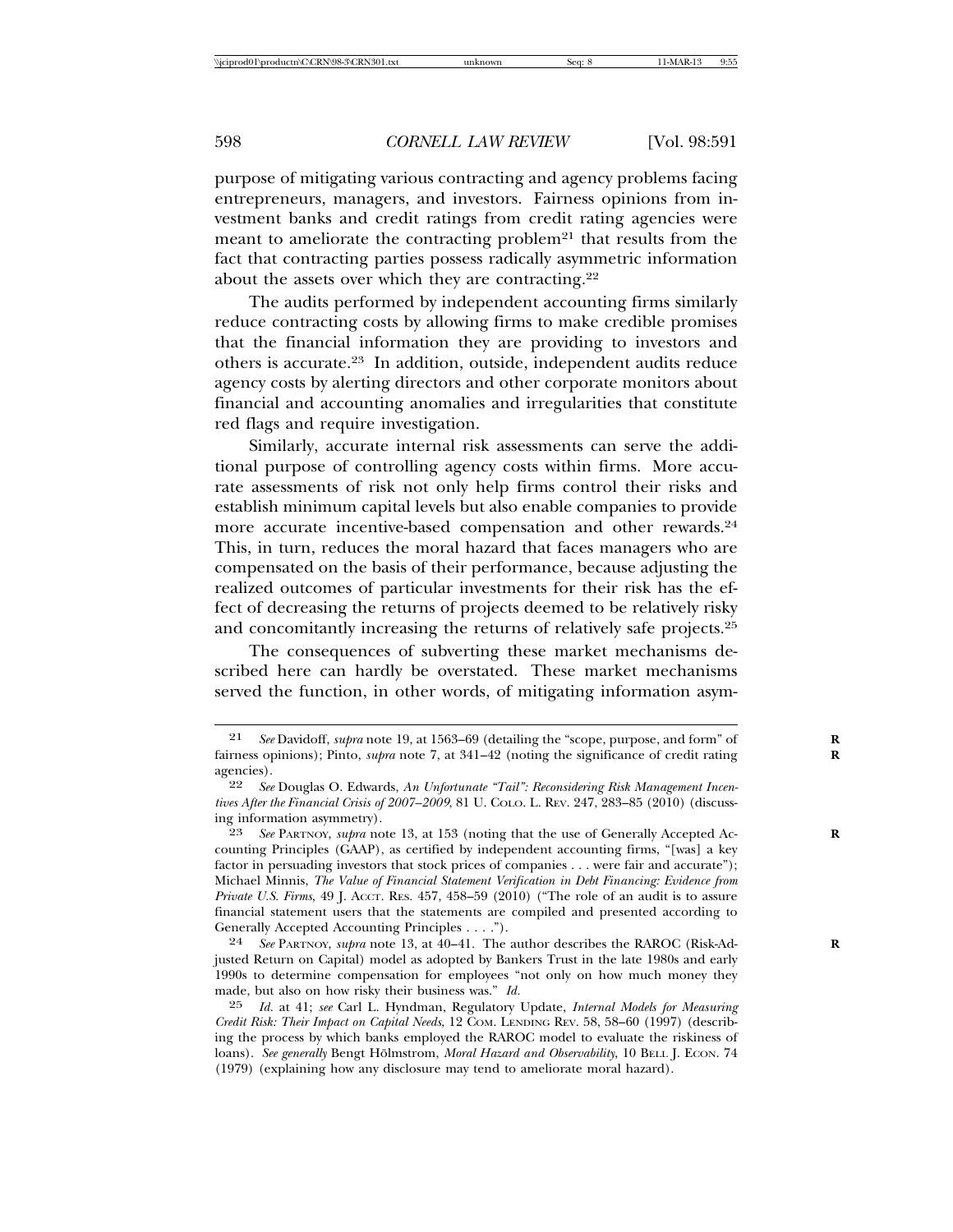metry problems, signaling problems, and credibility problems that if left uncorrected will, as George Akerlof famously explained, cause markets to implode.26

A. Asymmetry of Information and the Inability to Make Credible Commitments

The analysis begins with the assumption that both private sector actors and public officials are acutely interested in facilitating capital formation. Of course, the private sector actors are concerned about raising money for their particular firms while public sector officials are presumably less concerned about the fate of particular firms than they are about the general economic environment in which capital formation takes place.

One way that this commonality of interests among private and public actors manifests itself is that both groups have incentives to fashion remedies for the contracting problems that plague companies in search of capital and their potential investors.27 For example, when a company requires working capital or needs funding for a particular project, it will seek access to the public and private markets for debt or equity. The ability of companies to attract such capital will depend on their ability to convince investors that they will refrain from absconding with their investment dollars and will instead be able to offer a competitive rate of return on any funds entrusted to the company.

There are several ways that regulation and market forces attempt to overcome the credible commitment problem that makes it difficult for unknown market participants to attract capital. Among the most important potentially available strategies that may be deployed either separately or together are: (a) investing in reputation;<sup>28</sup> (b) submitting to an intensive regulatory regime in which fraud is pursued and punished assiduously;29 and (c) submitting to a trading environment characterized by high degrees of transparency and efficiency so that fraud and misrepresentations quickly will be ferreted out by rivalrous

<sup>26</sup> *See* George A. Akerlof, *The Market for "Lemons": Quality Uncertainty and the Market Mechanism*, 84 Q. J. ECON. 488, 490 (1970).

<sup>27</sup> *See* Jonathan Macey, *The Value of Reputation in Corporate Finance and Investment Banking (and the Related Roles of Regulation and Market Efficiency)*, 22 J. APPLIED CORP. FIN. 18, 23 (2010); Stephen J. Choi & Andrew T. Guzman, *Portable Reciprocity: Rethinking the International Reach of Securities Regulation*, 71 S. CAL. L. REV. 903, 941–42 (1998).

<sup>28</sup> Hiring one or more reputational intermediaries can serve as a substitute for a direct investment in reputation. Companies without reputations must either use reputational intermediaries or confine themselves to the loan market, where commercial banks and other lenders perform intensive (and costly) ongoing monitoring and use various protective covenants and other restrictions on borrowers to protect themselves against opportunistic behavior. *See generally* Macey, *supra* note 27. **R**

<sup>29</sup> *See* Choi & Guzman, *supra* note 27, at 940–41 ("Through public regulation, . . . **R** issuers are better able to commit credibly to remaining truthful in their securities disclosures." (footnote omitted)).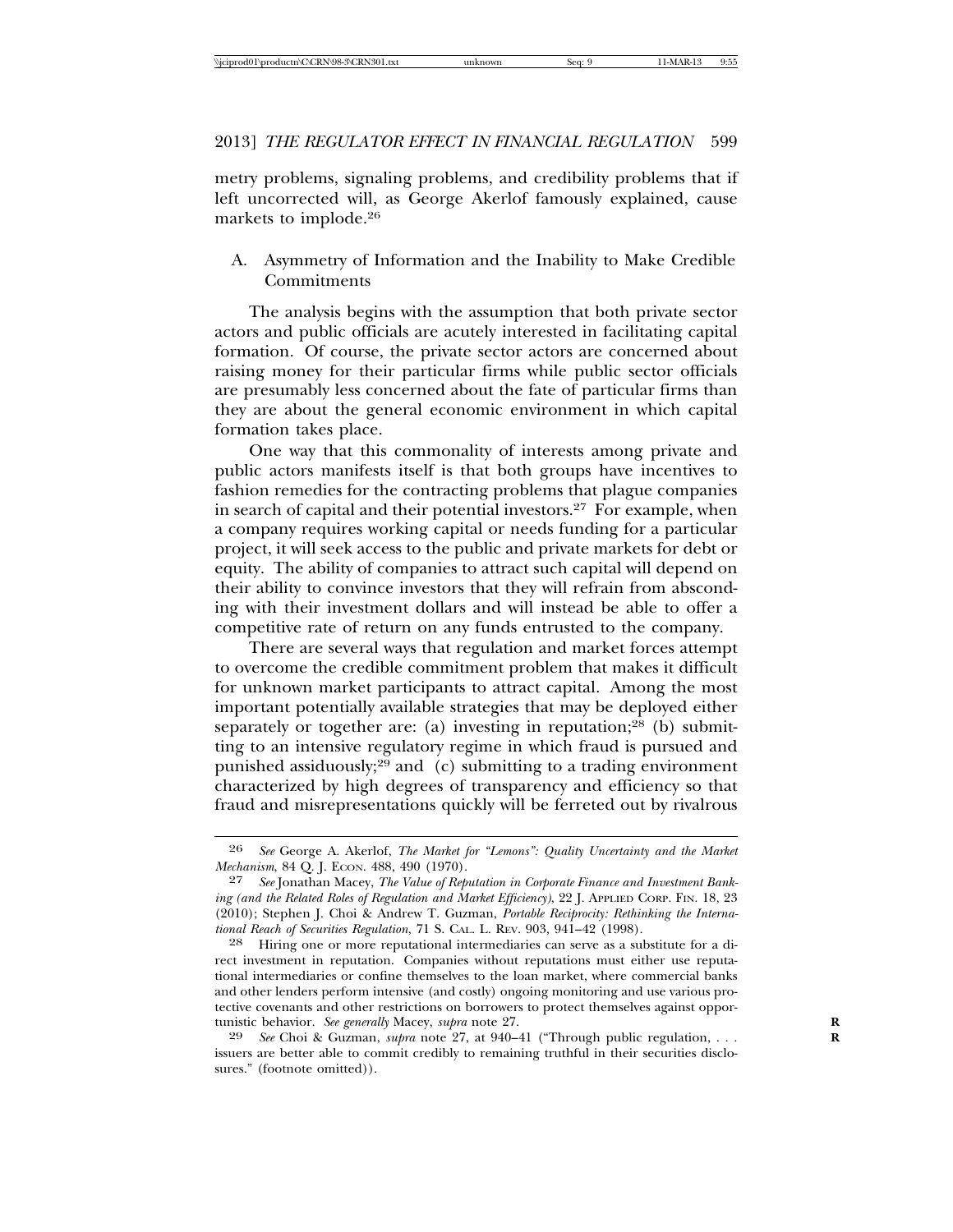competition among market professionals such as arbitrageurs and stock market professionals.30

In his seminal 1970 article titled *The Market for Lemons: Quality Uncertainty and the Market Mechanism*, 31 Professor Akerlof provided the theoretical foundation for the economic role of the strategies described above. The fundamental cause of the problem in search of solutions is "information asymmetry," the situation that arises when one party to a transaction (usually the seller, though not always) has more and better information about the product or service than its counterparty. In cases where information asymmetries are large enough, markets will fail to the point of implosion unless something is done to restore the informational balance.<sup>32</sup>

Akerlof explained the conditions under which information asymmetries lead to market collapse with an illustration from the market for used cars. In American vernacular, the cars of the poorest quality in this market are dubbed "lemons" while cars of the highest quality are "cherries." In Akerlof's model, all other cars—those whose quality is somewhere between these two extremes—are lumped together as "average." In an ideal world of "perfect" (or costlessly available) information, all cherries will sell for the highest prices, all lemons for the lowest prices, and all average cars for prices in between. But now let's consider what happens when we move from a world of "perfect markets" to one characterized by significant, even chronic, asymmetry of information—a world in which sellers and buyers often do not know one another, do not engage in repeat dealings, and, to make things worse, do not have reliable, well-informed reputational intermediaries to provide them with the information they lack. In this radically "imperfect," informationally challenged world, sellers of both lemons and average cars may be tempted to pass their cars off as cherries. But buyers are not stupid; recognizing their own inability to distinguish among cars on the basis of quality, they reduce the price they are willing to pay by enough to compensate for the risk they are buying a lemon.

This set of arrangements and adjustments may work for a while. The problem, however, is that it is likely to lead to an unsustainable "non-equilibrium" in which some sellers of lemons receive a premium

<sup>30</sup> *See* John C. Coffee, Jr., *Market Failure and the Economic Case for a Mandatory Disclosure System*, 70 VA. L. REV. 717, 751–52 (1984) (arguing that the existing mandatory disclosure system is best explained by such an "efficiency-based" strategy); *see also* Paul A. Griffin et al., *Stock Price Response to News of Securities Fraud Litigation: Market Efficiency and the Slow Diffusion of Costly Information* 7 (Stanford Law Sch. John M. Olin Program in Law & Econ., Working Paper No. 208 2000), *available at* http://papers.ssrn.com/sol3/papers.cfm?abstract\_id= 251766 (discussing several studies "document[ing] that the stock market reacts swiftly and negatively to a corrective disclosure that leads to securities class action litigation").

<sup>31</sup> Akerlof, *supra* note 26. **R**

<sup>32</sup> *Id.* at 490–91.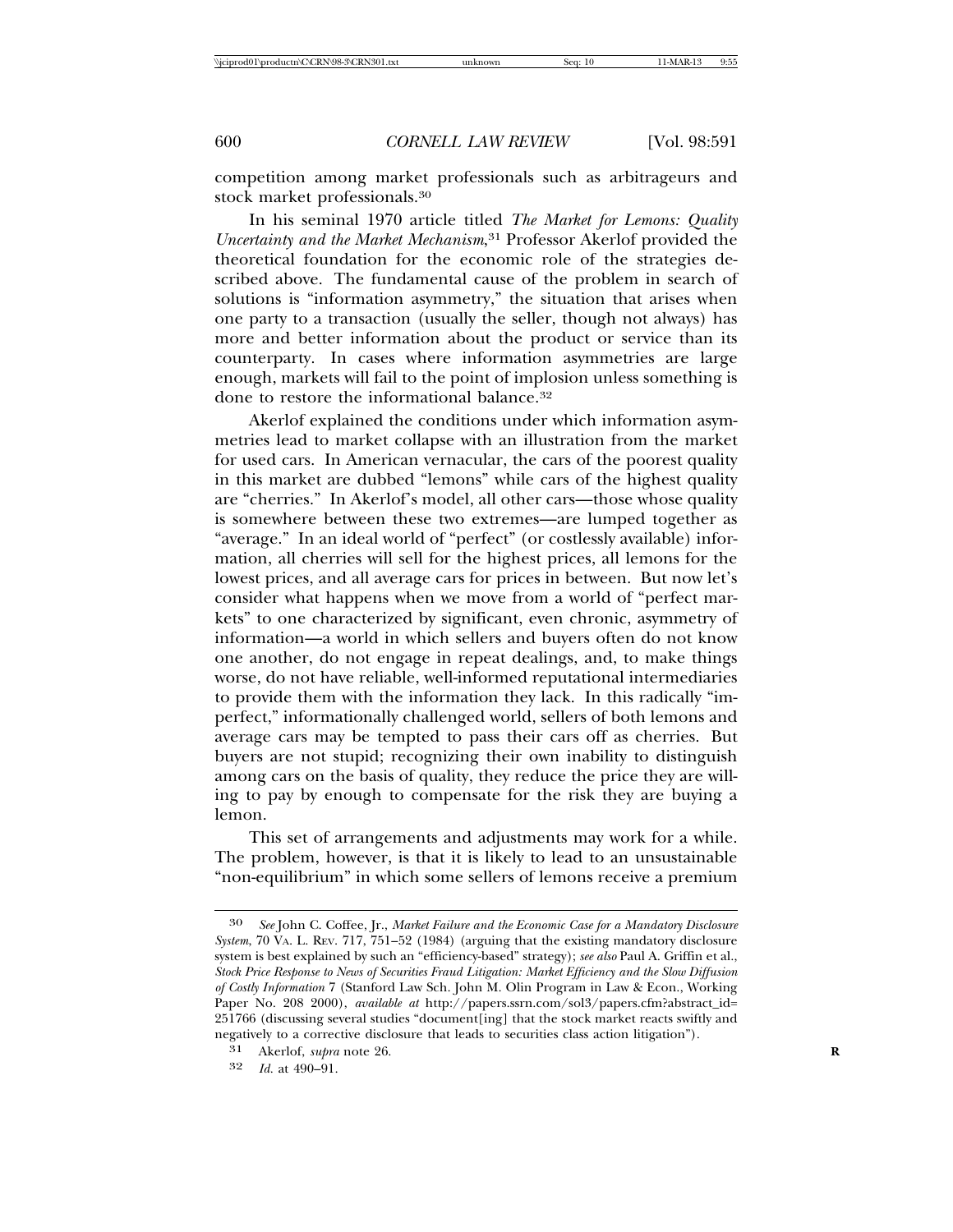over the actual value of their cars while many other sellers of cherries are offered significantly less for their cars than they are worth. Once the buyers of the lemons discover that they have paid too much, they—and those who hear their stories—either will withdraw from the market or dramatically reduce the prices they offer to (the now discredited) sellers in the market. And once the sellers of cherries observe that they can no longer obtain a fair price for their cars, many of those sellers—particularly those with the best cars—will decline to put their cars on the market and will resort to other means of sale that do not involve impersonal market transactions. Such alternatives are likely to include transactions within the seller's "circle of trust" such as family members or those with a close religious or ethnic affiliation.<sup>33</sup>

The withdrawal of the highest-quality cars from the market results, of course, in a reduction in the average quality of the cars on the market. As cherries are withdrawn from the market, buyers will respond by adjusting downward the amount they are willing to pay to reflect the new reduced average quality of the cars in the market, which encourages still more sellers to withdraw their cars from the market. Soon, none of the best cars are available for sale and even owners of average quality cars begin to receive too little compensation for their vehicles. Once the average-quality cars start to disappear from the marketplace, buyers eventually recognize that the only cars available on the market are lemons and will lower their prices accordingly. This downward spiral in quality and price ultimately leads, as Akerlof's model posits, to the complete failure of the market unless market participants figure out a way to solve the information problem confronting buyers and sellers.

Akerlof's model applies with particular force in the context of the capital markets in which securities trading occurs. First, these markets are characterized by acute information asymmetry. Sellers of securities, particularly issuers or banks that have designed a particular trading instrument or developed the algorithm used to determine the value of the instrument, will have significant information advantages over their counterparties.34 Second, the intuition that buyers will manage this information problem by paying a price for assets that re-

<sup>33</sup> *See, e.g.*, *id.* at 499 (providing examples in which lenders avoid the lemons problem through personal knowledge of the contracting party's character). <sup>34</sup> *See* PARTNOY, *supra* note 13, at 398, 402 ("The information and sophistication gap **<sup>R</sup>**

between average investors and the companies whose shares they buy is now bigger than ever, thanks to the changes in markets, law, and culture since the late 1980s."); *see also* David Aboody & Baruch Lev, *Information Asymmetry, R&D, and Insider Gains*, 55 J. FIN. 2747, 2747 (2000) (noting that, because of information asymmetry, "corporate insiders," which the 1934 Securities and Exchange Act describes as "corporate officers, directors, and owners of 10 percent or more of any equity class of securities," benefit from trading their firms' securities); *cf.* Vesna Straser, *Regulation Fair Disclosure and Information Asymmetry* 5 (Univ. Notre Dame Dep't of Econ., Working Paper 2002), *available at* http://papers.ssrn.com/ sol3/papers.cfm?abstract\_id=311303 (noting that early disclosure of nonpublic informa-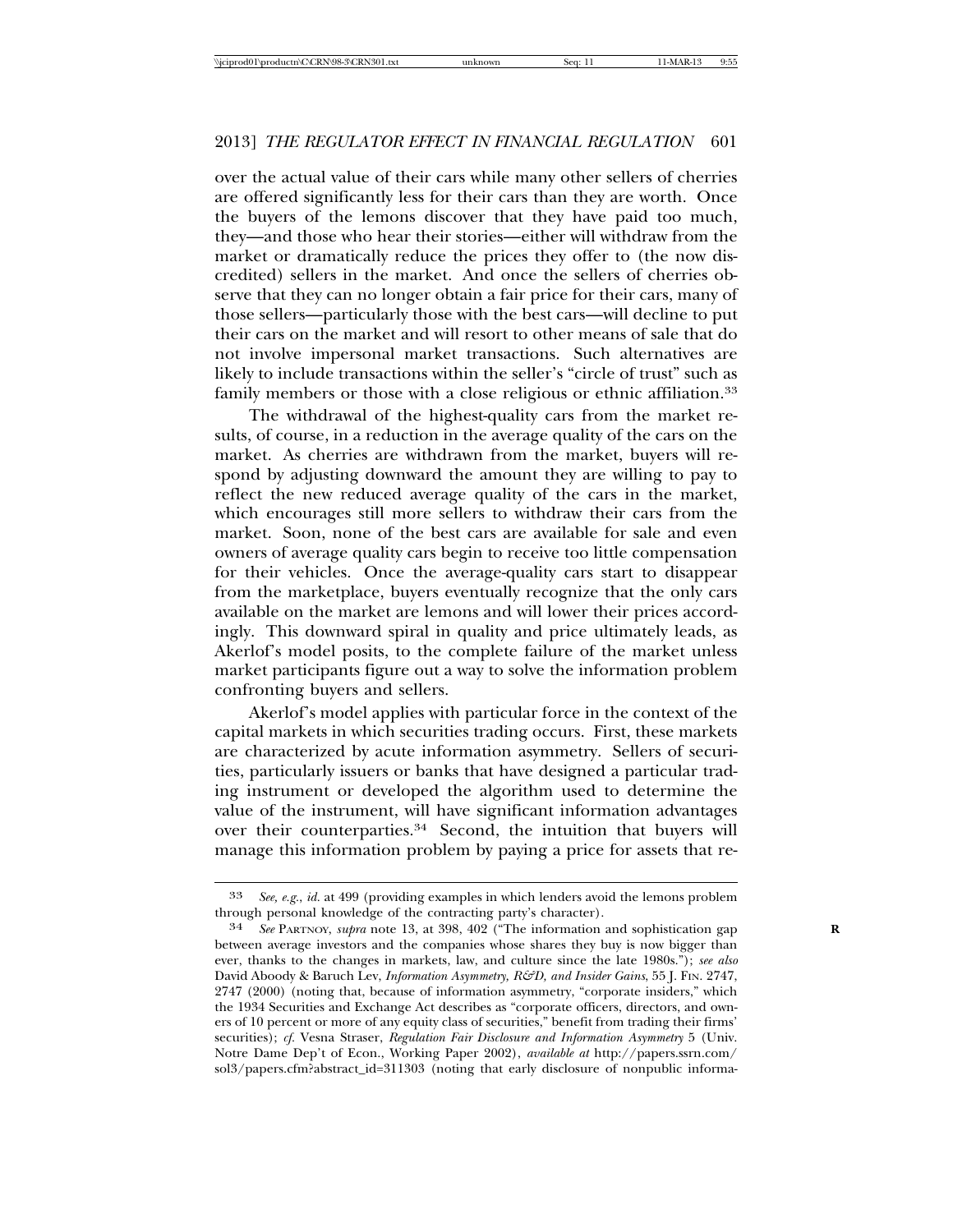flects the anticipated average quality of those assets to compensate for the risk of receiving low-quality assets seems particularly applicable to the world of corporate finance.35 Following the principles of modern portfolio theory, investors routinely attempt to construct diversified portfolios of securities to eliminate the "firm-specific" risk (which might be thought of as the possibility that a particular firm turns out to be a lemon) associated with a particular investment.<sup>36</sup> Third, traditional strategies for overcoming the problem of asymmetric information at the heart of the lemons problem often do not work in the context of financial products.

Traditional strategies for confronting the lemons problem, such as offering product warranties, work well when the manufacturer is offering many units of the same product and consumers are concerned about the quality of the particular unit they are buying. But in the capital markets, the more typical concern is that an entire issue of securities will fail to perform as promised. Warranties, refunds, and exchanges, which are all forms of insurance for buyers, do not work in the context of securities offerings because when the issuer fails, all investors tend to suffer together.37 Finally, stark differences around the world in the quality of capital markets appear attributable to the fact that the lemons problem is particularly acute in countries with poorly developed legal and regulatory systems for the obvious reason that, in such countries, sellers of securities are unable to commit credibly to telling the truth simply by submitting themselves to the sanctions imposed by law.

Thus, developing mechanisms and institutions for coping with the contracting problems generated by asymmetric information is among the most important tasks for economists, lawyers, and policymakers. The credit ratings, fairness opinions, and audits by independent financial firms discussed in this Article are among the most important mechanisms and institutions ever developed by markets. The degradation caused by their assimilation into regulation has proved very costly.

### B. Agency Costs

As Michael Jensen and William Meckling famously explained, both investors and entrepreneurs seeking investments have strong incentives to find ways to reduce agency costs because the investors and entrepreneurs will share the gains associated with eliminating this

tion to securities analysts or institutional investors "place[s] individual investors at a severe informational disadvantage").

<sup>35</sup> *See* David Easley & Maureen O'Hara, *Adverse Selection and Large Trade Volume: The Implications for Market Efficiency*, 27 J. FIN. & QUANTITATIVE ANALYSIS 185, 185 (1992). 36 PARTNOY, *supra* note 13, at 415–16. *See generally* Harry Markowitz, *Portfolio Selection*, 7

J. FIN. 77 (1952) (discussing modern portfolio theory).

<sup>37</sup> *See* Macey, *supra* note 27, at 22. **R**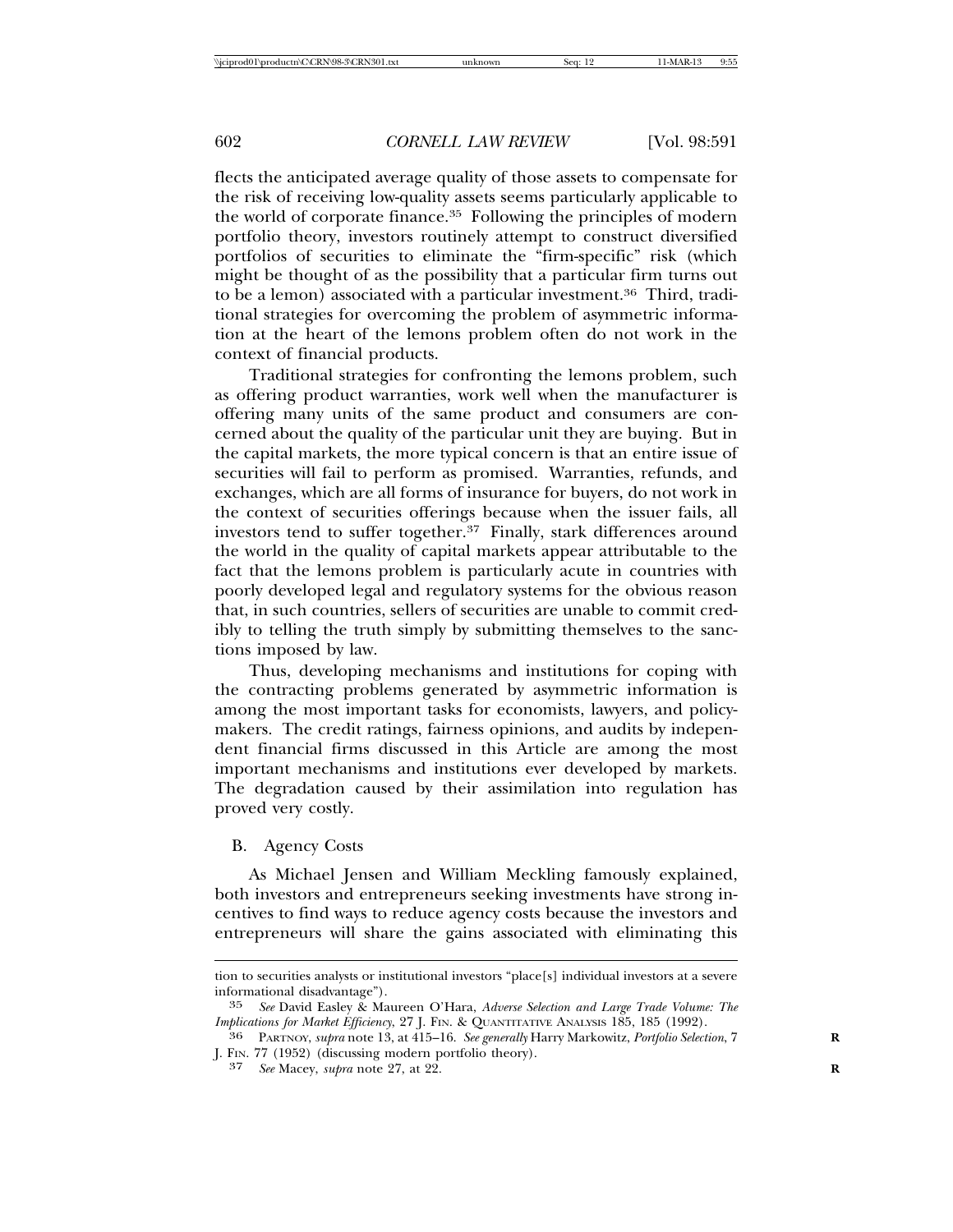source of inefficiency.<sup>38</sup> Among the farrago of mechanisms used to align the interests of agents and principals are profit sharing, commission or piece-rate compensation, bonding through reputation building, and threats of firing or other disciplines.39

But these sorts of rather crude mechanisms for addressing agency-cost problems sometimes present issues of their own. Technicalities occasionally make it difficult to devise contractual solutions for agency problems. For example, firms often compensate employees on the basis of their performance; in finance, employees such as traders and professional money managers are compensated on the basis of the returns generated by the portfolios of assets they assemble and trade. But these returns must be adjusted for the risks associated with these investments or else the incentive-based compensation can lead to the moral hazard of excessive risk-taking.40 Unfortunately, the measurement of risk is more difficult, more subjective, and less precise than the measurement of returns. The elaborate and expensive internal risk assessment processes developed by financial firms were an important step on the path toward developing more accurate and precise measures of the risks associated with the assets held on and off of the balance sheets of these institutions.41 Unfortunately, as the following section shows, the internal risk assessment process was corrupted when government regulators assimilated these internal risk assessments into their capital requirements for banks and other financial institutions.

#### II

# FROM THE SUBLIME TO THE RIDICULOUS: FOUR TALES OF CO-OPTION

Markets must innovate in order to survive. As transaction and agency costs become more acute, the need to innovate becomes correspondingly more acute. It is difficult to identify markets in which the transaction and agency cost problems are more severe than the securities markets. Firms in search of investors' capital must somehow credibly commit to being able to act in the best interests of the investors who part with their money and have very little capacity to monitor or control the firms in which they have invested.

As Andrei Shleifer and Robert Vishny have provocatively observed:

<sup>38</sup> *See* Michael C. Jensen & William C. Meckling, *Theory of the Firm: Managerial Behavior,*

<sup>&</sup>lt;sup>39</sup> *See id.* at 323. *See PARTNOY, supra* note 13, at 41, 181–82; Edwards, *supra* note 22, at 283–87.

<sup>41</sup> *See* Edwards, *supra* note 22, at 270–75; Hyndman, *supra* note 25, at 58–59. In March **R** 1995, the top six Wall Street firms in the over-the-counter derivatives markets agreed to follow the "Framework for Voluntary Oversight" by improving internal risk management and controls and increasing disclosure of quantitative data to federal regulators in place of formal governmental regulation. PARTNOY, *supra* note 13, at 153. **R**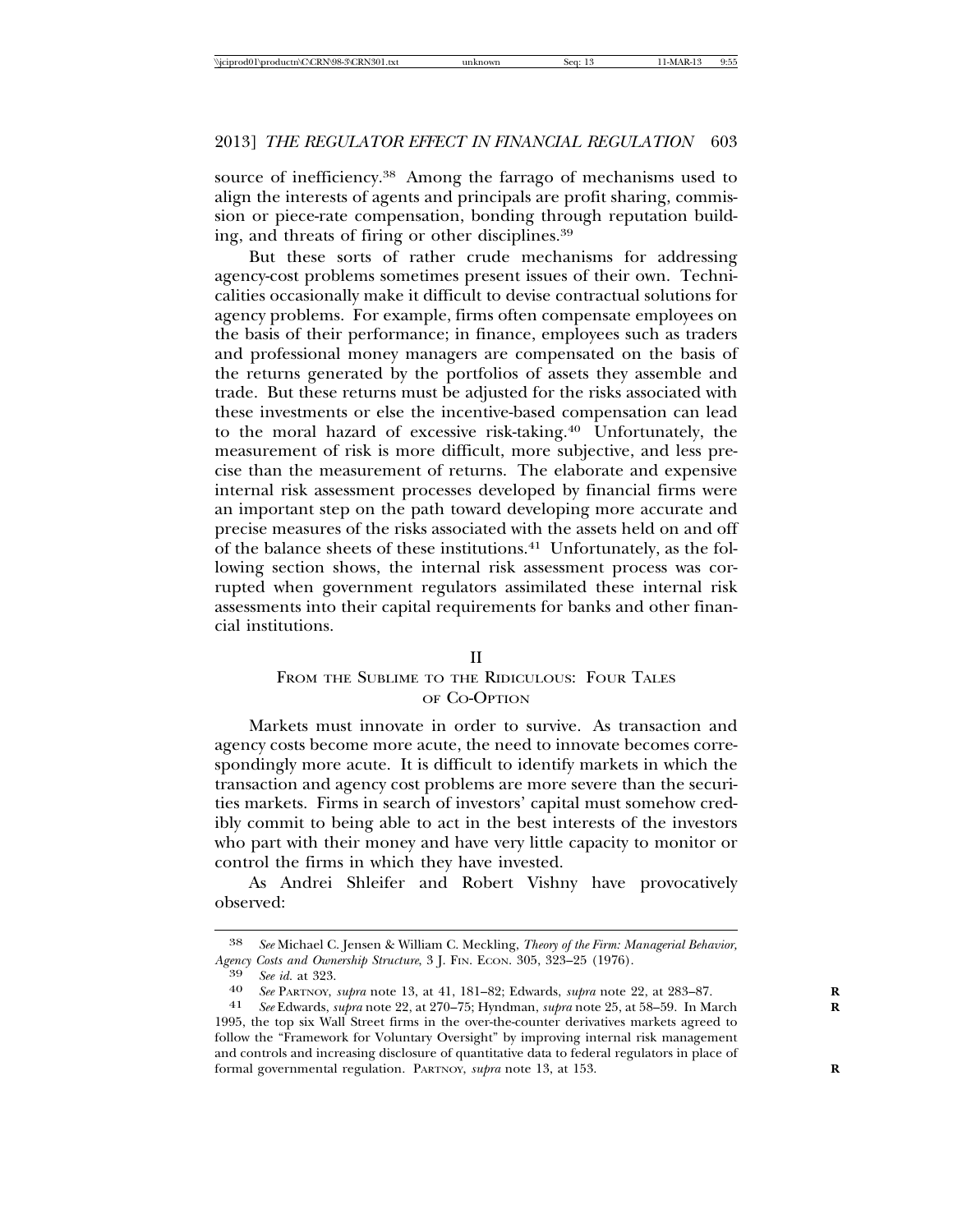How do the suppliers of finance get managers to return some of the profits to them? How do they make sure that managers do not steal the capital they supply or invest it in bad projects? How do suppliers of finance control managers?

At first glance, it is not entirely obvious why the suppliers of capital get anything back. After all, they part with their money, and have little to contribute to the enterprise afterward. The professional managers or entrepreneurs who run the firms might as well abscond with the money. Although they sometimes do, usually they  $\frac{d}{d}$  not  $\frac{42}{d}$ 

From a legal perspective, the problem facing shareholders is even more vexing than that facing suppliers of capital more generally (bondholders, banks, and other fixed claimants). Unlike fixed claimants, shareholders are not entitled to dividends, much less capital appreciation.43 Shareholders are residual claimants and, as such, are paid only when, and if, the boards of directors of their firms deem it appropriate. And they will not as long as managers and directors think that a company can invest the free cash flow of a firm more efficiently than the shareholders could invest it if the company paid taxes on it and then returned it to the shareholders in the form of dividends. Needless to say, shareholders are not entitled to any capital appreciation. Their economic rights are virtually non-existent. And their voting rights are not much more effective in providing any assurance that their investments will not be appropriated at the first opportunity by self-interested and rapacious officers and directors.44

Despite all of this, we actually observe, at least in some economies during some time periods, not only "the flows of enormous amounts of capital to firms" but also, perhaps even more astonishingly, the "actual repatriation of profits to the providers of finance."45 It is worth observing that such capital flows and capital repatriation predates the emergence of the modern regulatory state.<sup>46</sup> Thus, it must be the

46 *See* Charles R.P. Pouncy, *Contemporary Financial Innovation: Orthodoxy and Alternatives*, 51 SMU L. REV. 505, 519–32 (1998) (providing a history of financial innovation start-

<sup>42</sup> Andrei Shleifer & Robert W. Vishny, *A Survey of Corporate Governance*, 52 J. FIN. 737, 737 (1997).

<sup>43</sup> *See* Jonathan Macey, CORPORATE GOVERNANCE: PROMISES KEPT, PROMISES BROKEN  $29-30$  (2008).<br>44 One of

One of the most remarkable aspects of modern economic life is the fact that hundreds of millions of investors have been persuaded to part with hundreds of billions of dollars in exchange for residual claims on the cash flows of companies. The securities that represent these residual claims offer their owners virtually nothing in the way of formal, legal protections. Shareholders do not have the right to repayment of their principal, ever. Companies issuing the equity claims have no obligation to repurchase the shares from investors, regardless of how well or poorly the issuing companies perform. These companies are not under any obligation to pay dividends or make any other sort of payments to equity claimants. *See id.* at 29.

<sup>45</sup> Shleifer & Vishny, *supra* note 42, at 737. **R**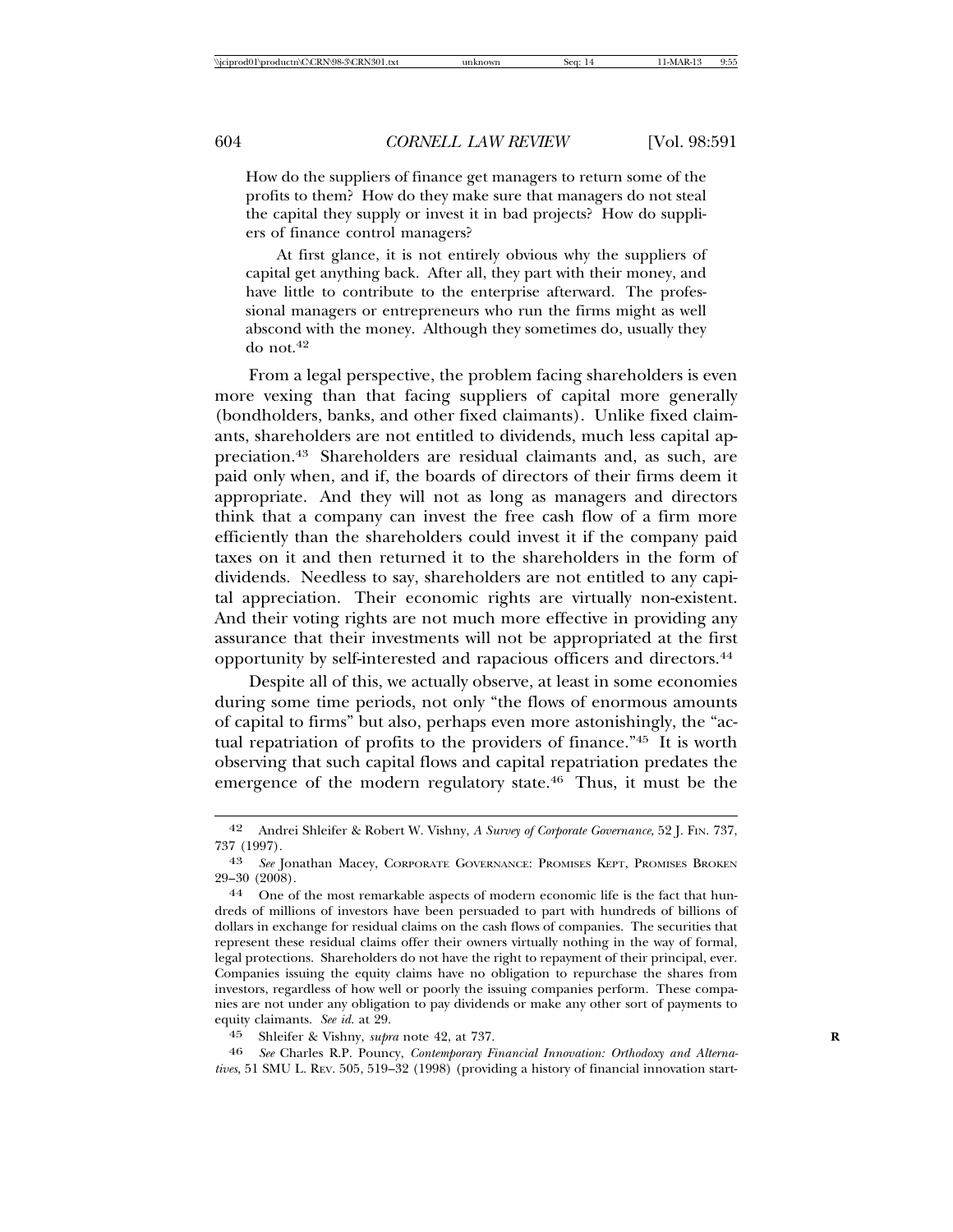case that the market mechanisms and institutions discussed in this section are able to overcome the vast contracting problems facing companies in search of capital and potential investors.

A. The Making and Unmaking of Mandatory Credit Ratings

In a series of seminal articles, Frank Partnoy explains the way regulation has transformed the useful but rather narrowly focused credit rating industry into a regulatory-enhanced juggernaut. As Partnoy points out, the regulatory environment created by the SEC and perpetuated by a host of other state and federal regulatory agencies conveys significant regulatory benefits on those credit rating agencies that have been fortunate enough to receive the SEC's designation as NR-SROs. Partnoy explains that credit rating agencies are distinctly characterized by an "oligopoly market structure that is reinforced by regulations that depend exclusively on credit ratings issued by Nationally Recognized Statistical Rating Organizations . . . ."47

Prior to the intervention by the SEC, the credit rating agencies enjoyed a significant boom during the 1920s and then fell into a period of decline in the wake of the 1929 stock market crash.48 That decline persisted until the early 1970s, when the SEC began to promulgate a series of highly technical and obscure regulations that transformed the credit rating agencies into powerful monoliths in the classic sense: rating agencies with the NRSRO designation that are massive, unchanging, and difficult to deal with on a human scale.<sup>49</sup>

In 1975, the SEC imposed a uniform "net capital rule" on brokerdealer firms. The purpose of this rule was to insure that broker-dealer firms regulated by the SEC would have sufficient resources (capital) to meet their financial obligations to customers, counterparties, and creditors.50 The SEC's strategy for ensuring that brokers had sufficient capital to meet their obligations was to require "every brokerdealer to maintain at all times specified minimum levels of liquid assets, or net capital, sufficient to enable a firm that falls below its minimum requirement to liquidate in an orderly fashion."51

It is important to note here that regulating capital is notoriously difficult to do. One of the bigger problems facing regulators is that not all assets are alike, particularly with respect to characteristics such as liquidity and risk. This problem is compounded by the fact that,

ing in 3500 B.C.E., including the development of securities and bonds starting in the sixteenth and seventeenth centuries).

<sup>47</sup> Partnoy, *supra* note 9, at 60. **R**

<sup>48</sup> *See id.* at 62–63. <sup>49</sup> *See id.* at 64–65; Pinto, *supra* note 7, at 343–44, 348. **<sup>R</sup>**

<sup>50</sup> *See* 17 C.F.R. § 240.15c3-1 (2011); SINCLAIR, *supra* note 2, at 42. **R**

<sup>51</sup> Net Capital Requirements on Introducing Brokers' Proprietary Accounts Assets Held by Clearing Brokers, NYSE Interp. Memo 98-10 (Dec. 10, 1998).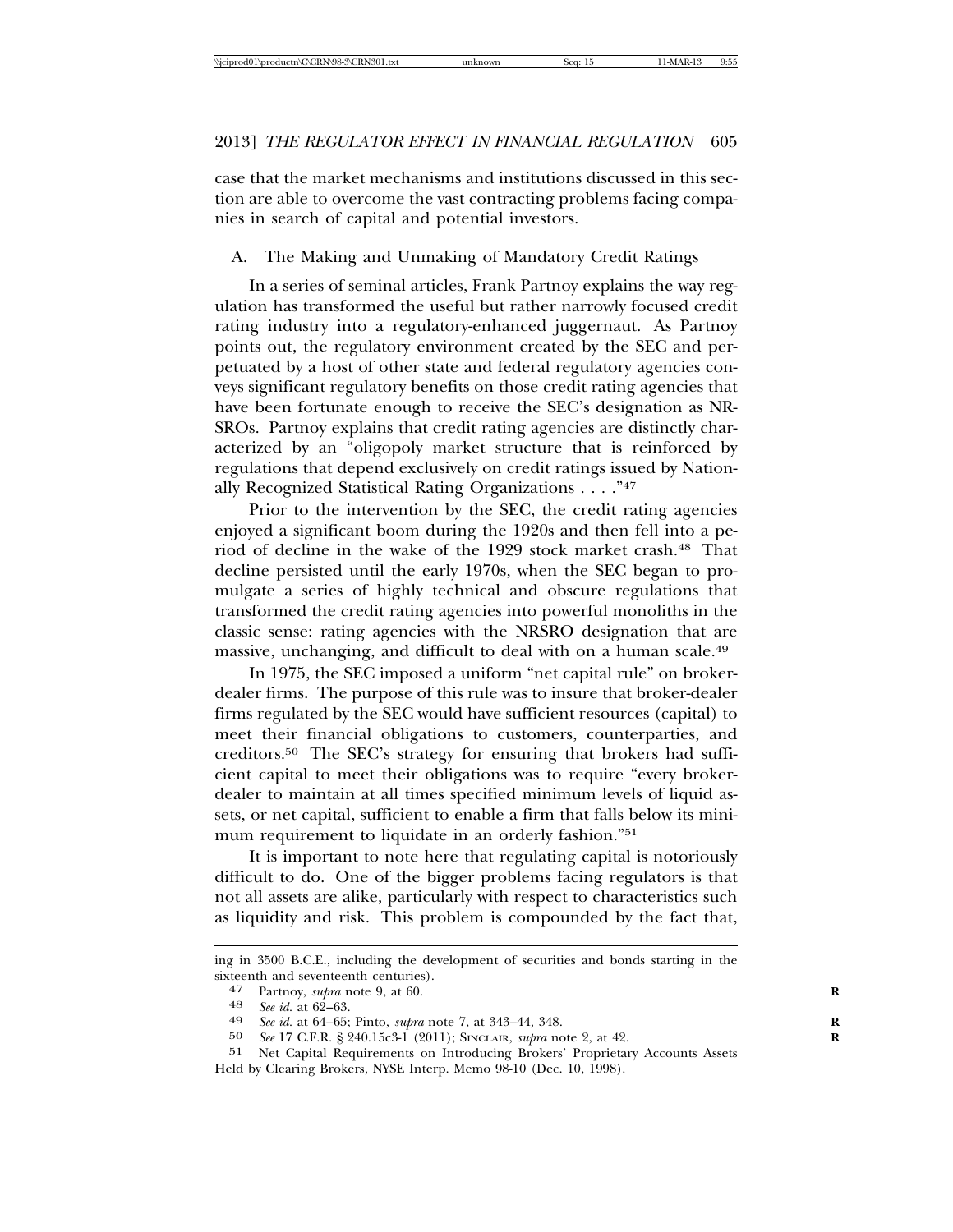unlike returns, which are easy to measure accurately in real time, risk and liquidity are extremely difficult to evaluate at all, and accurate measurements are virtually impossible, particularly in real time.52

On a continuum measuring risk and liquidity, at one extreme would be short-term debt obligations of the U.S. government, which are highly liquid and virtually riskless. At the other extreme would be such things as unique individually negotiated commercial loans from individual banks to small, obscure companies and complex, untraded derivative instruments. It would make no sense whatsoever to require companies to maintain the same amount of capital to support assets such as cash and U.S. government notes as they must maintain to support assets such as consumer loans, commercial loans, and investments in complex derivatives.

The SEC's solution to this problem was to transform an existing private sector institution into a new quasi-government institution. The old institution was the credit rating agency. The new institution into which the old credit rating agencies magically were transformed was the NRSRO. In an apparently well-intended effort to inject some subtle gradations into its net capital rules, the SEC decided that bonds and other debt obligations held by broker-dealers that had high ratings from an NRSRO were safer (more liquid and stable) than other unrated obligations. As such, the SEC reasoned, broker-dealer firms were allowed to hold less capital for the highly rated assets on their balance sheets than what was required to offset the unrated (or poorly rated) assets on their balance sheets.<sup>53</sup>

And, because capital is very expensive for financial firms, especially relative to debt,<sup>54</sup> it was less costly for firms to hold qualifying NRSRO-rated securities than other assets, all else equal. The new net capital rules thus created an incentive for banks to invest in highly rated NRSRO securities, thereby raising the importance of credit ratings to issuers.

<sup>52</sup> Risk is difficult to measure: when we observe in retrospect the performance of a financial asset, it is simple to measure the returns to investors by looking at capital gains and periodic payments such as dividends or interest payments; for risk, there is no such tangible measure, even after the fact. *See* ACCENTURE, NAVIGATING THE COMPLEXITIES OF LIQUIDITY RISK 2 (2010), http://www.accenture.com/SiteCollectionDocuments/PDF/ Navigating\_the\_Complexities\_of\_Liquidity\_Risk\_Final\_Low\_Res.pdf (noting that "liquidity risk [is] extraordinarily difficult to measure").

<sup>53</sup> *See* 17 C.F.R. § 240.15c3-1(c)(2)(vi)(E)–(H) (2011) (allowing deductions from the net capital requirements if a security obtains a certain rating from NRSROs); SINCLAIR, *supra* note 2, at 42; *cf.* Partnoy, *supra* note 9, at 64 (discussing the SEC's decision to begin **R** relying on the ratings of the NRSROs).

<sup>54</sup> "[D]ebt is cheap and equity is expensive." Brad Case, *Should Banks Hold More Capital? It Worked Out Great for REITs*, SEEKING ALPHA (Feb. 6, 2011), http://seekingalpha.com/ article/251069-should-banks-hold-more-capital-it-worked-out-great-for-reits.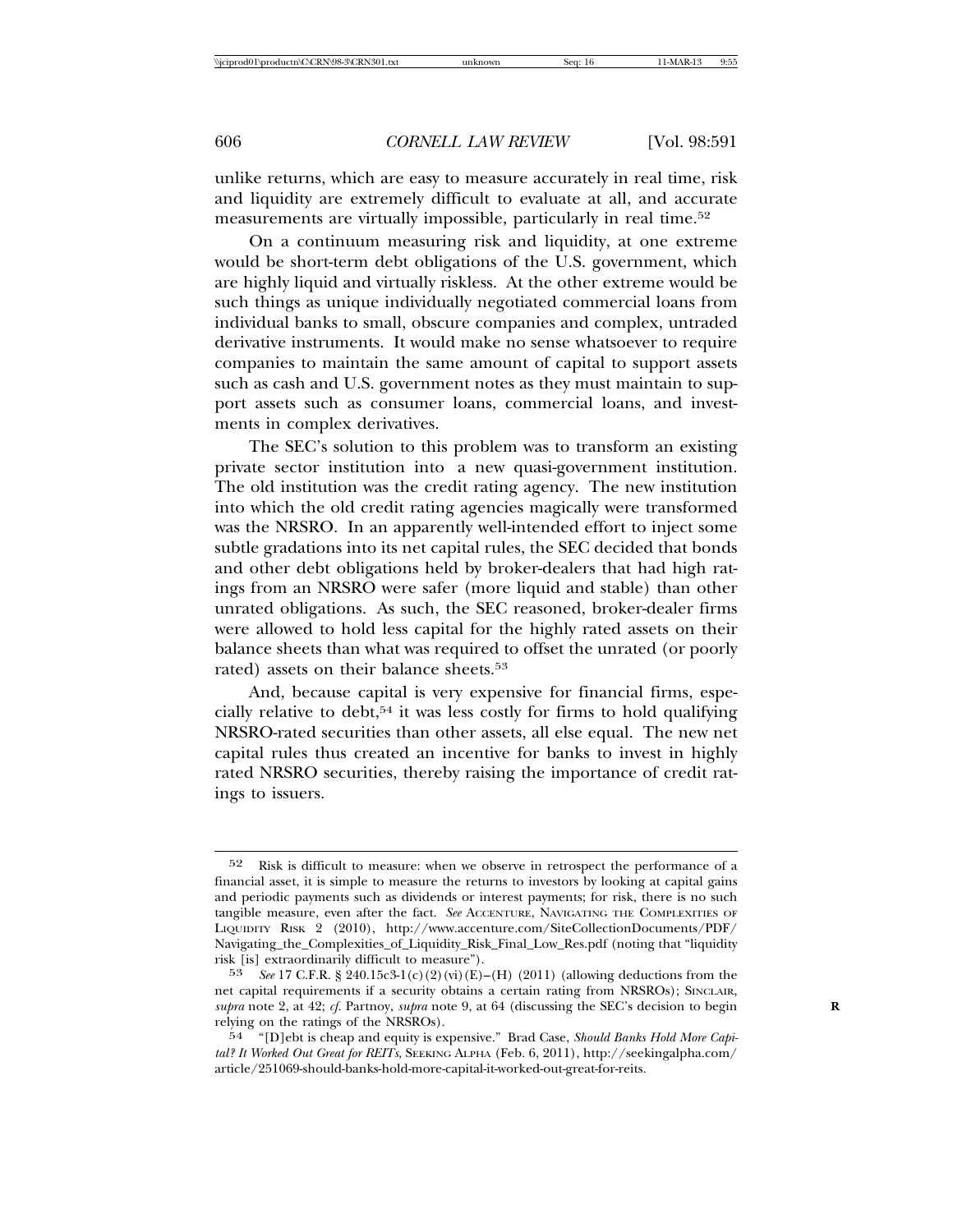### 2013] *THE REGULATOR EFFECT IN FINANCIAL REGULATION* 607

The use of the NRSRO designation to determine how much capital a broker-dealer was required to have in order to comply with the net capital rules was followed by an even more profound regulatory co-option of the private sector role of credit rating agencies. Here, the obscure regulation is SEC Rule 2a-7, which pertains to what are arguably the most important and fragile financial institutions in the SEC's domain: money market mutual funds.<sup>55</sup>

Mutual funds, are investment companies whose assets consist of investments in securities issued by other corporations. Money market mutual funds are a particular subset of mutual funds that compete with commercial banks by holding themselves out to the public as offering stable asset prices that feature safe, stable repositories for liquidity.56 Money market mutual funds compete with bank checking accounts by maintaining a stable net asset value of \$1.00 per share. This, in turn, permits investors in these funds to enjoy check-writing privileges while still obtaining more competitive rates of return than often are available from bank checking accounts.57

Money market funds are widely used by individual consumers and by corporations. Money market funds' assets are extremely important sources of short-term liquidity for investors and borrowers around the world.<sup>58</sup> Institutional investors use them as a cash-management tool.<sup>59</sup> Money market mutual funds are by far the largest customers for commercial paper and repurchase agreements (repos) in the world.<sup>60</sup>

In observing the emergence of money market mutual funds onto the mutual fund landscape, the SEC felt compelled to devise regulations that would limit the ability of mutual funds to deceive investors by calling themselves *money market* mutual funds but not investing in the very high quality and highly liquid assets that would enable the

<sup>55</sup> *See* 17 C.F.R. § 270.2a-7 (2011).

<sup>56</sup> *See* PARTNOY, *supra* note 13, at 129 (stating that money market mutual funds are **R** "supposed to be ultra-safe, basically a substitute for cash or a checking account").

<sup>57</sup> *See* MARCIA STIGUM, THE MONEY MARKET 1176–78 (3d ed. 1990). For a discussion of how money market mutual funds function and benefit investors, see generally *id.* at 1176–1203.

<sup>58</sup> Press Release, Jeffrey Gordon, Columbia Law Sch., SEC Punts on Financial Stability Reform (Sept. 10, 2012), http://www.law.columbia.edu/media\_inquiries/news\_events/ 2012/september2012/jeffrey-gordon-sec (describing money market funds as a "\$3 trillion financial intermediary").

<sup>59</sup> *Assessing the Current Oversight and Operation of Credit Rating Agencies: Hearing Before the S. Comm. on Banking, Hous., & Urban Affairs,* 109th Cong. 4 (2006) [hereinafter *Hearing*], *available at* http://banking.senate.gov/public/index.cfm?FuseAction=Files.View&File Store\_id=316a0acc-f3bc-4d8b-b09f-d013fb60e81b (statement of Paul Schott Stevens, President, Investment Company Institute).

<sup>60</sup> *See* STIGUM, *supra* note 57, at 1180 (noting that mutual money funds place most of **R** their money in, among other things, commercial paper and repos); Markus K. Brunnermeier, *Deciphering the Liquidity and Credit Crunch 2007–2008*, 23 J. ECON. PERSP. 77, 79–80 (2009) (noting a similar trend).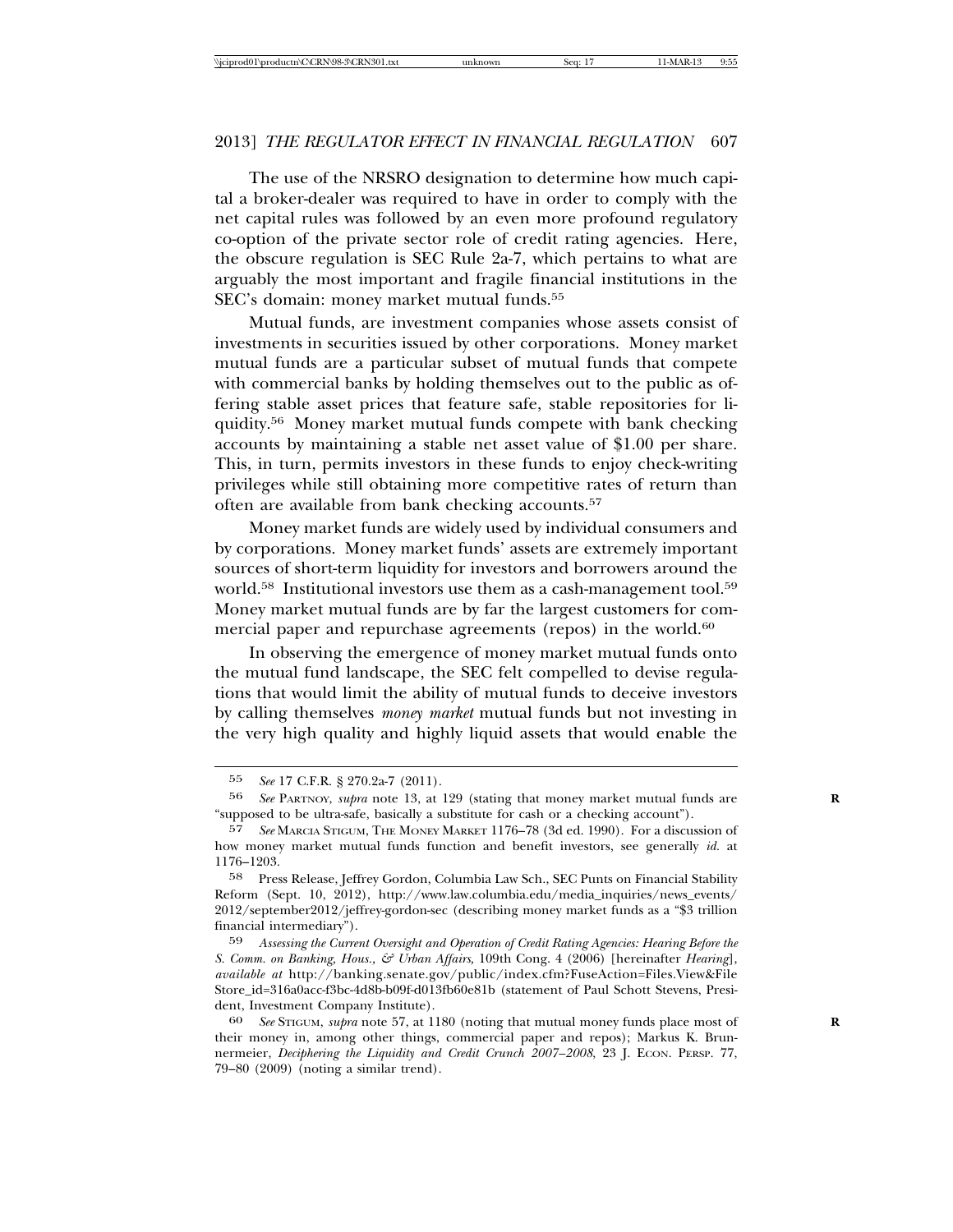funds to be able to withstand large-scale efforts by investors to obtain liquidity by cashing in (redeeming) their investments simultaneously.

The SEC "solved" this problem by promulgating SEC Rule 2a-7. Rule 2a-7 restricts the kinds of securities that funds calling themselves money market mutual funds can invest in. The purpose of the rule is to make sure that the mutual fund invests in assets of sufficient quality and liquidity that the fund will be able to maintain a stable net asset value of one dollar even in times of significant stress and turmoil in the markets. Rule 2a-7, at the time of the financial crisis, provided that money market funds would be limited to investing in securities that were rated by an NRSRO in one of its two highest short-term rating categories (unless the board of directors determined that an unrated security was of comparable quality). Rule 2a-7 also required money market funds to continuously monitor the ratings of the securities in their portfolios and to respond appropriately in case of a downgrade.<sup>61</sup>

Over time the reliance by regulatory agencies on the SEC's NR-SRO designation metastasized into the thousands, even defying scholars' efforts to quantify all of the regulations at the federal, state, and local levels that relied on the NRSRO designation.<sup>62</sup> The invention of the NRSRO designation was very good for credit rating agencies. This regulation-driven demand for ratings motivated Thomas Friedman's witticism that there are only two superpowers in the world—the United States and Moody's—and that sometimes it was not clear which was more powerful.<sup>63</sup>

Astonishingly, as Frank Partnoy has observed, when Thomas Friedman made his famous quip, the credit rating agencies had not even begun their meteoric rise. Moody's, the only publicly traded NR-SRO, had operating revenues, profitability, capitalization, and market share consistent with that of a participant in a government-protected cartel.64 The value of Moody's stock increased more than 300% in the five-year period prior to the 2007 market crash as the demand for rating agencies' services blossomed as more and more exotic credit derivatives were issued (and rated).65

<sup>61</sup> *Hearing*, *supra* note 59, at 4–5. **R**

<sup>62</sup> *See* Frank Partnoy, *The Paradox of Credit Ratings*, *in* RATINGS, RATING AGENCIES AND THE GLOBAL FINANCIAL SYSTEM 65, 74–78 (Richard M. Levich et al. eds., 2002) [hereinafter Partnoy, *Paradox of Credit Ratings*].

<sup>63</sup> Interview by David Gergen with Thomas L. Friedman (Feb. 13, 1996).

<sup>64</sup> *Accord* Partnoy, *supra* note 9, at 65 (discussing Moody's financial performance since **R** 2000).

<sup>65</sup> *See id.* at 66–67; U.S. S. PERMANENT SUBCOMM. ON INVESTIGATIONS, COMM. ON HOME-LAND SECURITY AND GOVERNMENTAL AFFAIRS, WALL STREET AND THE FINANCIAL CRISIS: ANAT-OMY OF A FINANCIAL COLLAPSE 256–58 (2011).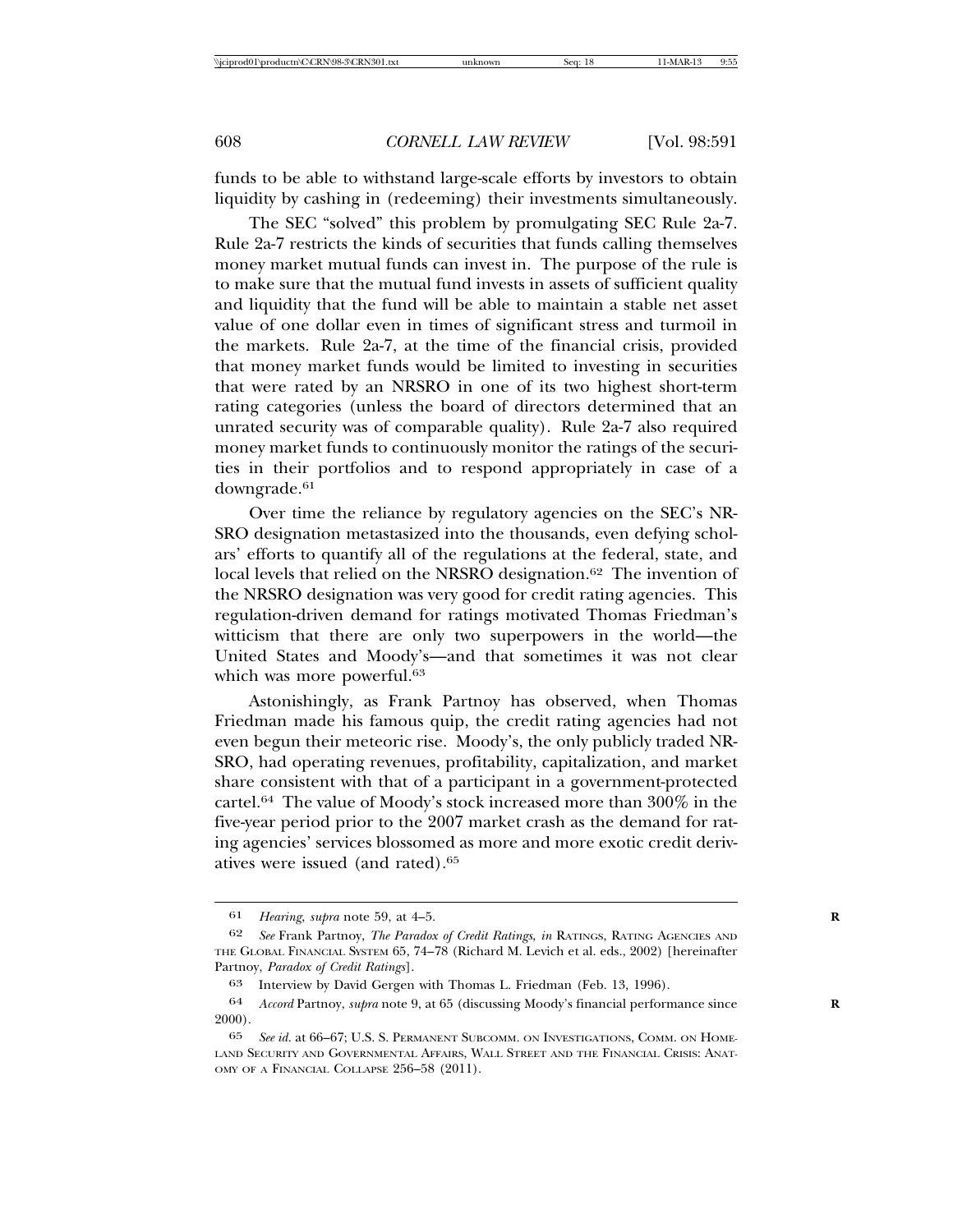#### 2013] *THE REGULATOR EFFECT IN FINANCIAL REGULATION* 609

Also, significantly, around this period, the largest credit rating agencies—Moody's, Fitch, and Standard and Poor's (S&P)—began to charge the issuers for ratings.66 Previously, these credit rating agencies generated revenue by selling subscriptions to publications that contained, among other material, the ratings they generated.67 The credit rating agencies designated as NRSROs "have benefited from an oligopoly market structure that is reinforced by regulations that depend exclusively on credit ratings issued by Nationally Recognized Statistical Rating Organizations (NRSROs). These regulatory benefits . . . generate economic rents for NRSROs that persist even when they perform poorly."68

And perform poorly they do. Empirical studies indicate that credit ratings contain little, if any, timely or accurate information about issuers.69 While many have observed the poor performance of the credit rating agencies and lamented the distortions caused by the NRSRO designation, none have suggested, as I do, that there is a causal link between the NRSRO designation and the rating agencies' poor performance. Professor Partnoy, for example, takes the view that credit rating agencies never performed well. But if credit rating agencies always performed poorly, it is unclear why they were, at least at one time, of value to investors and issuers.70 Rather it appears that credit rating agencies played a very modest role in corporate finance until the NRSRO designation uncoupled their profits from their performance.

Historically, "the only reason that rating agencies [were] able to charge fees at all [was] because the public ha[d] enough confidence in the integrity of these ratings to find them of value in evaluating the riskiness of investments."71 Before companies were required to obtain ratings for their newly issued debt (so that their customers would be

<sup>66</sup> *See* Partnoy, *supra* note 9, at 64 ("[C]redit rating agencies abandoned their histori- **R** cal practice of charging investors for subscriptions and instead began charging issuers for ratings  $\dots$ .").

<sup>67</sup> *See* Lawrence J. White, *The Credit Rating Industry: An Industrial Organization Analysis*, *in* RATINGS, RATING AGENCIES AND THE GLOBAL FINANCIAL SYSTEM, *supra* note 62, at 41, 47. **R** Professor White attributes this shift to the development of low-cost photocopying, which limited the credit rating agencies' ability to prevent free riding on the ratings they generated by nonpayers.

<sup>68</sup> Partnoy, *supra* note 9, at 60. **R**

<sup>69</sup> *See* Frank Partnoy, *The Siskel and Ebert of Financial Markets?: Two Thumbs Down for the Credit Rating Agencies*, 77 WASH. U. L.Q. 619, 647–48, 658–59 (1999) [hereinafter Partnoy, *Siskel and Ebert*].

<sup>70</sup> *See* Richard Sylla, *A Historical Primer on the Business of Credit Rating*, *in* RATINGS, RAT-ING AGENCIES, AND THE GLOBAL FINANCIAL SYSTEM, *supra* note 62, at 19, 23–30 (discussing **R** the market forces that led to the development of credit rating agencies and their contributions).

<sup>71</sup> Jonathan R. Macey, *Wall Street Versus Main Street: How Ignorance, Hyperbole, and Fear* Lead to Regulation, 65 U. CHI. L. REV. 1487, 1500 (1998) (book review).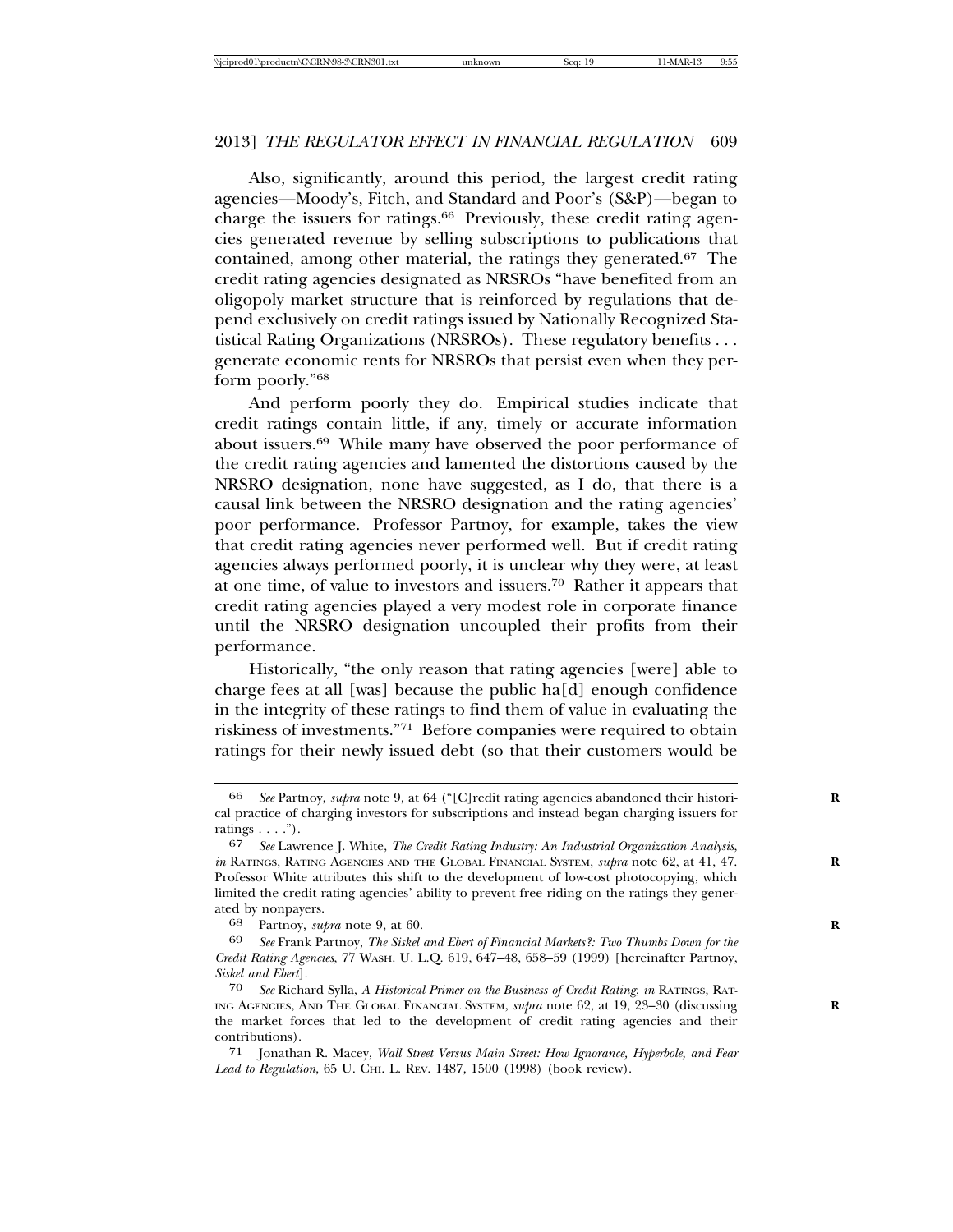permitted by regulators to buy such debt), the only rationale for paying for a credit rating was that the cost of obtaining the rating was lower than the benefit, which came in the form of lower borrowing costs for debt that was subjected to the scrutiny of the credit rating agencies.

Nevertheless, it is not at all clear from the historical evidence that credit rating agencies ever were particularly good at generating accurate ratings. As Martin Fridson has observed, the historical evidence shows correlation between some massive mistakes (like Enron)<sup>72</sup> and a tendency toward ratings inflation, but there also has been a correlation between ratings, defaults and losses, and net returns, suggesting that ratings did historically generate some information of value to investors.73 From this perspective, it appears that a major part of the problem that government regulation created in the credit rating context was that the NRSRO designation caused credit ratings to be taken too seriously. Credit ratings, which used to be a mere sideshow in American corporate finance, became the main attraction in the capital markets' biggest tents.

Moreover, to a large extent, credit ratings are a product of market inefficiency. Credit ratings are necessary in order to compensate for a lack of market-generated information.<sup>74</sup> Over time, as information technology improves and competition among market participants increases, information asymmetry problems lessen, and one would expect that the natural evolution of the capital markets would be toward less reliance on credit ratings.75 Instead, of course, because of the NRSRO designation, credit ratings have become more rather than less important.

The phenomenon of rising demand for credit ratings over time does not appear to be the result of either improved credit ratings or deteriorating capital markets. In fact, the data suggests the opposite.76 Empirical studies have documented that yield spreads of corpo-

76 *See* Koresh Galil, The Quality of Corporate Credit Rating: An Empirical Investigation 6 (Oct. 2003) (unpublished Ph.D. dissertation, Eitan Berglas School of Economics,

<sup>72</sup> Claire A. Hill, *Why Did Anyone Listen to the Rating Agencies After Enron?*, 4 J. BUS. & TECH. L. 283, 283 (2009).

<sup>73</sup> Martin Fridson*, Bond Rating Agencies: Conflicts and Competence*, 22 J. APPLIED CORP. FIN. 56, *passim* (2010).

<sup>74</sup> *See supra* Part I.A (discussing the problem of information asymmetry).<br>75 As markets become more efficient, ratings become less relevant becaus

As markets become more efficient, ratings become less relevant because in an efficient market, the information gleaned from ratings will be contained in securities prices themselves. The role of credit ratings is to help close the information gap between lenders and borrowers by providing independent opinions of creditworthiness. *See The Role of Credit Ratings in the Financial System* (May 17, 2012, 2:24 PM), http://www.standardand poors.com/ratings/articles/en/us/?articleType=HTML&assetID=1245333793833; *see also* Ronald J. Gilson & Reinier H. Kraakman, *The Mechanisms of Market Efficiency*, 79 VA. L. REV. 594, 609–12 (1984) (discussing various mechanisms through which financial markets become more efficient).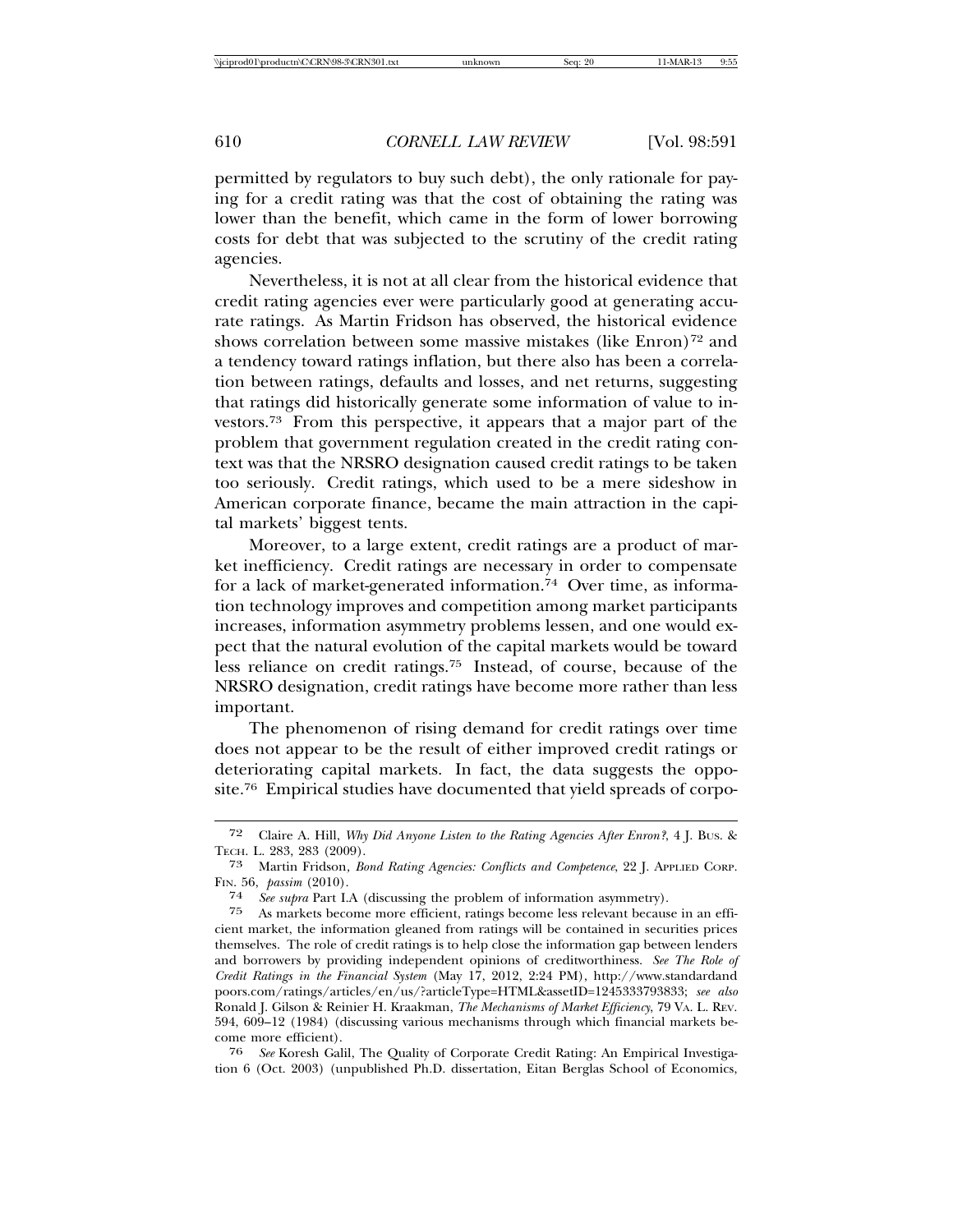rate bonds start to expand as credit quality deteriorates but before a rating downgrade.77 These results cast doubt on the informational value of credit ratings because they indicate that prices in the capital markets generally anticipate future downgrades by the credit rating agencies. This data also suggests that differences in yields among securities (credit spreads)—the varying rates of return that investors can expect when buying securities with higher or lower yields—reflects the increases (or decreases) in risk associated with these various investments.

Once credit ratings were co-opted by the government's NRSRO designations, not only did their business explode but their basic business model changed as well. Quality became less important because the NRSRO regulatory framework decoupled the quality of the ratings generated by the credit rating agencies from the demand for their services. Thus, the rational response from the credit rating agencies was to lower costs. As Frank Partnoy has suggested, the growth in size and profitability in credit ratings likely is attributable to cost savings:

Both S&P and Moody's have high levels of staff turnover, modest salary levels and limited upward mobility; moreover, investment banks poach the best rating agency employees. These factors limit the ability of rating agencies to generate valuable information.

In addition, the process agencies use today to generate ratings does not obtain any obvious advantages over competing information providers and analysts. Credit rating agencies do not independently verify information supplied to them by issuers, and all rating agencies get the same data. Both Moody's and S&P make rating determinations in secret. The agencies never describe their terms or analysis precisely or say, for example, that a particular rating has a particular probability of default[,] and they stress that the ratings are qualitative and judgmental. This secretive, qualitative process is not the type of process one would expect if the agencies had survived based on their ability to accumulate reputational capital. On the other hand, such processes make it more likely that an agency would be able to survive in a noncompetitive market; if the rating process had been public or quantitative (rather than qualitative), other market entrants easily could have duplicated the rating agencies' technology and methodology.78

Tel-Aviv University), *available at* http://papers.ssrn.com/sol3/papers.cfm?abstract\_id= 406681 (concluding that S&P ratings during the sample period, from 1983 to 1994, are "not fully informative" in regards to predicting default, as "[t]he probabilities of default for two adjacent rating categories are not significantly different from each other").

<sup>77</sup> *See* Doron Kliger & Oded Sarig, *The Information Value of Bond Ratings*, 55 J. FIN. 2879, 2880 (2000) (noting MacDonald Wakeman's 1981 study argued that rating changes "lag rather than lead security-price changes").

<sup>78</sup> Partnoy, *Paradox of Credit Ratings*, *supra* note 62, at 72–73 (footnote omitted). **R**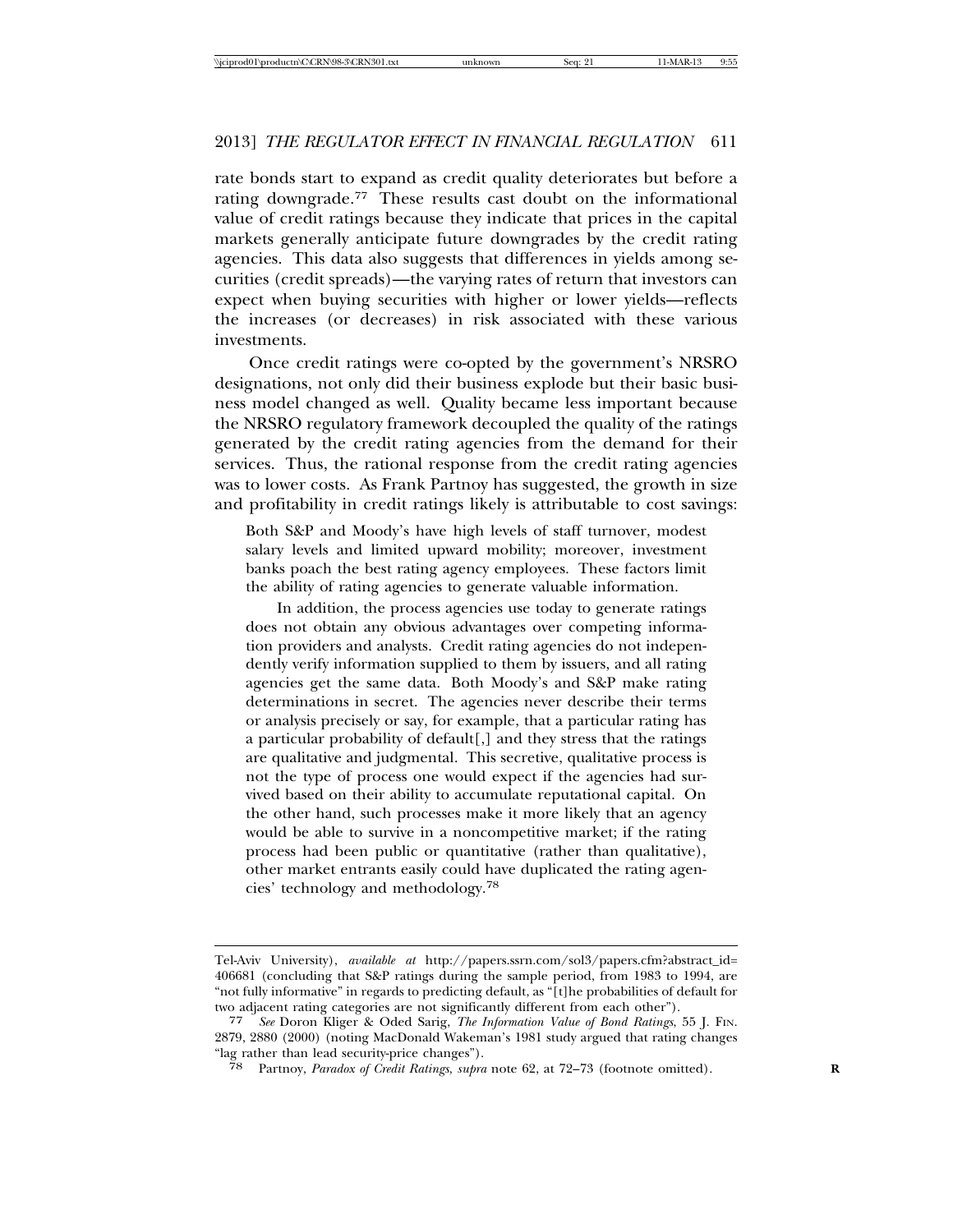The consequences of the misguided decision to incorporate credit ratings into securities and capital markets regulations were severe. The evidence shows that, whatever the quality and reliability of credit ratings might have been prior to the end of the twentieth century, the rating agencies failed dismally between 2001 and 2008. As Thomas Gorman and many others have observed,

[c]redit rating agencies, and in particular, nationally recognized statistical rating organizations ("NRSRO"), have been thought by many to be at the center of much of what went on with the market crisis, particularly in the area of structured products. The agencies have come under significant criticism for their methodologies, lack of procedures and conflicts of interest.79

The evidence strongly suggests that credit rating agencies lowered their standards between 2001 and 2008, especially with respect to their ratings of structured financial instruments.80 In particular, as Fridson points out, many credit default obligations received arguably "undeserved Triple-A ratings"81 during this period, making it simply "impossible to defend the agencies' . . . ratings of mortgage-related

81 Fridson, *supra* note 73, at 60. **R**

<sup>79</sup> Thomas O. Gorman, *Dodd-Frank Impact on Credit Rating Agencies*, LEXISNEXIS COM-MUNITIES (Aug. 24, 2010, 9:39 AM), http://www.lexisnexis.com/COMMUNITY/CORP-SEC/blogs/corporateandsecuritieslawblog/archive/2010/08/24/dodd-frank-impact-on-

credit-rating-agencies.aspx. <sup>80</sup> Structured finance is the catchall term for financial transactions that create new, often complex, legal entities (special purpose vehicles) whose sole purpose is to issue debt securities on a stand-alone basis (meaning the entities had no business of their own apart from issuing securities) in which the repayment of principal and interest on the securities created is based on the cash flows generated by assets such as mortgages, credit card receivables, and car loans. *See* Andreas A. Jobst, *A Primer on Structured Finance*, 13 J. DERIVATIVES & HEDGE FUNDS 199, 200–01 (2007). Structured financial instruments include a wide variety of securities issued by specialized entities, primarily: asset-backed securities, mortgagebacked securities, collateralized mortgage obligations, collateralized debt obligations, collateralized bond obligations, and collateralized obligations of hedge funds and private equity funds. *See id.* at 201–02. In technical terms, structured investments typically (i) combine traditional asset classes with contingent claims, such as risk transfer derivatives or derivative claims on commodities, currencies or receivables from other reference assets, or (ii) replicate traditional asset classes through synthetication or new financial instruments. Structured finance is invoked by financial and nonfinancial institutions in both banking systems and capital markets if either (i) established forms of external finance are unavailable (or depleted) for a particular financing need, or (ii) traditional sources of funds are too expensive for issuers to mobilize sufficient funds for what would otherwise be an unattractive investment based on the issuer's desired cost of capital. Structured finance offers issuers enormous flexibility to create securities with distinct risk-return profiles in terms of maturity structure, security design, and asset type, providing enhanced return at a customised degree of diversification commensurate to an individual investor's appetite for risk. Hence, structured finance contributes to a more complete capital market by offering any mean–variance trade-off along the efficient frontier of optimal diversification at lower transaction cost. The increasing complexity of the structured finance market and the evergrowing range of products being made available to investors, however, invariably create challenges in terms of efficient management and dissemination of information. *Id.* at  $\frac{200-01}{81}$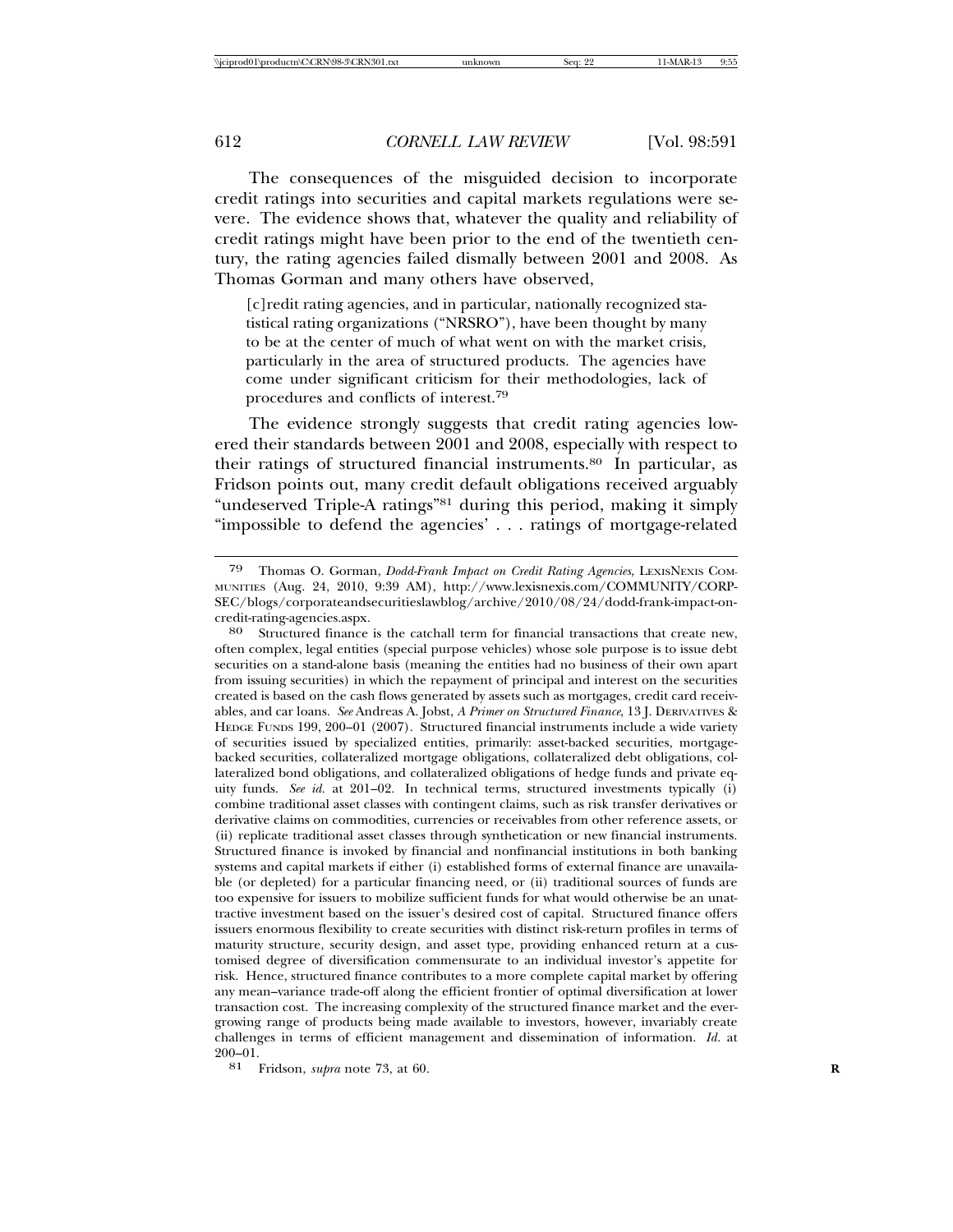collateralized debt obligations"82 because fully "89% of the investment grade mortgage-backed securities ratings that Moody's awarded in 2007 were subsequently reduced to speculative grade."83

Rating-structured financial obligations such as collateralized debt obligations (CDOs) is particularly difficult for credit rating agencies it seems:

[W]hen a rating agency rates a mortgage-related CDO, it may have greater difficulty controlling the conflict that arises from the issuerpay model. To begin with, the issuer is not an existing company with a new need for capital. Rather, the prospective offering has come about because an underwriter has structured a financing around a pool of mortgages. The deal is contingent on selling the senior tranche to investors who will accept a comparatively low yield in exchange for a very high level of perceived safety. Therefore, if the bankers are not fairly confident of being able to obtain a Triple-A rating on the senior tranche, they will not even bother to commence work on the deal. In that case, the CDO will not be created and the rating agencies will receive no revenue.<sup>84</sup>

The NRSRO regulatory framework ultimately created a "competitive" environment in which the oligopolistic credit rating agencies issuing NRSRO ratings inevitably would come to view the most rational business model to be that of supplying ratings not for the purpose of conveying information but for the purpose of providing prophylactic protection against various risks, including litigation risk and the risk of underperforming against one's rivals.85

In response to the simultaneous increased reliance on and deteriorating quality of ratings, regulators recently have begun to try to fix the problem they caused in inventing the NRSRO designation. The Dodd-Frank Wall Street Reform and Consumer Protection Act (Dodd-Frank) created a new office of credit ratings that is responsible for administering the processes by which NRSROs calculate credit ratings. This office is tasked with conducting an annual audit of each NRSRO and issuing a public report on the NRSRO's performance.<sup>86</sup>

In order to improve the flawed credit ratings, the SEC, which in my view actually caused the poor quality of the ratings by inventing the NRSRO concept in the first place, now is responsible for the corporate governance of the credit rating agencies. Each NRSRO is re-

<sup>82</sup> *Id.* at 56.

<sup>83</sup> *Id.*

<sup>84</sup> *Id.* at 58.

<sup>85</sup> *See* Partnoy, *Siskel and Ebert*, *supra* note 69, at 681–82, 690–703. **R**

<sup>86</sup> *See* Dodd-Frank Wall Street Reform and Consumer Protection Act (Dodd-Frank Act), Pub. L. No. 111-203, § 932(a)(8)(p)(1), 124 Stat. 1376, 1877 (codified in scattered sections of U.S.C. (Supp. IV 2011) ("The Commission shall establish within the Commission an Office of Credit Ratings."); Gorman, *supra* note 79.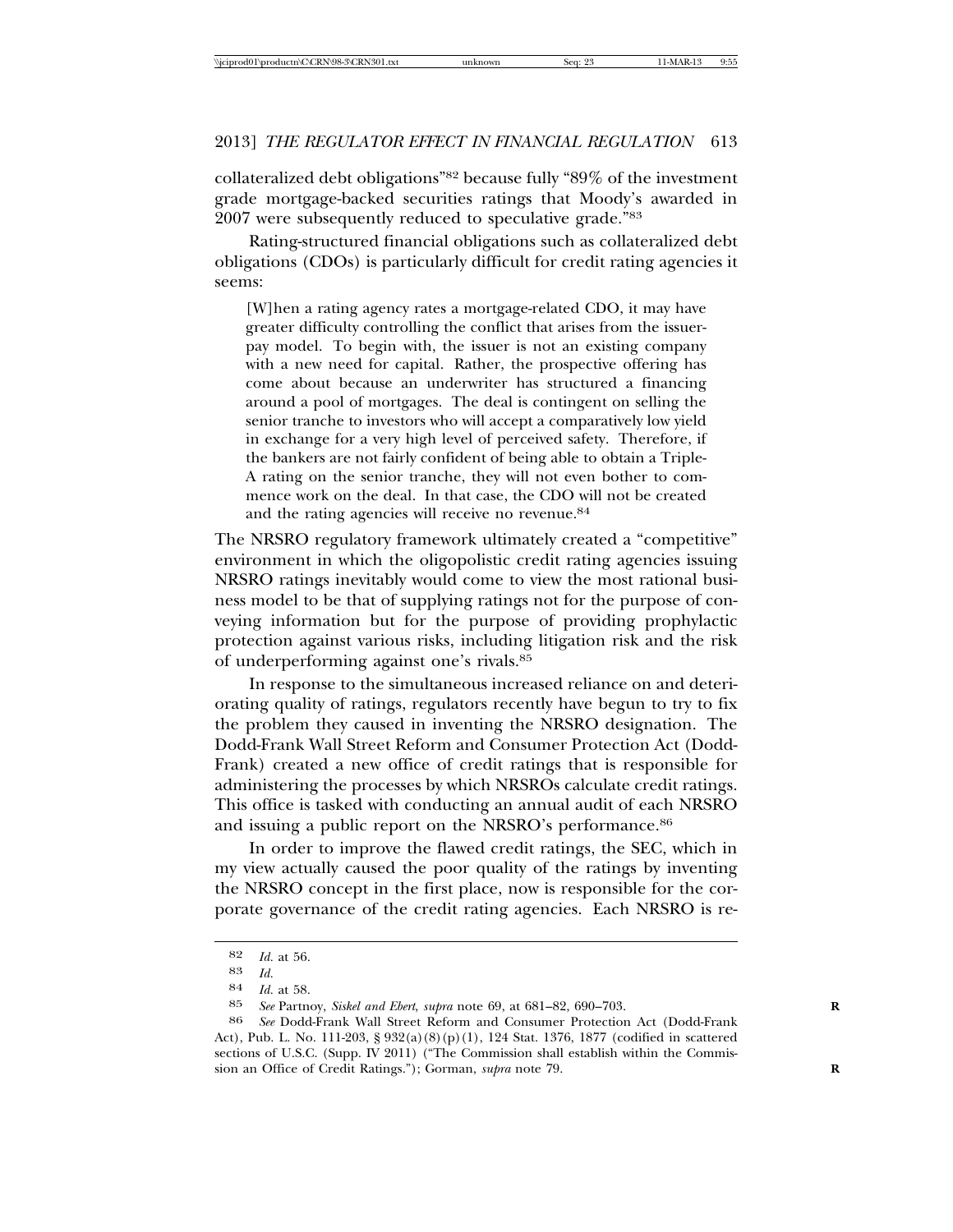quired by Dodd-Frank to have a board of directors that is responsible for overseeing a system of internal controls over the policies and procedures used to determine ratings and other internal issues, such as promotion and compensation.87

Dodd-Frank requires the SEC to regulate credit rating agencies in a number of additional ways. New rules must be promulgated to: (a) preclude ratings from being influenced by sales and marketing;<sup>88</sup> (b) define the meaning of rating symbols and require that they be used consistently;89 (c) require each NRSRO to establish, maintain, and enforce policies and procedures that "clearly define and disclose the meaning of any symbol used by the [NRSRO] to denote a credit rating" and apply any such symbol "in a manner that is consistent for all types of securities and money market instruments for which the symbol is used";90 (d) require that each NRSRO assess and disclose the probability that an issuer will default or otherwise not make payments in accord with the terms of the instrument;<sup>91</sup> (e) establish the criteria for the qualifications, knowledge, experience, and training of persons who perform ratings; $92$  (f) require the disclosure of information that will permit the accuracy of ratings and foster comparability among the agencies to be evaluated;<sup>93</sup> and  $(g)$  require the disclosure, on a form which will accompany each rating issued, of information about the underlying assumptions, procedures, and methodologies employed as well as the data used in establishing the rating.<sup>94</sup> These provisions are all based on the idea that SEC regulation can improve the quality of the ratings generated by the NRSROs.

Dodd-Frank also makes it easier for investors to sue credit rating agencies.95 This provision, of course, is based on the notion that the threat of liability can improve quality of the ratings generated by the NRSROs.96

- 91 § 932(a)(8)(s)(3)(B)(ii)(II).
- 92 § 936.
- 93 § 932(a)(8)(q)(1).

- 95 *See* Gorman, *supra* note 79.<br>96 **Dodd Frank Act 8 031(3)**
- Dodd-Frank Act § 931(3).

<sup>87</sup> *See* Dodd-Frank Act § 932(a)(2)(B)(3) (requiring establishment of internal control structure); *id.* § 932(a)(8)(t) ("Each nationally recognized statistical rating organization shall have a board of directors.").

<sup>88</sup> § 932(a)(4)(3).

<sup>89</sup> § 932(a)(8)(q)(1).

<sup>90</sup> § 938.

<sup>94</sup>  $\S 932(a)(8)(s)(1)–(3)$ . The Act mandates that the SEC require NRSROs to "prescribe a form to accompany the publication of each credit rating that discloses" assumptions used, data, and use of servicer or remittance reports, as well as "information that can be used by investors and other users of credit ratings to better understand credit ratings in each class of credit rating issued by the nationally recognized statistical rating organization."  $\S 932(a)(8)(s)(1)$ .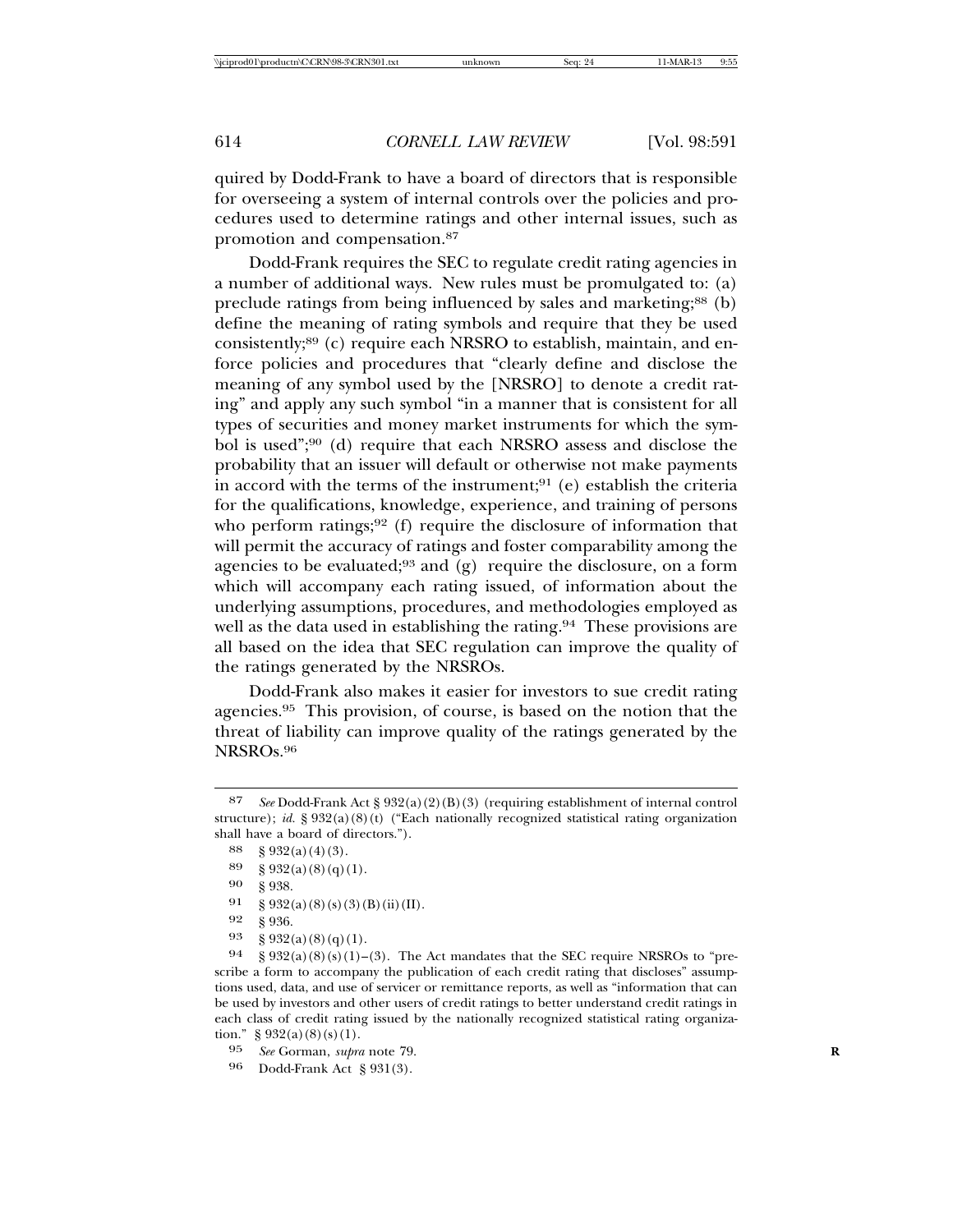The sequence of events culminating in the provisions of Dodd-Frank related to credit rating agencies is strongly supportive of the hypothesis of this Article, which is that government co-option of private institutions tends to cause the deterioration of such institutions. First, the government co-opted credit rating agencies by relying on NRSRO's credit ratings to regulate financial institutions. This regulation ultimately distorted credit rating agencies' incentives and removed their prior market-driven incentives to produce high quality ratings. But the regulation also created more dependence on credit ratings than ever before. This in turn created an acute need for more regulation (which came in the form of Dodd-Frank) aimed at improving the poor performance of the credit rating agencies that the prior regulations caused in the first place.

Congress's recognition in Dodd-Frank of the failures resulting from regulators' co-option of credit rating agencies went even further than these new regulations of credit rating agencies. Section 939A of Dodd-Frank requires the SEC to review its myriad regulations referencing credit ratings and to modify those regulations so as to "remove any reference to or requirement of reliance on credit ratings."97 In place of these credit ratings, the SEC must promulgate "standard[s] of credit-worthiness as each respective agency shall determine as appropriate for such regulations."98

The implications of this rule change are manifold. In particular, the investment advisors who manage money market funds, at least in theory, should no longer rely automatically on the credit ratings generated by NRSROs when making investment decisions; money market fund managers will have to analyze their investments on their own.99 Removing reliance on the credit rating agencies will reduce systemic risk by decreasing the tendency of mutual funds to have investments that are highly correlated with (i.e., the same as) the investments of other mutual funds.100 Prior to Dodd-Frank, mutual funds advisers and other money managers were tempted to pick the highest-yielding assets within any particular ratings category in order to maximize the

<sup>97</sup> § 939A(b).

<sup>98</sup> *Id.*

<sup>99</sup> *See* Christopher J. Zimmerman, *Over- or Under-Rated? The SEC Proposes Credit Rating Amendments Impacting Money Market Funds*, 18 INVESTMENT L. 1, 4–6 (2011), *available at* http://www.stradley.com/library/files/investment\_lawyer\_-\_chris\_zimmerman\_authored\_-\_may\_2011.pdf (discussing the impact of the new rules on money market funds, observing that the purpose of these rules is to diminish reliance on credit ratings, and predicting that, while firms will continue to rely on ratings in the short run, this reliance may diminish over time).

<sup>100</sup> *See* Sushil Bikhchandani & Sunil Sharma, *Herd Behaviors in Financial Markets*, 47 IMF STAFF PAPERS 279, 282 (2000) ("Intentional herding may be inefficient and . . . can lead to excess volatility and systemic risk." (footnote omitted)).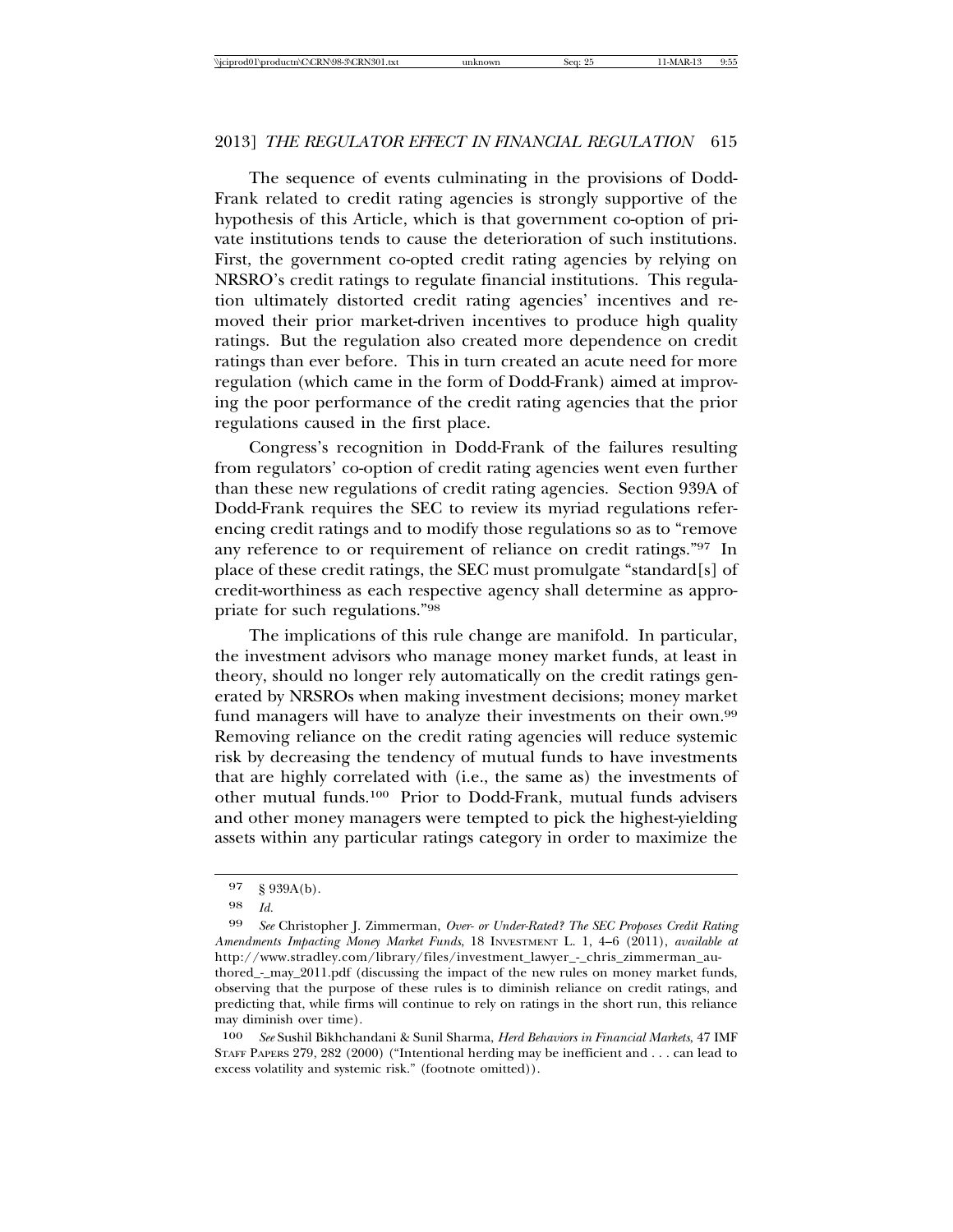risk-adjusted returns associated with their investments.101 Requiring money managers to make decisions on the basis of their own risk analysis rather than relying on credit rating agencies will, therefore, at least in part, reduce the systemic risk caused by the "herd behavior" of money managers.102

To the extent that regulators must now remove the regulatory cooption of the credit rating designation, credit rating agencies will have to once again compete on the basis of the quality of their ratings as the artificial demand for their services created by regulation subsides. Ironically, this means that the quality of the ratings generated by the agencies should improve just as professional money managers become less reliant on their use. In retrospect, the creation and expansion of the NRSRO designation can be viewed as an experiment with the regulatory co-option of privately generated credit ratings. Clearly this experiment failed; the very act of incorporating credit ratings into the regulatory framework changed the incentives of the companies issuing such ratings and ultimately corrupted the quality of the ratings themselves.

B. Selling Indulgences: The Judicial Co-Option of Fairness Opinions

For officers and directors of U.S. public companies, fundamental corporate decisions are dangerous events. Even when officers and directors are negotiating and structuring transactions that promise huge profits for shareholders, the risk is great that the directors and officers considering these transactions will be sued by attorneys purporting to represent either shareholders—complaining that the price obtained by the company for its assets was too low—or creditors—complaining that the price obtained by the company for its assets was too low or involved too much debt and thereby decreased the value of the creditors' claims.

The plaintiffs bringing these claims typically structure their lawsuits as class actions or derivative suits. The complaints generally al-

<sup>101</sup> Timothy E. Lynch, *Deeply and Persistently Conflicted: Credit Rating Agencies in the Current Regulatory Environment*, 59 CASE W. RES. L. REV. 227, 284–85 (2009) (explaining that investors' "herding behavior" was in part caused by the supposed authority of credit rating agencies in evaluating risk); *see* Lynne L. Dallas, *Short-Termism, the Financial Crisis, and Corporate Governance*, 37 J. CORP. L. 265, 314–15 (2012) (exploring the various incentives for asset managers to engage in herd behavior); *cf. PARTNOY, supra* note 13, at 132 (noting that in the 1990s "fund managers all seemed to be buying the same financial instruments").<br> $\frac{102}{8}$  See David S. Scharfstein & Jeremy C. Stein *Herd Behavior and Investment* 80 AM

<sup>102</sup> *See* David S. Scharfstein & Jeremy C. Stein, *Herd Behavior and Investment*, 80 AM. ECON. REV. 465, 477 (1990) (describing the reasons for herd behavior as applied to the stock market). *See generally* Abhijit V. Banerjee, *A Simple Model of Herd Behavior*, 107 Q.J. ECON. 797 (1992) (setting out a model of herd behavior); Bikhchandani & Sharma, *supra* note 100 (providing an overview of recent theoretical and empirical research on herd **R** behavior).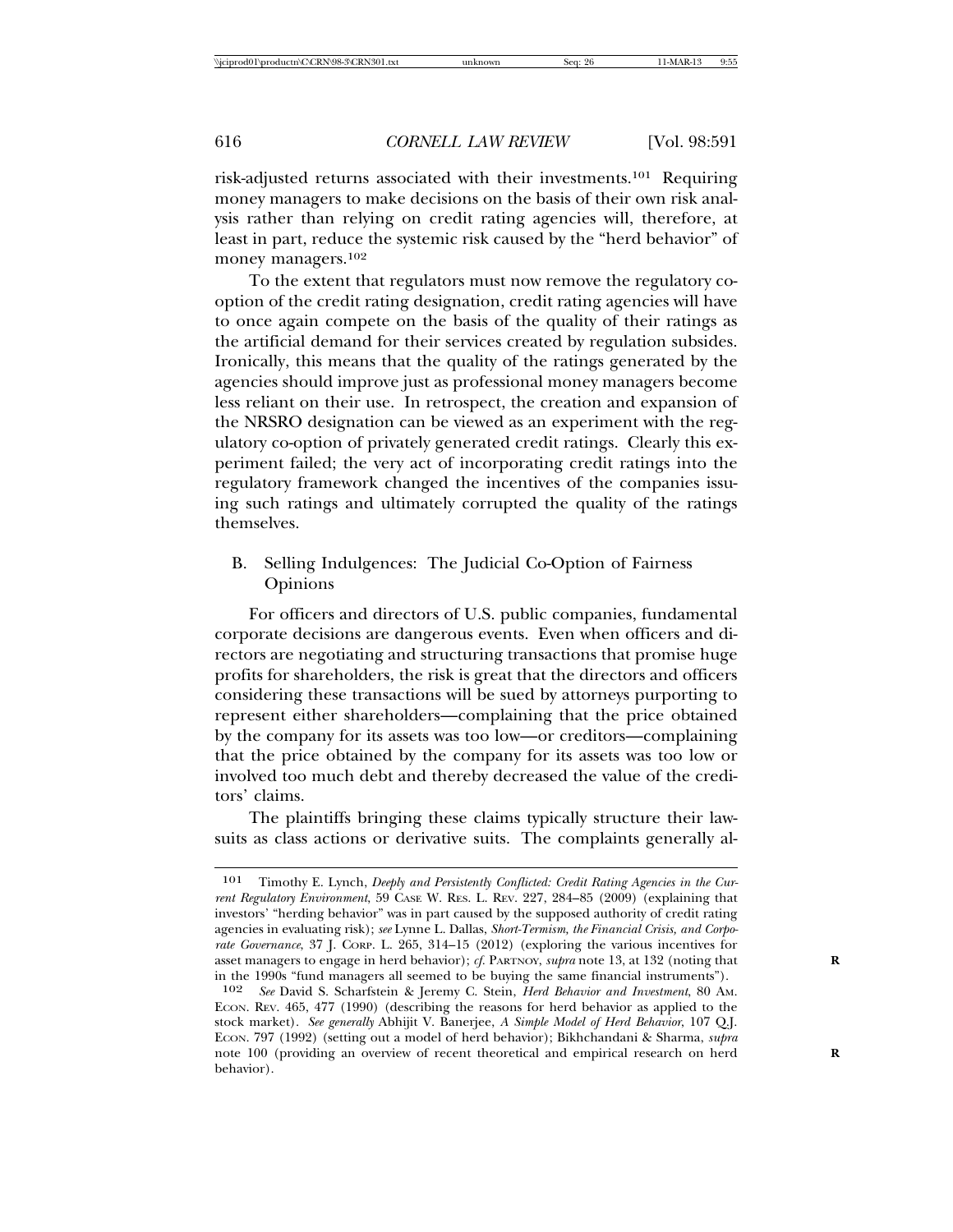lege that the corporate managers approving a significant transaction breached their common law fiduciary duties of care, loyalty, or good faith in making their decision.103 Litigation of this kind is considered to be—along with markets, contracts, norms, and other structural features—an important part of the corporate governance framework that constrains corporate managers.104

In response to the omnipresent threat of litigation, corporate officers and directors seek guidance from lawyers about how to reduce this threat. These corporate officers and directors, of course, pay rapt attention to the suggestions that judges make about how corporate actors should conduct themselves when making major decisions.

One major defensive weapon in managements' arsenal is the fairness opinion. Fairness opinions generally take the form of letters, addressed to the board of directors of a corporation that is in the process of making an important decision, that articulate the opinion of the letters' issuer as to the adequacy or "fairness[ ] from a financial point of view" of a particular course of action.105 Fairness opinions generally contain detailed valuations of the company being bought and sold.

For years, courts have emphasized that board members can rely on fairness opinions as an integral part of their decision-making process. Such opinions are an important aid in the quest of directors to obtain the protections from liability provided by the business judgment rule.106

106 Where the business judgment rule applies to a corporate decision, the directors making the decision are presumed to have made their decision on the basis of a "*bona fide* regard for the interests of the corporation whose affairs the stockholders have committed to their charge." Gimbel v. Signal Cos., 316 A.2d 599, 608 (Del. Ch. 1974). Where directors have the protection of the business judgment rule, they are insulated from liability except in the exceedingly rare situation where the plaintiff is able to prove that the "directors, in reaching their challenged decision, breached any one of the *triads* of their fiduciary duty—good faith, loyalty or due care." Cede & Co. v. Technicolor, Inc., 634 A.2d 345, 361

<sup>103</sup> *Cf.* Cheryl Gross Weiss, *A Review of the Historic Foundations of Broker-Dealer Liability for Breach of Fiduciary Duty*, 23 J. CORP. L. 65 (1998) (examining the historical development of a broker-dealer's fiduciary duty to investors and customers).<br> $104 \t\t See^-e\nc$ , PARTNOV, subra note 13, at 167–71. Professo

See, e.g., PARTNOY, *supra* note 13, at 167–71. Professor Partnoy notes that class action lawsuits supplied a more important threat of liability than government prosecution, at least until the mid-1990s when Congress and courts made securities legislation harder to pursue. *Id.* at 171–72.<br>105 *See, e.g.*, LCrew

<sup>105</sup> *See, e.g.*, J.Crew Group, Inc., Proxy Statement Annex B (Schedule 14A) (Dec. 6, 2010), *available at* http://edgar.sec.gov/Archives/edgar/data/1051251/00011931251027 4106/dprem14a.htm#toc121900\_28a (Fairness Opinion of Perella Weinberg in the TPG acquisition of J.Crew); Schering-Plough Corp., Registration Statement Annex B (Form S-4) (May 20, 2009), *available at* http://sec.gov/Archives/edgar/data/310158/00009501230900 9217/y77207sv4.htm#213 (JPMorgan's Fairness Opinion in the Merck acquisition of Schering-Plough); *see also* HOULIGAN CAPITAL, FAIRNESS OPINIONS: USES & ISSUES 1, http://www. houlihan.com/ace-files/FairnessOpinionsUsesandIssues.pdf (explaining that a fairness opinion is "a letter prepared by an . . . investment banker . . . which states whether or not a transaction—from a financial point of view—is fair").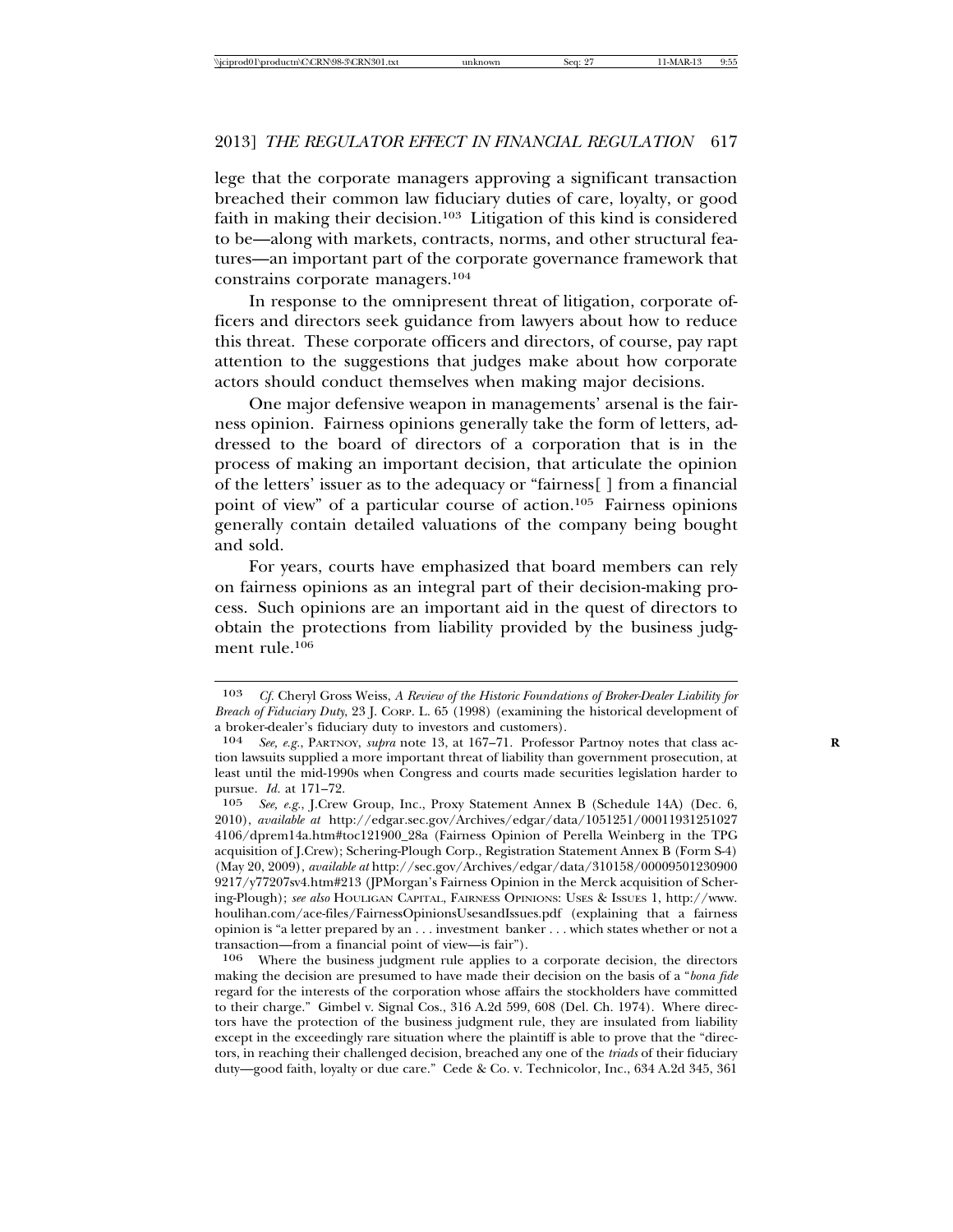Over time, despite occasional protestations by courts to the contrary, as a practical matter, there developed "the widespread belief that a fairness opinion is required for protection under the business judgment rule."107 For example, in the seminal case *Smith v. Van Gorkom*, 108 although the Delaware Supreme Court expressly observed that fairness opinions were not required under Delaware law, the court did impose liability on directors in that case; notably, the fact that the board had failed to obtain a fairness opinion clearly did not help its case.<sup>109</sup> It seems plausible that obtaining a fairness opinion "would have insulated the directors from liability," and this, in turn, translated into the creation of what accurately has been described as "an informal requirement."110 Since January 1985, when the Delaware Supreme Court ruled against the directors of Trans Union Corporation in *Van Gorkom*, fairness opinions have become "customary."111

In this way, fairness opinions are no longer simply a source of information about a proposed transaction or financing. Rather, obtaining a fairness opinion has become like the practice of buying indulgences prior to the Protestant Reformation, but for sins that one is

107 Helen M. Bowers, *Fairness Opinions and the Business Judgment Rule: An Empirical Investigation of Target Firms' Use of Fairness Opinions*, 96 NW. U. L. REV. 567, 571 (2002).

108 488 A.2d 858 (Del. 1985).

109 *Id.* at 876–81 ("[W]e [do not] state that fairness opinions by independent investment bankers are required as a matter of law.").

110 Charles M. Elson, *The Duty of Care, Compensation, and Stock Ownership*, 63 U. CINN. L. REV. 649, 677 (1995) (footnote omitted); *see* Daniel R. Fischel, *The Business Judgment Rule and the* Trans Union *Case*, 40 BUS. L. 1437, 1453 (1985) (asserting that after *Van Gorkom*, "no firm considering a fundamental corporate change will do so without obtaining a fairness letter"); Stephen I. Glover & Doretha M. VanSlyke, *Fairness Opinion Issues: Anything but Routine*, NAT'L L.J., Apr. 15, 1996, at C13 (discussing the ubiquitous presence of fairness opinions in merger transactions, even when the companies "agree to merge without help from financial advisers"); Michael J. Kennedy, *Functional Fairness—The Mechanics, Functions and Liabilities of Fairness Opinions*, *in* HANDLING HIGH-TECH M&AS IN A COOLING MARKET: ENSURING THAT YOU GET VALUE 605, 607 (2001) (noting that fairness opinions are delivered "in almost any transaction of note involving public companies"); Bill Shaw & Edward J. Gac, *Fairness Opinions in Leveraged Buy Outs: Should Investment Bankers Be Directly Liable to Shareholders?*, 23 SEC. REG. L.J. 293, 293 (1995) ("Over the last decade, the fairness opinion has become a necessary and integral aspect of every major corporate control transaction. Directors feel they must seek the advice and blessing of investment banks before engaging in an action that requires them to enter the thicket of conflicting interests."); *cf.* Andrew Ross Sorkin, *A Dual Role for Lehman in Deal Talks*, N.Y. TIMES, June 3, 2005, at C1, *available at* http://query.nytimes.com/gst/fullpage.html?res=9C0DE3D81738F930A35755C0A963 9C8B63 (noting that a deal was especially unusual because the acquiring board did not seek a fairness opinion).

111 Paul Sweeney, *Who Says It's a Fair Deal?*, 8 J. ACCT. 44, 45 (1999).

<sup>(</sup>Del. 1993) (citations omitted). If the plaintiff cannot sustain the burden of proving bad faith, disloyalty, or gross negligence, the plaintiff "is not entitled to any remedy unless the transaction constitutes waste." *In re* Walt Disney Co. Derivative Litig., 906 A.2d 27, 74 (Del. 2006) (footnote omitted).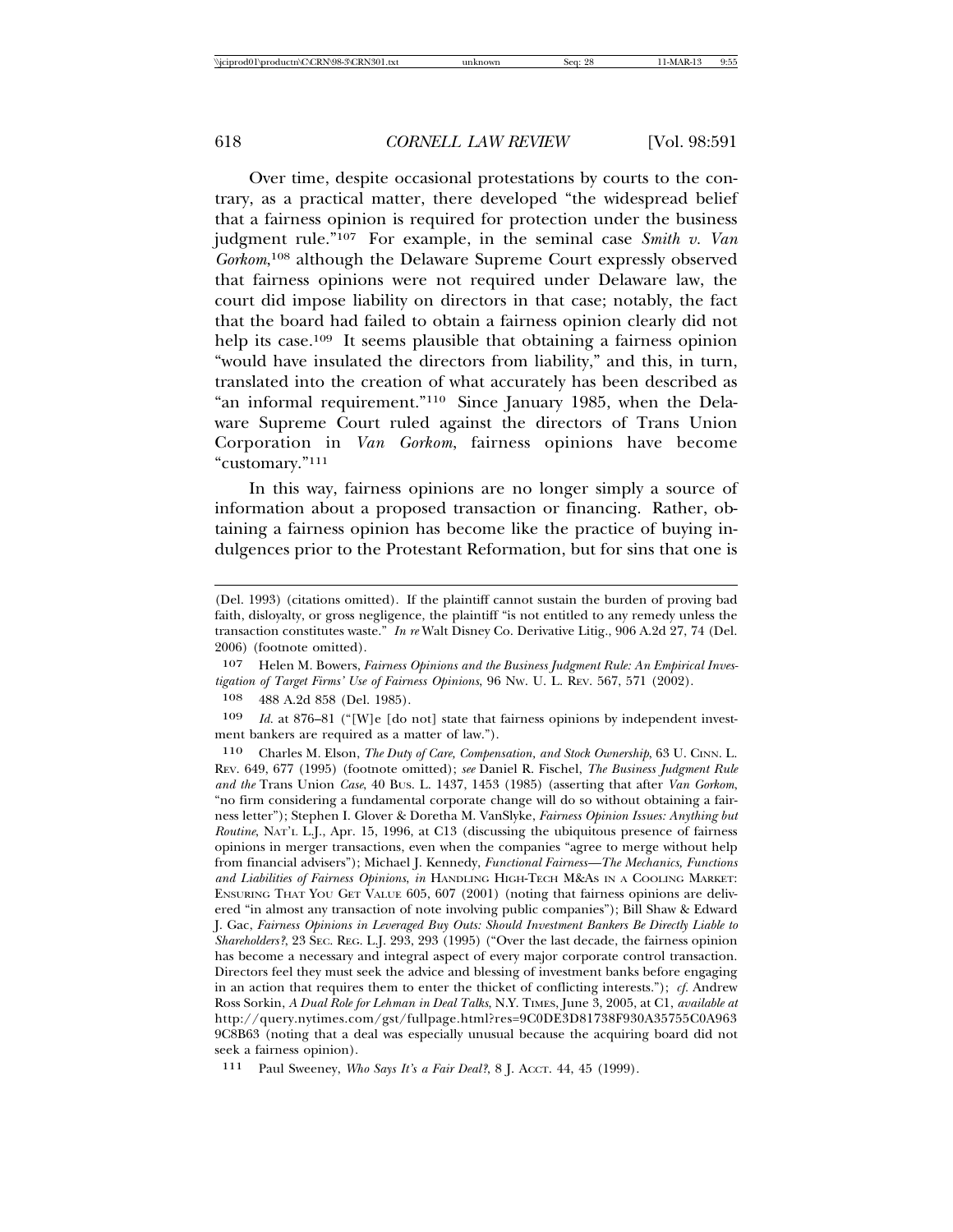about to commit instead of for past sins.112 The practice is very widespread<sup>113</sup> but is not entirely legitimate.

In addition to the widespread use of fairness opinions, companies retained investment bankers to provide them with advisory services even more regularly than they retained such banks to furnish them with fairness opinions.<sup>114</sup> Clearly judges' opinions in fiduciary duty cases, particularly the opinion articulated in *Van Gorkom*, increased the demand for financial advisory services. On average, sixty-one percent of target firms report obtaining fairness opinions.115 The percentage of firms using fairness opinions was in decline prior to *Van Gorkom*, but the percentage increased dramatically following this decision.116 The frequency of firms reporting the use of investment banks' advisory services has, in contrast, held steady at over ninety percent.117

Significantly, in my view, the data show that the use of fairness opinions in corporate acquisitions was extremely widespread prior to the 1985 decision in *Van Gorkom*. As shown in Figure 1,<sup>118</sup> for example, in 1980, fully ninety percent of target companies involved in acquisitions obtained fairness opinions. Figure 1 also shows that the use of fairness opinions was on a steady decline until 1982, when it experienced a one-year uptick before continuing its sharp downward trend that ended only in 1985 when the Delaware Supreme Court decided *Van Gorkom*.

117 *Id.* at 577.

<sup>112</sup> In the Catholic faith, an indulgence is a reduction or diminution in the punishment that otherwise would be owed for a sin committed. Abuses in selling and granting indulgences provided a significant motivation for the Protestant Reformation initiated by Martin Luther in 1517.

<sup>113</sup> *See* Lucian Arye Bebchuk & Marcel Kahan, *Fairness Opinions: How Fair Are They and What Can Be Done About It?*, 1989 DUKE L.J. 27, 27 (1989) (noting that fairness opinions "have become a regular feature of every major corporate control transaction," such as "negotiated mergers, freeze-out mergers, hostile tender offers, friendly tender offers, self-tenders, leveraged buyouts, negotiated share repurchases, [and] negotiated sales of treasury stock" (footnotes omitted)).

<sup>114</sup> *See* Bowers, *supra* note 107, at 573–74, 577. **R**

<sup>115</sup> *Id.* at 577.

<sup>116</sup> *Id.* at 573–74 (noting that in the year following *Van Gorkom*, use of fairness opinions jumped from 19% to 42% and "use of opinions generally increased throughout the remainder of the 1980s"). Professor Bowers also found that the frequency of use after the late 1980s returned to levels similar to before *Van Gorkom. See id.* at 574–75.

<sup>118</sup> *Id.* at 573.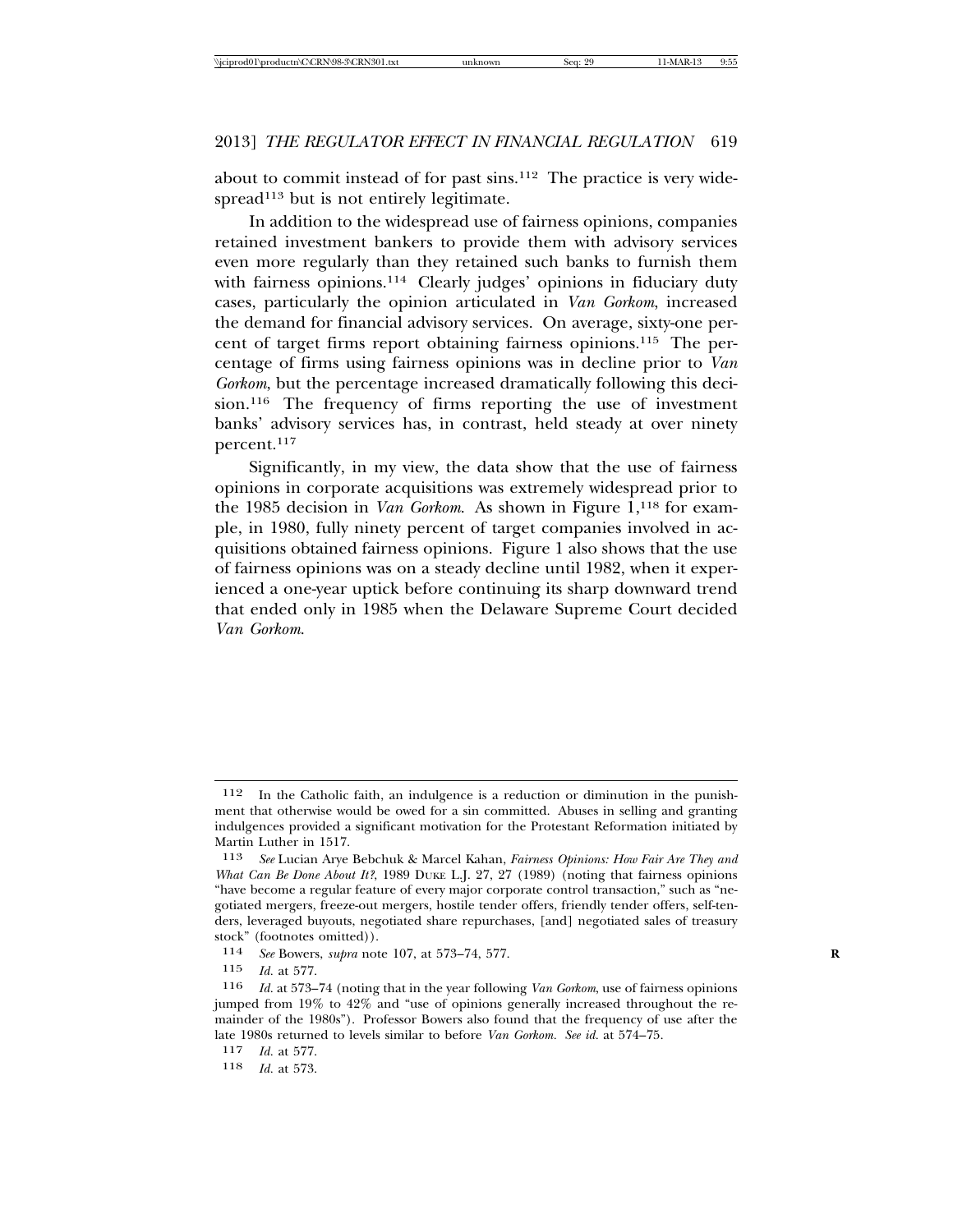# FIGURE 1: COMPARISON OF THE PERCENTAGE OF TARGET FIRMS USING ADVISORY SERVICES AND FAIRNESS OPINIONS



SOURCE: Helen M. Bowers, *Fairness Opinions and the Business Judgment Rule: An Empirical Investigation of Target Firms' Use of Fairness Opinions*, 96 NW. U. L. REV. 567, 573 (2002).

This, in turn, strongly suggests that, at least prior to 1985, the demand for fairness opinions was driven by a genuine desire on the part of directors and officers to get the benefit of an investment banker's judgment about whether the price being considered in a particular control transaction was fair. During this period of time, investment banks and other firms generating fairness opinions were concerned about maintaining the value of their reputational capital. This desire provided them with incentives to produce fairness opinions that were economically valid and untainted by conflicts of interest<sup>119</sup>

<sup>119</sup> *See* Stephen Choi, *Market Lessons for Gatekeepers*, 92 NW. U. L. REV. 916, 934–36 (1998) (discussing the market forces that drive competition between certifiers such as investment companies who issue fairness opinions).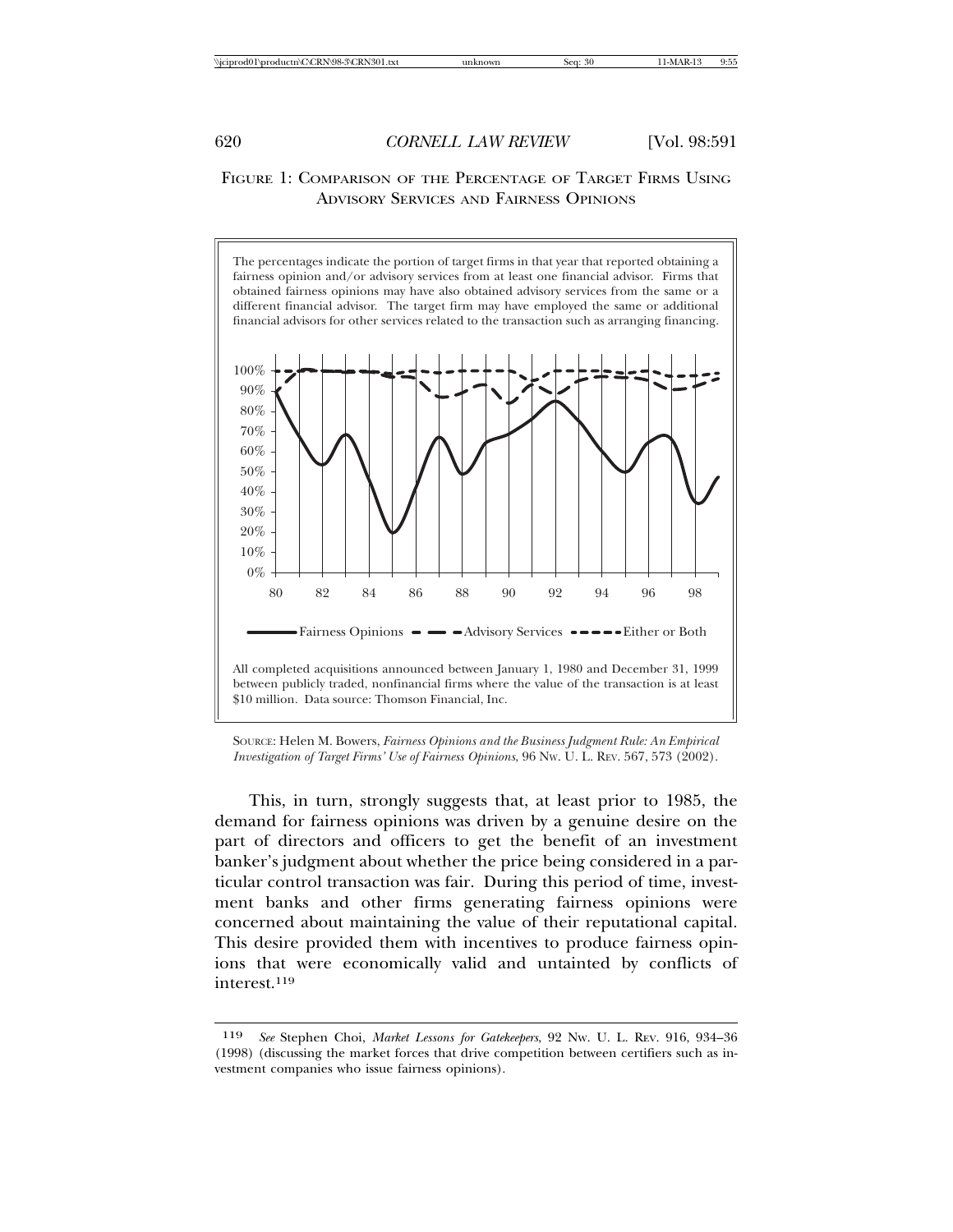Following *Van Gorkom*, however, the demand for fairness opinions became decoupled from the quality of those opinions for several reasons. First, the courts evaluating fairness opinions did not seem to particularly care about whether the bank generating the fairness opinion had a reputation for producing accurate and reliable valuations.120 It appears that an opinion from any well-known investment bank would suffice. This, in turn, created a "competitive" environment, in which the cartel of well-known investment banks issuing fairness opinions would rationally view their business model as supplying opinions not for the purpose of conveying information but for providing prophylactic protection against litigation risk. In this environment, the rational, profit-maximizing strategy would be for firms offering fairness opinions to compete for market share by offering fairness opinions with the results preferred by target company boards of directors. Banks offering these sorts of opinions would, it would seem, be more likely to be retained by companies than competitors who suffered the reputation of offering fairness opinions with results that target management did not want to receive.

Providers of fairness opinions have little difficulty determining the precise opinions that their clients want to hear. Generally, the people generating fairness opinions know the terms of the deal they are evaluating, including the price of the offer. They also know whether the management or boards of directors who have retained them approve of the proposed deal or not. Advisors usually have experience with the management team that hires them to render a fairness opinion.121

There might be room for entry into the business of offering fairness opinions by firms who can develop a reputation for offering reliable opinions. However, the co-option of fairness opinions into fiduciary duty analysis has distorted those incentives. Prospective new entrants are hobbled in the post-*Van Gorkom* regulatory environment because such new entrants would, ironically, likely not be as useful in protecting boards' decisions from legal attack precisely because they are not well known to courts. Directors would find themselves in the awkward position of having to explain to skeptical plaintiffs' attorneys and judges why they decided to seek a fairness opinion from an unknown parvenu instead of a well-known, long-established firm such as Goldman Sachs.

So, two facts emerge from this analysis. First, although fairness opinions are not, strictly speaking, required by law, bankers are almost always retained to offer fairness opinions in deals involving the sale of

<sup>120</sup> *See* Bebchuk & Kahan, *supra* note 113, at 43–44 & n.92 (noting that courts have not **R** paid much attention to the trustworthiness of investment firms issuing fairness opinions).<br>121 Bowers *subra* note 107 at 577 Bowers, *supra* note 107, at 577.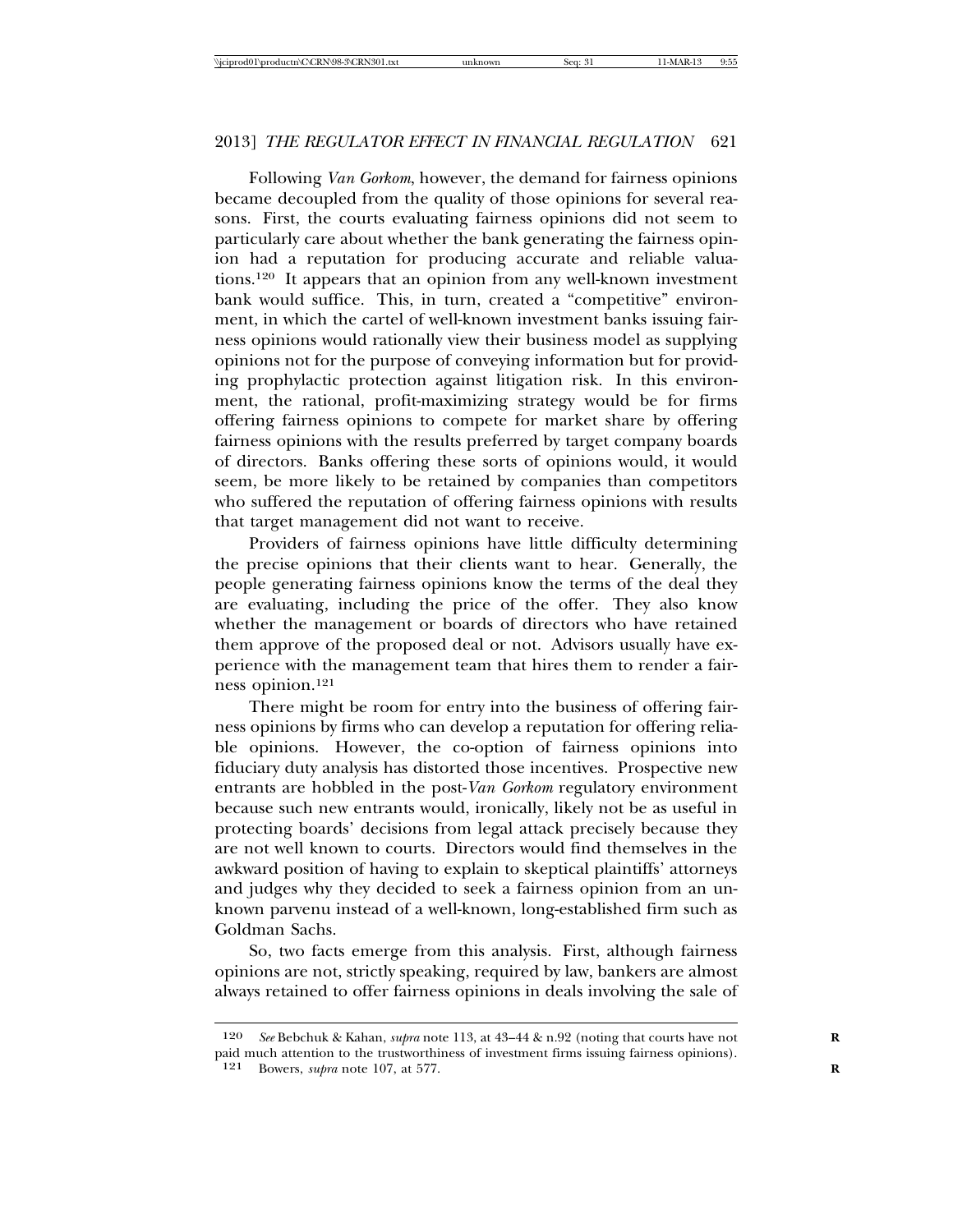#### 622 *CORNELL LAW REVIEW* [Vol. 98:591

public companies or other transactions in which directors face litigation risk.122 At the same time, unfortunately, it is also the case that the banks that prepare fairness opinions never say that the transaction that they are evaluating is actually "unfair."123 Rather, the fairness opinion has been transformed into a mere "rubber stamp" that is used "to justify the deal" under consideration to litigious investors.124

Even those who support the notion that fairness opinions might potentially be of use to investors in the current regulatory environment conclude that the banks issuing such opinions must be tightly regulated.125 Unfortunately, these scholars apparently ignore the fact that the reason why fairness opinions lack "meaning" and are devoid of a "useful function" is because they no longer are being commissioned by directors for the market-driven purpose of obtaining a thoughtful, sophisticated, unconflicted analysis of a proposed transaction.126 Rather, such opinions are commissioned in order to guard against the imposition of liability from opportunistic plaintiffs.

In sum, absent the judicial co-option described above, fairness opinions had to be accurate or else companies would have no incentive to procure such opinions because they are costly. However, in the face of judicial co-option, fairness opinions have become less reliable since the basic motivation for seeking such opinions has changed. Ab-

125 *See* Davidoff, *supra* note 19, at 1608–09. **R** 126 *Id.*

<sup>122</sup> As one popular investor website observes, "[w]hile they're not technically required by law, Fairness Opinions almost always get issued for deals that involve the sale of public companies due to lawsuits: no matter how much a company sells for, someone is bound to sue them." Brian DeChesare, *Investment Banking Fairness Opinions: Profitable and Prestigious, or Glamorless Gruntwork?*, MERGERS & INQUISITIONS, http://www.mergersandinquisitions. com/investment-banking-fairness-opinions/ (last visited Jan. 20, 2013).

<sup>123</sup> *Id.*

*Id.*; *see* Bebchuk & Kahan, *supra* note 113, at 29–37 (discussing the preparer's substantial discretion with respect to a fairness opinion); Bernard Black & Reinier Kraakman, *Delaware's Takeover Law: The Uncertain Search for Hidden Value*, 96 NW. U. L. REV. 521, 555–57 (2002) (criticizing fairness opinions for their "doubtful" value); William J. Carney, *Fairness Opinions: How Fair Are They and Why We Should Do Nothing About It*, 70 WASH. U. L.Q. 523, 532–35 (1992) (criticizing fairness opinions for lack of precision and inability to predict price); Charles M. Elson, *Fairness Opinions: Are They Fair or Should We Care?*, 53 OHIO ST. L.J. 951, 952–70 (1992) (criticizing fairness opinions for having "dubious" value); Dale Arthur Oesterle & Jon R. Norberg, *Management Buyouts: Creating or Appropriating Shareholder Wealth?*, 41 VAND. L. REV. 207, 214 (1988) ("[T]he chicanery of using made-to-order fairness opinions is probably widespread . . . ."); Michael W. Martin, Note, *Fairness Opinions and Negligent Misrepresentation: Defining Investment Bankers' Duty to Third-Party Shareholders*, 60 FORDHAM L. REV. 133, 140–41 (1991) ("Occasionally, during the mergers-and-acquisitions boom of the 1980s, the rendering of a fairness opinion became a mere formality performed after a deal was structured . . . ." (footnote omitted)); David Henry, *A Fair Deal— But for Whom?*, BUS. WK., Nov. 24, 2003, at 108 (criticizing investment banks rendering fairness opinions for their lack of objectivity and conflicts of interest). *See generally* Charles M. Elson et al., *Fairness Opinions: Can They Be Made Useful?*, [Aug.–Nov.] Sec. Reg. & L. Rep. (BNA) No. 35, at 1984 (Nov. 24, 2003) (discussing various criticisms of inves tment bank fairness opinions).<br> $\frac{125}{\text{See}}$  Davidof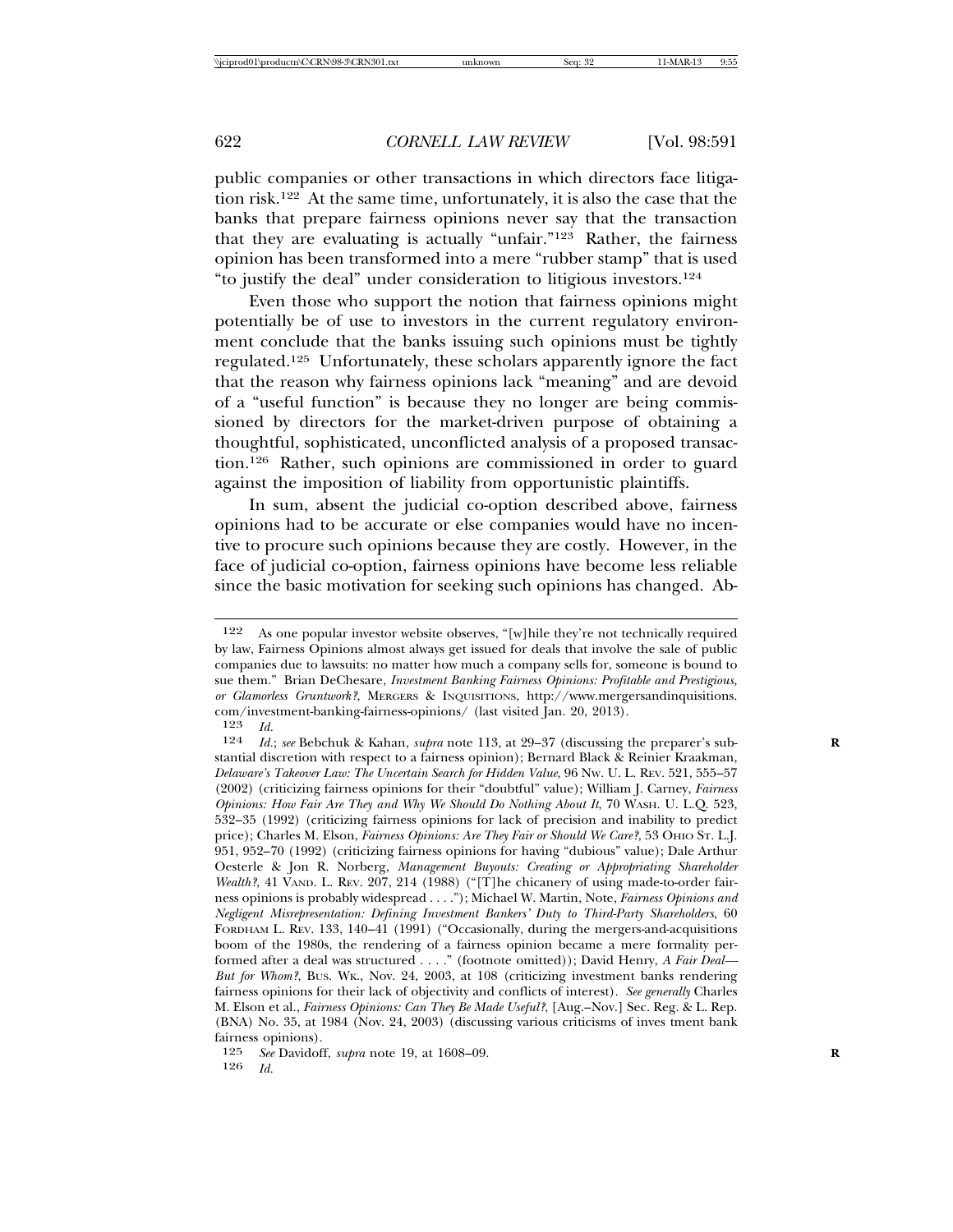sent judicial co-option, the motive for obtaining a fairness opinion is to obtain valuable information from a reliable expert source. After the fairness opinion was co-opted into the law of corporate fiduciary duties, the purpose of such opinions changed entirely. In this postassimilation environment, the purpose of fairness opinions was and is still to insulate officers and directors from liability in anticipated derivative and class action litigation. This, in turn, transformed and degraded the market for fairness opinions.

## C. Making Outside Audits Mandatory

Reliable information about the financial condition and financial performance of companies is obviously of great importance to investors. Historically, companies in the capital markets have demanded the services of independent outside auditors in order to be able to signal to the market that the financial results being reported by the company are accurate.127 This need to provide a credible signal of the integrity and reliability of financial statements is particularly acute in light of the strong incentives that managers have to misstate earnings and other indicia of financial performance:128

[A]uditors' reputations are central to the standard economic theory of auditing. Only auditors with reputations for honesty and integrity are valuable to audit-clients. The idea is that, absent a reputation for honesty and integrity, the auditor's verification function loses its value. In theory, then, auditors invest heavily in creating and maintaining their reputations for performing honest, highquality audits. High-quality audits by independent auditors who

<sup>127</sup> Theodore Eisenberg & Jonathan R. Macey, *Was Arthur Anderson Different? An Empirical Examination of Major Accounting Firm Audits of Large Clients*, 1 J. EMPIRICAL LEGAL STUD. 263, 266 (2004). Thus, outside auditors do not perform any services for a company that the company does not already perform for itself. The role of the auditor is not to prepare financial reports for clients (that is the role of the accountant). Rather, the auditor's role is to provide a reliable verification of the company's financial reports. *Id.*

<sup>128</sup> *See generally* Rick Antle, *Auditor Independence*, 22 J. ACCT. RES. 1 (1984) (offering two definitions of auditor independence); George J. Benston, *The Value of the SEC's Accounting Disclosure Requirements*, 44 ACCT. REV. 515 (1969) (examining the value of SEC's accounting disclosure requirements for investors); Ronald R. King, *Reputation Formation for Reliable Reporting: An Experimental Investigation*, 71 ACCT. REV. 375 (1996) (exploring reputation formation in a market setting); Ronald R. King, *Reputation Formation for Reliable Reporting: An Experimental Investigation*, 71 AccT. REV. 375 (1996) (exploring reputation formation in a market setting); Norman Macintosh et al., *Accounting as Simulacrum and Hyperreality: Perspectives on Income and Capital*, 25 ACCT. ORGS. & SOC'Y 13 (2000) (asserting that accounting no longer represents reality but instead is a self-referential system); Brian W. Mayhew, *Auditor Reputation Building*, 39 J. ACCT. RES. 599 (2001) (modeling auditor reputation building); Brian W. Mayhew et al., *The Effect of Accounting Uncertainty and Auditor Reputation on Auditor Objectivity*, 20 AUDITING J. PRAC. & THEORY 49 (2001) (examining the impact of accounting uncertainty on auditor objectivity); Ross L. Watts & Jerold L. Zimmerman, *Agency Problems, Auditing, and the Theory of the Firm: Some Evidence*, 26 J.L. & ECON. 613 (1983) (detailing the historical development of the auditing profession).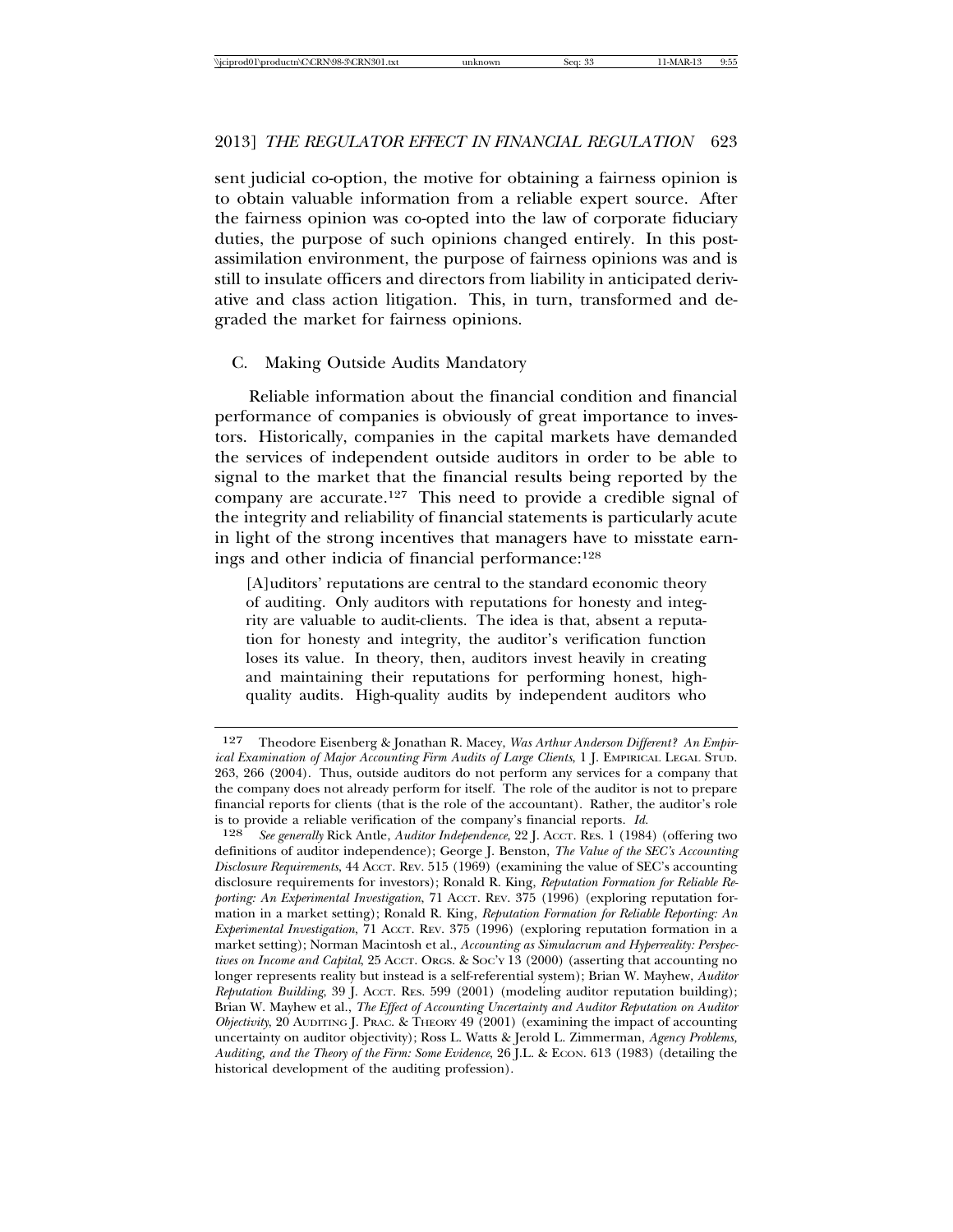have good reputations are assured. The quality assurance is derived from the fact that performing poor-quality audits diminishes the value of the audit firm's investment in reputation.129

In previous work, Theodore Eisenberg and I have described this as the "pre-Enron" view of the accounting industry. This model of the accounting industry, which was generally embraced by the law and economics movement,130 predicted that accounting firms would compete in a healthy, reputational "race-to-the-top":

There was a time when the audit function was carried out in a market environment that induced high quality financial reporting. In that era, accounting firms were willing to put their seal of approval on the financial records of a client company only if the company agreed to conform to the high standards imposed by the accounting profession. Investors trusted accountants because investors knew that any accounting firm that was sloppy or corrupt could not stay in business for long. Auditors had significant incentives to do "superior audit work" because "auditors with strong reputations could command a fee premium, and high fees 'signaled' quality in the auditing market."<sup>131</sup>

Audit firms had incentives to provide high-quality audit services because they wanted to protect their reputation for independence and integrity.132 As Professor Eisenberg and I have observed previously,

[i]n a world in which auditors have both invested in developing high-quality reputations and in which no single client represents more than a tiny fraction of total billings, high audit quality seems assured. Under these conditions, any potential gain to an auditor from performing a shoddy audit, much less from participating in a client's fraud, would be vastly outweighed by the diminution in value to the auditor's reputation.<sup>133</sup>

Interestingly, even though companies can (and do) audit themselves, they can justify the expense of hiring outside auditors to en-

<sup>&</sup>lt;sup>129</sup> Eisenberg & Macey, *supra* note 127, at 266.<br><sup>130</sup> See id

<sup>130</sup> *See id.*

<sup>131</sup> Macey & Sale, *supra* note 13, at 1168 (quoting *Financial Reporting Quality: Implica-* **R** *tions of Accounting, Research: Submission to the (Canadian) S. Standing Comm. on Banking, Trade and Commerce* (2002) (statement of Daniel B. Thorton)).

<sup>132</sup> *See* Eisenberg & Macey, *supra* note 127, at 266. Independence is traditionally mea- **R** sured by the percentage of an audit firm's billings that are derived from a particular client. See Macey & Sale, *supra* note 13, at 1176. For example, Andersen was said to be independent of Enron because Andersen had 2300 other audit clients, and Enron accounted for only about one percent of Andersen's total revenue from auditing (Andersen's revenues from Enron were reportedly \$100 million in 2001 as compared to \$9.34 billion in total audit revenues). *Id.* at 1176 & n.33. Of course, Andersen's independence as a firm did not extend to the partners responsible for doing the actual audit work for Enron. *See id.* at 1170.

Eisenberg & Macey, *supra* note 127, at 267.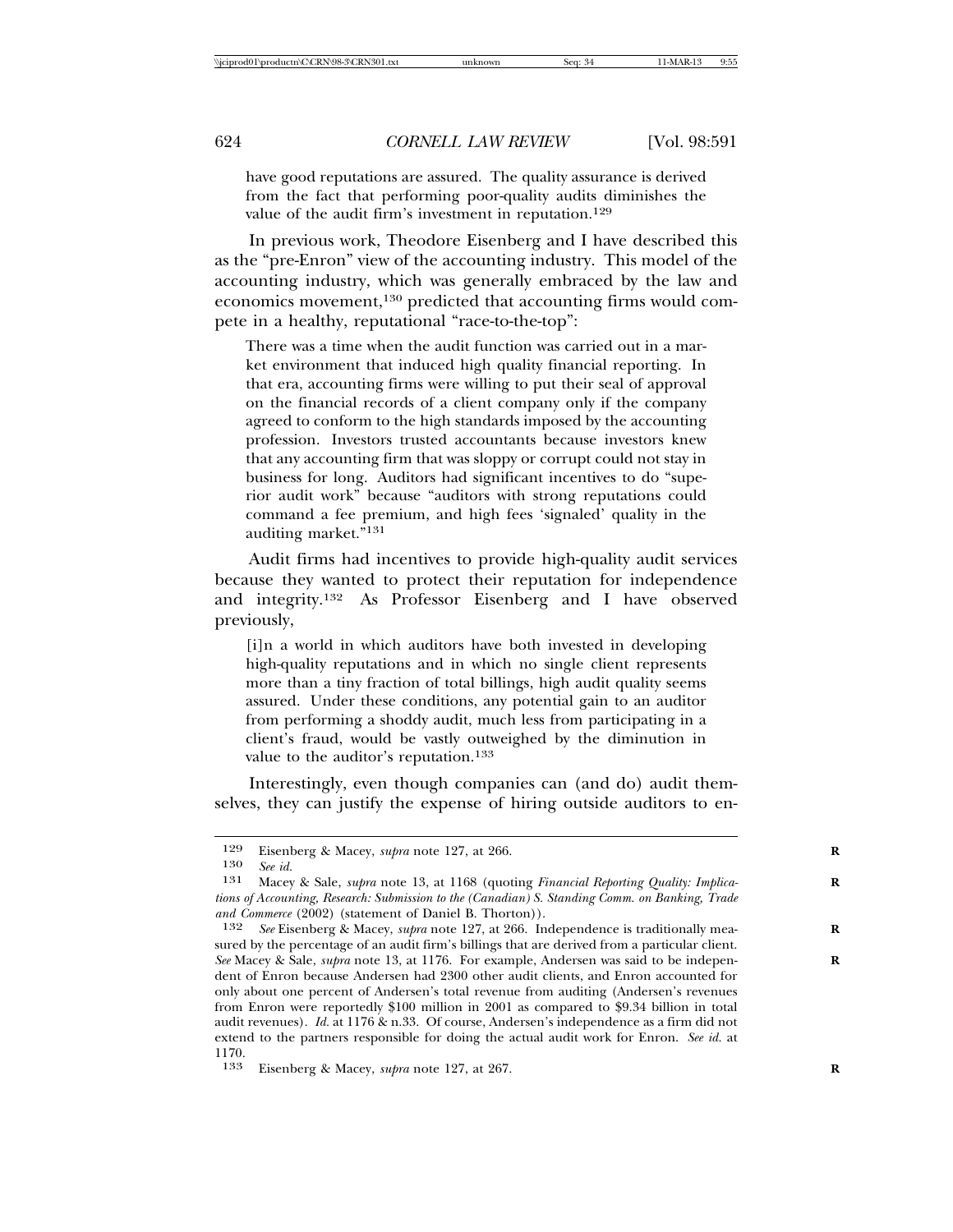hance their financial reputation and credibility with a wide range of current and prospective claimants on their cash flows—including investors, suppliers, customers, and prospective employees. Under this reputational model, companies need independent audits to attract outside capital. The auditors performing these audits would be expected to quit an engagement before permitting a client to issue inaccurate or fraudulent financial statements. Thus, hiring a truly independent auditor under these conditions allowed companies, even those that lacked reputations of honesty and probity, to credibly signal the veracity of their reported financial results.134

The notion was that accounting firms that dismissed an audit client would lose only that client. But this loss probably would be more than offset as the accounting firm likely would gain new clients by virtue of the enhancement in the accounting firm's reputation that followed from firing the client. This theory, which I have dubbed the "law and economics 101" approach to auditing, reflects the view that, even though companies can and do impose their own financial controls and audit themselves, they hire outside auditors to capitalize on the audit firm's reputation for probity. Under this theory, hiring an auditor allows client companies to "rent" the reputation of the accounting firm, which rents its reputation for care, honesty, and integrity out to its clients.

Unfortunately, this reputational theory of auditors' services no longer has much, if any, explanatory power. In fact, the accounting industry is no longer characterized by robust competition, and investors do not trust the numbers vetted by accounting firms.135 Part of the explanation for this change is that there are no detectable, statistically significant distinctions among the big accounting firms with respect to quality.136 Rather, the accounting firms all perform about the same, and there simply is no way for a company to distinguish itself for

<sup>134</sup> *See* Macey & Sale, *supra* note 13, at 1173. Being fired by an accounting firm has **R** serious implications for the client. The resignation of an auditor sends a very powerful negative signal to the capital markets and can have dire consequences not only for the firm whose auditor resigns but also for the managers of the firm. *See, e.g.*, Martin Fackler, *Drawing a Line: Unlikely Team Sets Japanese Banking on Road to Reform*, WALL ST. J., Aug. 6, 2003, at A1 (describing how the auditors' refusals to sign off on financial projections of a large Japanese bank caused a crisis that forced the bank to seek a \$17 billion government bailout and put the financial institution under government control).<br>135 According to a 2002 Gallup poll. "70% of U.S. inves

According to a 2002 Gallup poll, "70% of U.S. investors stated that business accounting issues were hurting the investment climate 'a lot.'" Paul Atkins, Comm'r, Sec. & Exch. Comm'n, Remarks at the Federalist Society 20th Annual Convention (Nov. 14, 2002), *available at* http://www.sec.gov/news/speech/spch111402psa.htm. At the same time, investors "trust" accountants just as much as they trust corporate executives, lawyers, and even politicians. *Id.*

<sup>136</sup> *See* Eisenberg & Macey, *supra* note 127, at 277. **R**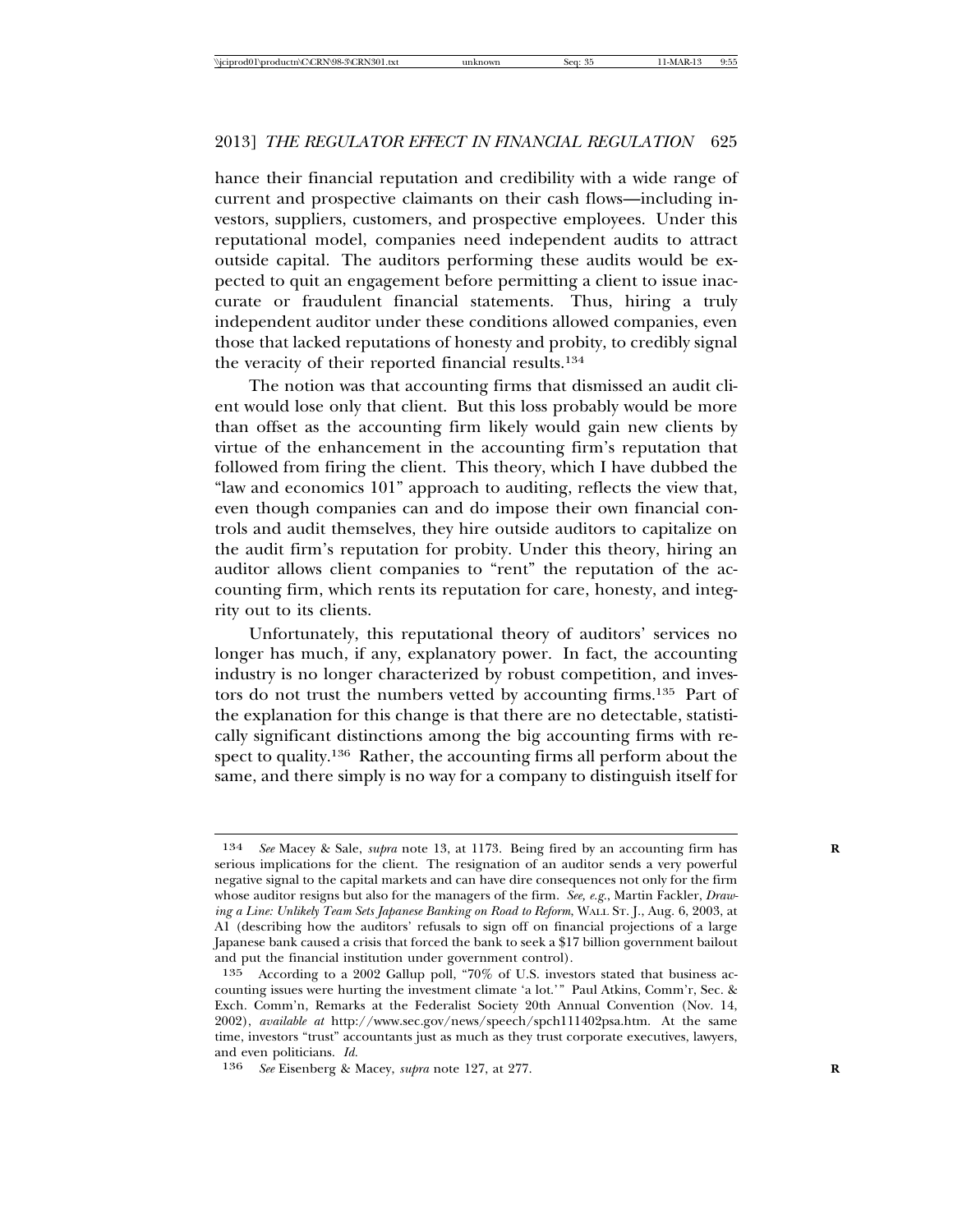probity and honesty in its accounting standards through its selection of auditors—contrary to the assumptions of economic theory.137

Many explanations for the decline in audit quality have been offered.138 Relevant to this analysis are the SEC rules that made outside

(b) Changes in the complexity of financial transactions, which made financial reporting more difficult, also played a role. *See* Michael Hill, *Crossing the Ethical Divide*, THE BALT. SUN (Feb. 10, 2012), http://articles.baltimoresun.com/2002-02-10/topic/0202090331\_1\_ business-ethics-business-students-complexity (quoting economic historian Louis Galambos, who did not "think that the increasing complexity of financial transactions, the complexity of the instruments that can be used in financial transactions, . . . changed the environment" and led to more opportunities for breaking the law and winding up in prison). Auditing became more complex as new and more sophisticated methods of financing proliferated and as the audit rules themselves became more technical and complex. *Cf. Structured Finance*, SULLIVAN & CROMWELL LLP, http://www.sullcrom.com/practices/detail. aspx?service=71 (last visited Jan. 20, 2013) (discussing the "the increased sophistication and complexity of many securitization transaction"). As a consequence, audit firms engaged by large public companies found that the "audit engagement teams" they assigned to perform audits had to spend increasingly large percentages of their time performing audit services for that client.

(c) The provision of consulting services by accounting firms upset the traditional balance of power between issuers and auditors and contributed to the capture of accounting firms by their clients. When accounting firms also provide consulting services, they might be tempted to use auditing work either as a loss leader or "as a mechanism for 'opening the door' with a client for the purpose of pitching their (higher margin) consulting services." Macey & Sale, *supra* note 13, at 1178. Providing consulting services further erodes auditor **R**

<sup>137</sup> *See id.* at 290–92.

<sup>138</sup> Explanations include: (a) The demise in civil liability and changes in organizational form resulted in diminished incentives for accounting firms to monitor themselves. The shift of organizational form from the general partnership form to the limited liability partnership form reduced the threat of liability faced by audit firm partners not directly involved in auditing a particular client. This, in turn, may have resulted in a diminution in the incentives of accounting firm partners to monitor the performance of their colleagues. *See* Macey & Sale, *supra* note 13, at 1170–71. The removal of aider-and-abettor liability also **R** reduced audit partners' incentives to monitor one another. *See* Cent. Bank of Denver v. First Interstate Bank of Denver, 511 U.S. 164, 176–77 (1994) (holding that Section 10(b) of the Securities Exchange Act of 1934 and SEC Rule 10b-5 prohibit only "the making of a material misstatement (or omission) or the commission of a manipulative act" and do not prohibit the aiding and abetting of such acts). This decision was thought to have substantially alleviated the legal risks to outside advisors such as auditors and lawyers. This reduction in incentives was exacerbated in 1995 by passage of the Private Securities Litigation Reform Act (PSLRA). Pub. L. No. 104-67, 109 Stat. 737 (codified at 15 U.S.C. § 78 (1998)). The PSLRA established new rules of pleading that require plaintiffs' complaints to "state with particularity all facts" that form the basis of the alleged misstatement and give rise "to a strong inference that the defendant acted with the required state of mind" when making a misstatement or omission in financial reporting. *Id.* § 21D(b)(1)–(2). The PSLRA also delayed the beginning of discovery until after a court has decided whether to allow the case to go forward on the basis of the heightened pleading standards. *Id.* § 21D(b)(3). Prior to passage of the PSLRA, plaintiffs' attorneys could begin to gather documents and interview witnesses as soon as their complaint was filed. The PSLRA also sharply limited the doctrine of "joint and several liability," which insures that victims can recover full damages even if one or more of the parties to the fraud cannot pay. Under the PSLRA, those whose reckless misconduct contributes to the fraud can be held responsible for only their proportionate share of victims' losses. *See id.* § 201(a)(g)(2). As a result, when the primary perpetrator of the fraud is bankrupt, investors cannot fully recover their losses from other entities, such as accounting firms.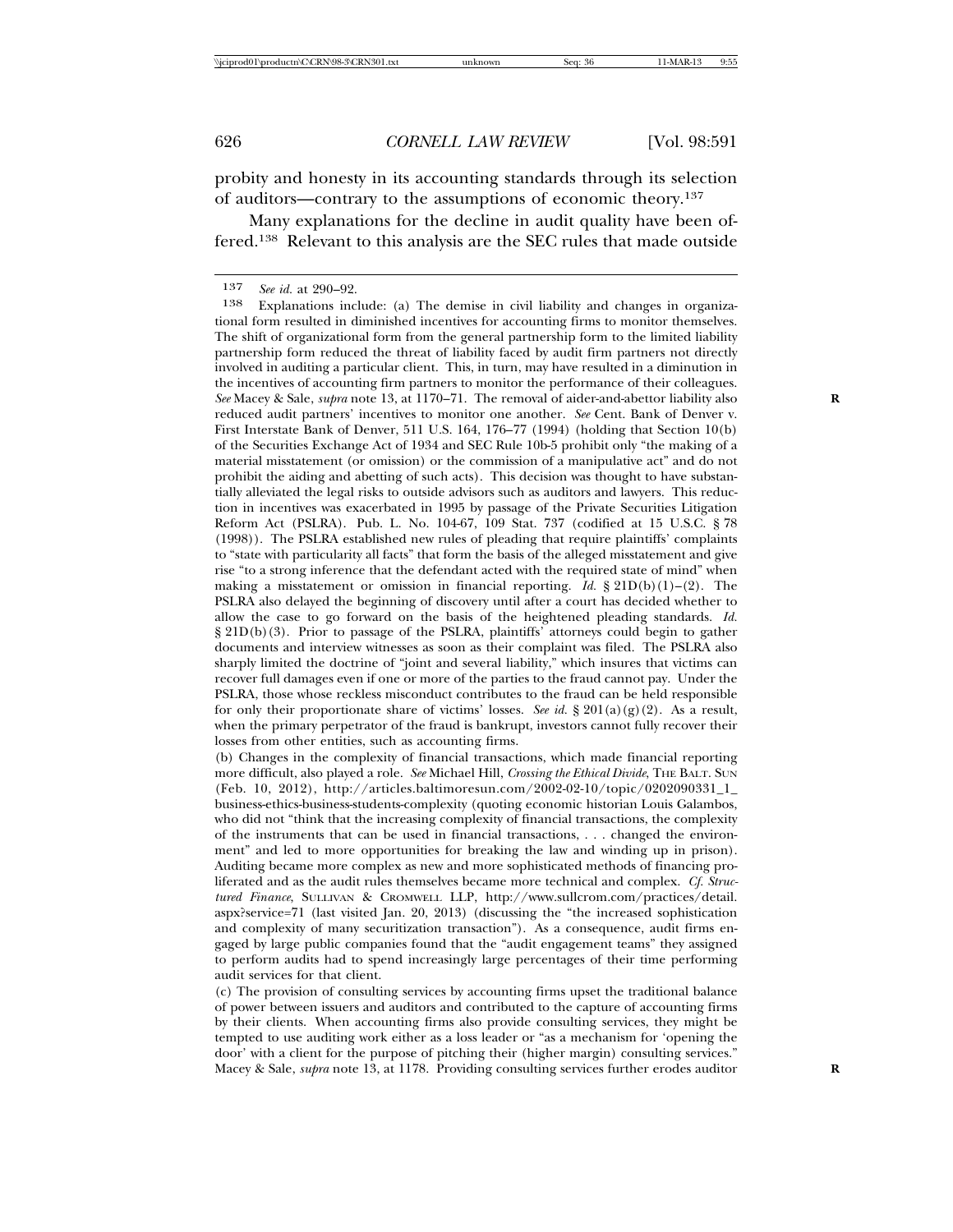audits compulsory for firms<sup>139</sup> and required that such audits be carried out by auditors deemed by the SEC to be independent of management.140 The SEC's regulations have effectively cartelized the accounting industry by requiring that large, publicly held corporations be audited by accounting firms that obtain only a small proportion of their revenues from any one client. This, in turn, means that large public companies can only be audited by very large accounting firms. This has led to the massive consolidation that the accounting industry has experienced in recent decades.141

The SEC's long-standing notion about what constitutes "auditor independence" has contributed significantly to the decline in the quality of the auditor-client relationship. Enron provides a useful example of the problem.

For regulatory purposes, Arthur Andersen was said to be independent of Enron because Enron accounted for less than one percent of Arthur Andersen's billings, but Enron appears to have accounted for all of the billings of the lead partner assigned to the Enron audit and for several members of his team. Worse, Arthur Andersen management in Chicago appears to have relied exclusively on its captured audit team not only for its information about the client, but also for how to report the financial information provided by the client. Unfortunately, although Andersen undoubtedly represented an extreme

independence by shifting the balance of power away from the auditor and in the direction of the audit client when auditors are discussing audit work and retention issues. Worse, consulting services provide a means by which audit clients can reward auditors for succumbing to the client's wishes about what accounting treatment should be used to report novel or complex transactions and business practices. *Id.* When auditors only offer clients audit services, the client's only option is to fire the auditor if the client does not think that the auditor is being sufficiently aggressive or compliant. But when the accountants also are peddling consulting services, the client can employ a "carrot and stick" strategy that rewards the accounting firm for being compliant and punishes the firm for being inflexible. This pressure is particularly acute in an environment in which the firm is the only client of the engagement partner from the accounting firm that is performing the audit, since a partner's inability to procure lucrative consulting work would be reflected in salary, promotion, and bonuses. As John Coffee has observed, it is difficult for an audit client to fire its auditor because such dismissals invite "potential public embarrassment, public disclosure of the reasons for the auditor's dismissal or resignation, and potential SEC intervention." John C. Coffee, Jr., *Understanding Enron: "It's About the Gatekeepers, Stupid*,*"* 57 BUS. L. 1403, 1411–12 (2002) (footnote omitted). But when a company is both an audit client as well as a consulting client of the accounting firm, "the client can then easily terminate the auditor as a consultant, or reduce its use of the firm's consulting services, in retaliation for the auditor's intransigence." Macey & Sale, *supra* note 13, at 1179 (quoting Coffee, *supra*, at **R** 1412). When the audit client terminates the high margin consulting services and retains only the low margin auditing services, there is no need to make any public disclosure. This means that there is no risk that firing the auditor from a consulting engagement will provoke heightened scrutiny from investors, the SEC, or plaintiffs' class action law firms.<br>139 See Macey & Sale, subra note 13, at 1173 (outlining independent audit requ

See Macey & Sale, *supra* note 13, at 1173 (outlining independent audit requirements under the federal securities laws).<br> $140$  Regulation S-X 17 C F R 8 910 1.

<sup>140</sup> Regulation S-X, 17 C.F.R. § 210.1-02 (2012) (defining auditor independence). <sup>141</sup> *See* Macey & Sale, *supra* note 13, at 1176–77. **<sup>R</sup>**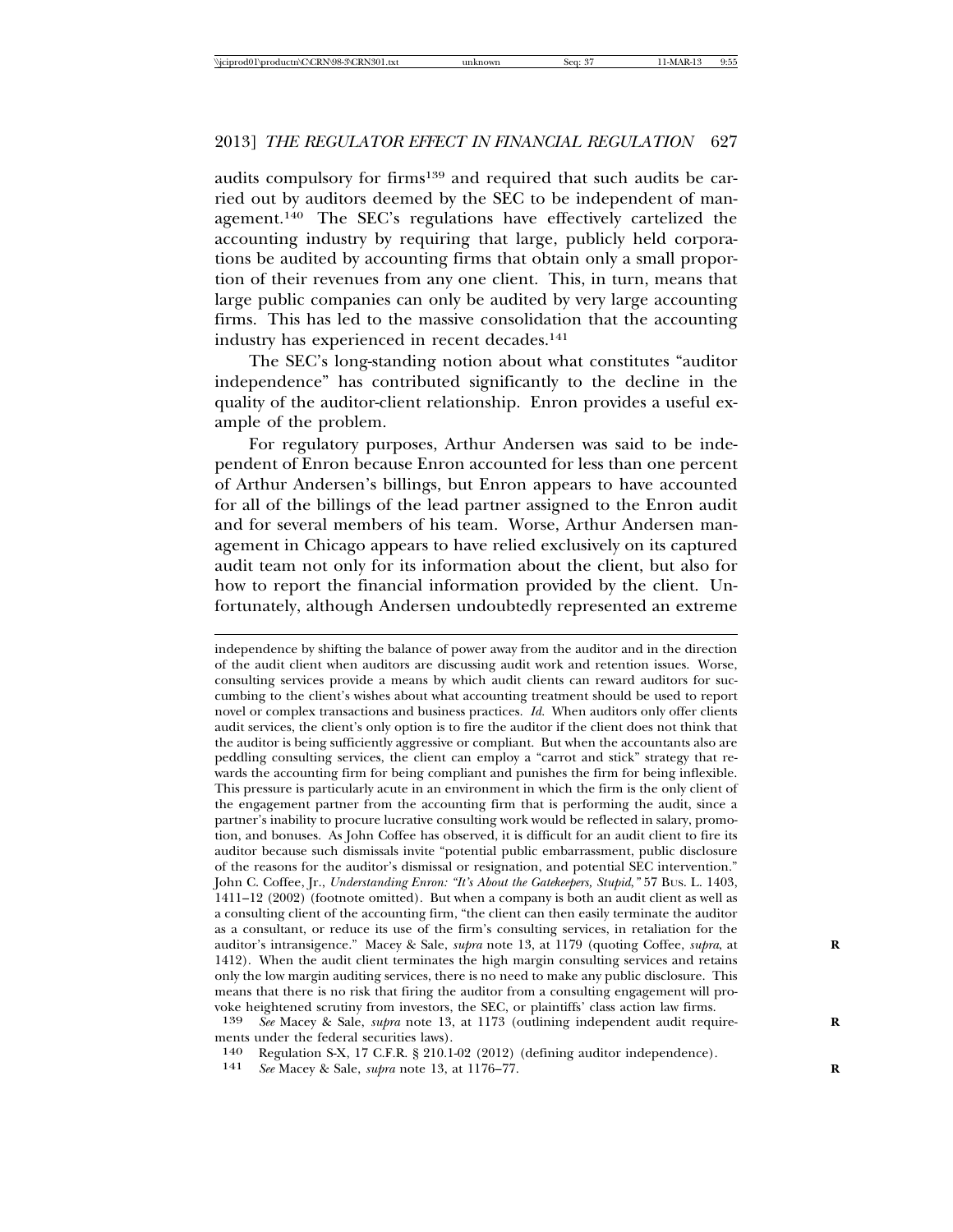example of an auditing firm losing its internal controls, the general contours of the auditor-client relationship that [characterized] Andersen and Enron are common.<sup>142</sup> The nature of this relationship suggests that investors have good reason to worry about the quality of the financial reporting provided by the national accounting firms, even when the SEC considers such firms to be "independent."

Thus, the role of accounting firms in capital markets and corporate governance is eerily similar to the role of credit rating agencies. What began as a subtle, reputation-based, highly efficient relationship has evolved into a relationship driven by regulatory requirements rather than genuine, market-driven demand. Specifically, where companies used to hire auditors to provide an independent, credible verification of their reported financial results, companies now hire them out of regulatory necessity. In both cases, rules emerged that transformed the once-voluntary relationship between companies and accountants into a compulsory relationship. Once the core purpose of the engagement with auditors became regulatory compliance rather than the assurance of financial reporting accuracy, the nature of the relationship changed. This shift, coupled with the auditor independence rule, which cartelized the accounting industry, and coupled with the removal of personal liability for accounting errors, had the cumulative effect, as Professor Eisenberg and I previously have observed,<sup>143</sup> of eliminating any quality distinctions that might once have existed among the major accounting firms that audit large public companies. Absent the ability to make such quality distinctions among auditors, issuers must select auditors on the basis of other criteria, such as cost and malleability.

### D. Making Internal Risk Modeling Mandatory

No private sector innovation has captured the regulatory imagination more than the use of internal risk assessments by financial institutions. In the late 1980s, following the stock market crash of 1987, financial institutions—particularly the largest and most sophisticated and complex banking and financial services firms—began to utilize state-of-the-art financial mathematics to measure and control their firms' financial risk.144 The methodology for doing this involves the utilization of a Value-at-Risk (VaR) model or similar algorithm, which

<sup>142</sup> *Id.* at 1169–70; *see* Jonathan R. Macey, *Efficient Capital Markets, Corporate Disclosure, and Enron*, 89 CORNELL L. REV. 394, 409–10 (2004); *accord* Coffee, *supra* note 138, at **R** 1415–16 ("Auditing firms have always known that an individual partner could be dominated by a large client and might defer excessively to such a client in a manner that could inflict liability on the firm.").

<sup>143</sup> Eisenberg & Macey, *supra* note 127, at 297–99. **R**

<sup>144</sup> *See* PHILIPPE JORION, VALUE AT RISK: THE NEW BENCHMARK FOR MANAGING FINANCIAL RISK 21–22 (2d ed. 2001).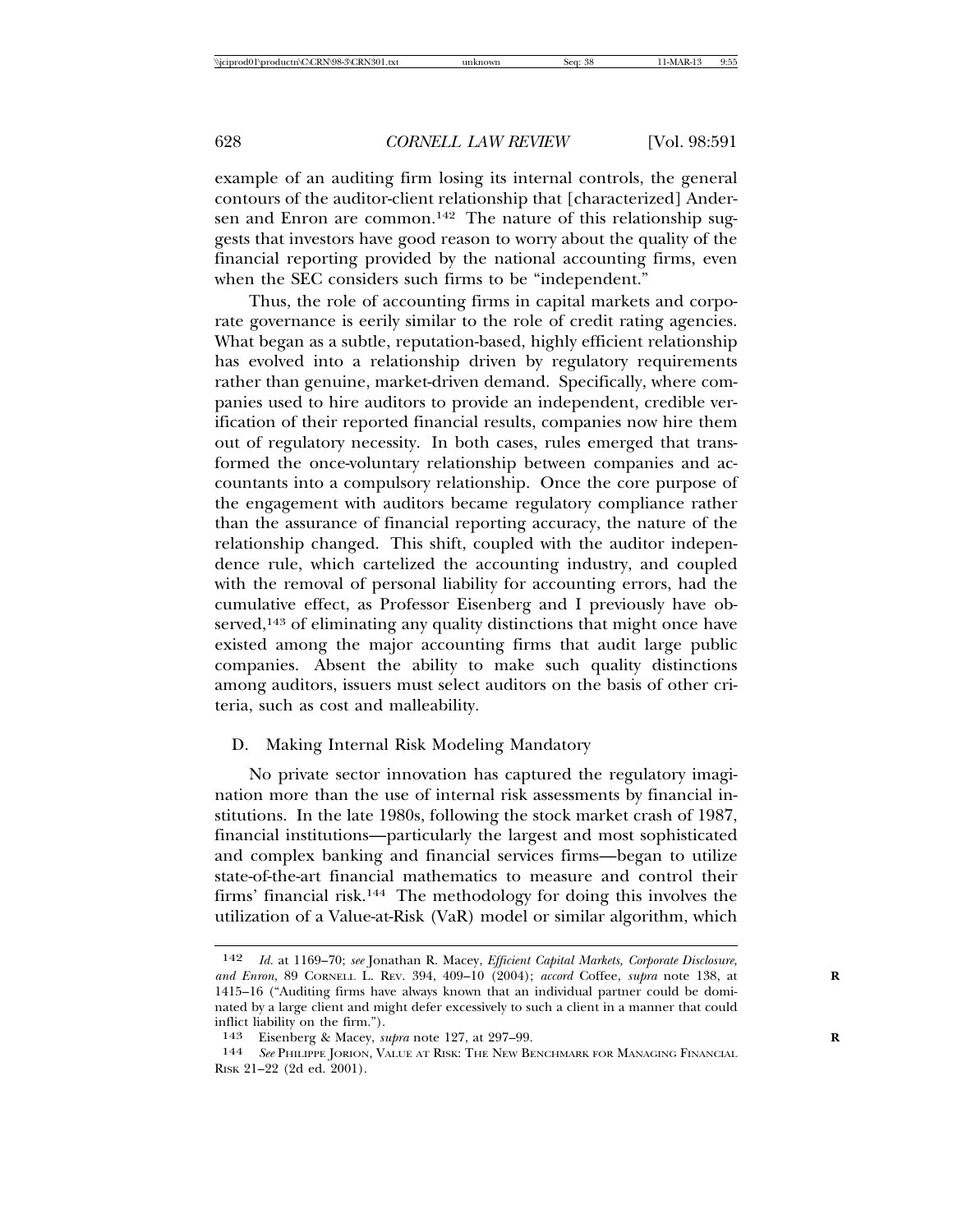measures the maximum loss that a financial company might experience under various sets of assumptions.145

VaR models generate risk measures on the specific portfolios of financial assets that financial institutions hold or may be considering. Starting with a particular portfolio, and using various measures of probability and time horizons, a portfolio's VaR is the measure of the probability that the actual (marked-to-market rather than accounting) loss on the measured portfolio during the given time horizon will exceed a particular threshold value.146 Thus, for example, assigning to a particular portfolio of stocks a one-day 98.5% VaR of \$100 million means that the financial institution assigning this VaR believes that there is a 1.5% chance that the portfolio will fall in value by more than \$100 million over a one-day period.

Following the financial crisis of 1987, VaR models became widely used in measuring risk, in implementing financial controls, and in determining appropriate levels of capital. Stress testing is used as part of VaR calculations to measure the stability of a particular institution's balance sheet.147 Stress testing involves measuring the ability of a financial institution to withstand pressures in excess of normal operational levels in order to ascertain the point at which the entity will fail.148 Variations on the VaR modeling process such as "tail value at risk" (TVaR, also known as tail conditional expectation) permit firms to measure the severity of possible failures as well as the probability that failure will occur.149

Regulators quickly incorporated VaR models into various regulatory frameworks for financial institutions. Beginning in 1997, the SEC pushed investment banks to provide VaR information in the notes to their financial statements in its ruling requiring U.S. public corporations to "disclose quantitative information about the risk" of their derivatives activity.150 Major banks and dealers implemented the rule by presenting VaR models in their financial statements.151

Even more significantly, the Basel II capital guidelines, which would, if adopted, dictate the capital requirements for virtually every bank in the world, have adopted VaR throughout the regulations. VaR is the preferred measure of market risk. Significantly, the Basel

<sup>145</sup> *See id.*

<sup>146</sup> *See id.* at 24–25.

<sup>147</sup> *See* Tanya Styblo Beder, *VAR: Seductive but Dangerous*, FIN. ANALYSTS J., Sept.–Oct. 1995, at 12, 23 (discussing how VaR models should be supplemented with stress testing and other checks).

<sup>148</sup> *See* 12 U.S.C. § 5365(i) (2006).

<sup>149</sup> For a comprehensive explanation of VaR, see generally JORION, *supra* note 144; **R** Darrell Duffie & Jun Pan, *An Overview of Value-at-Risk*, 4 J. DERIVATIVES 7 (1997).<br>150 See JORION, *subra* note 144, at 47–48

See JORION, *supra* note 144, at 47-48.

<sup>151</sup> *Id.*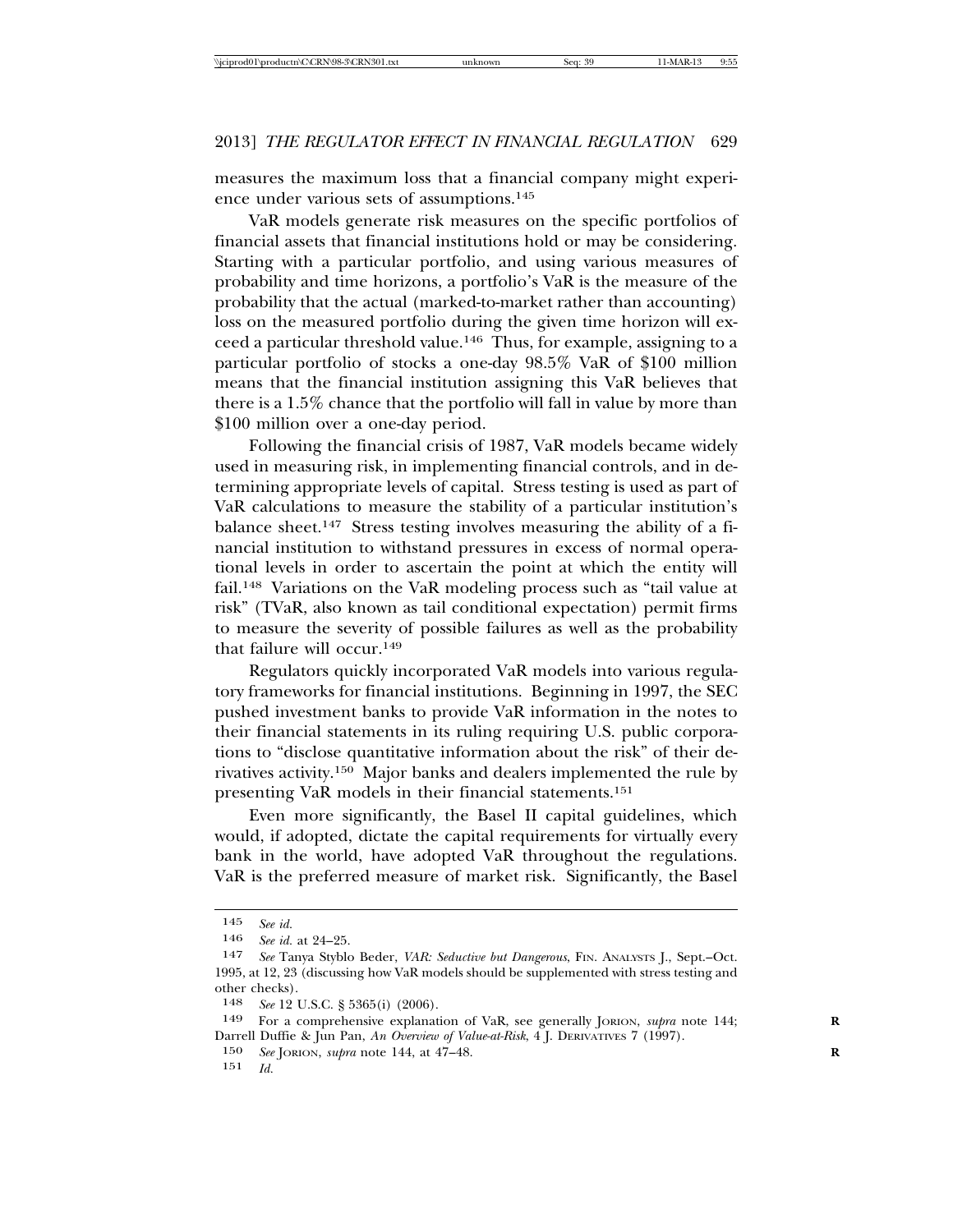capital guidelines permit VaR and other so-called "internal ratingsbased" approaches to evaluate credit risk, thus permitting banks to rely on their own measures of a counterparty's risk.152 These guidelines also envision that banks can effectively determine their own regulatory capital requirements first by creating, and then adjusting, their own internal models.153 Under the version of the Basel II capital guidelines adopted in the United States by various federal regulators, including the Office of the Comptroller of the Currency (OCC), the Board of Governors of the Federal Reserve System (Board), the Federal Deposit Insurance Corporation (FDIC), and the (now abolished) Office of Thrift Supervision (OTS), a risk-based capital adequacy framework requires certain banks, bank holding companies, and savings and loan associations (S&Ls) to "use an internal ratings-based approach to calculate regulatory credit risk capital requirements and advanced measurement approaches to calculate regulatory operational risk capital requirements."154

Interestingly, regulators fully understand that the use of financial institutions' own internal risk assessment tools will occur in an environment in which banks' models are constantly evolving.155 Unfortunately, the regulators do not seem to have grasped the notion, central to the analysis in this Article, that banks' incentives regarding how to utilize a market process such as an internal risk assessment tool change when that process becomes incorporated into regulation.156

Internal risk assessment tools are particularly subject to distortion by regulatory co-option.157 Absent any regulatory overlay, internal risk assessment tools are useful for banks to see what sorts of potential problems they are facing. As soon as internal risk assessment tools become internalized into regulation, the consequences of using these tools change dramatically. Regulators and banks, after all, want to use internal risk assessments in order to calculate the amount of capital that banks must maintain to offset particular assets. Because capital is

<sup>152</sup> *See* French et al., *supra* note 4; *see also* Risk-Based Capital Standards: Advanced Capi- **R** tal Adequacy Framework—Basel II, 72 Fed. Reg. 69,288, 69,289, 69,291–92, 69,338 (Dec. 7, 2007) (adopting the "internal ratings-based" approach to credit risk based on results of the Basel II Accord).<br> $\frac{153}{\pi}$  See id at 6

<sup>153</sup> *See id.* at 69,294; *see also supra* notes 3–4 and accompanying text. **R**

<sup>154</sup> Risk-Based Capital Standards: Advanced Capital Adequacy Framework—Basel II, 72 Fed. Reg. at 69,288.

<sup>155</sup> *Id.* at 69,291 ("Because bank risk management practices are both continually evolving and subject to uncertainty, the framework should be viewed as an effort to improve the risk sensitivity of the risk-based capital requirements for banks, rather than as an effort to produce a statistically precise measurement of risk.").<br>156 PARTNOV *subra* note 13 at 969–63

<sup>156</sup> PARTNOY, *supra* note 13, at 262–63. **R**

See Beder, *supra* note 147, at 12 (showing how VaR calculations are "extremely dependent on parameters, data, assumptions, and methodology"—i.e., different methods of calculating VaRs can yield significantly different results—and observing that VaR calculations "are not sufficient to control risk").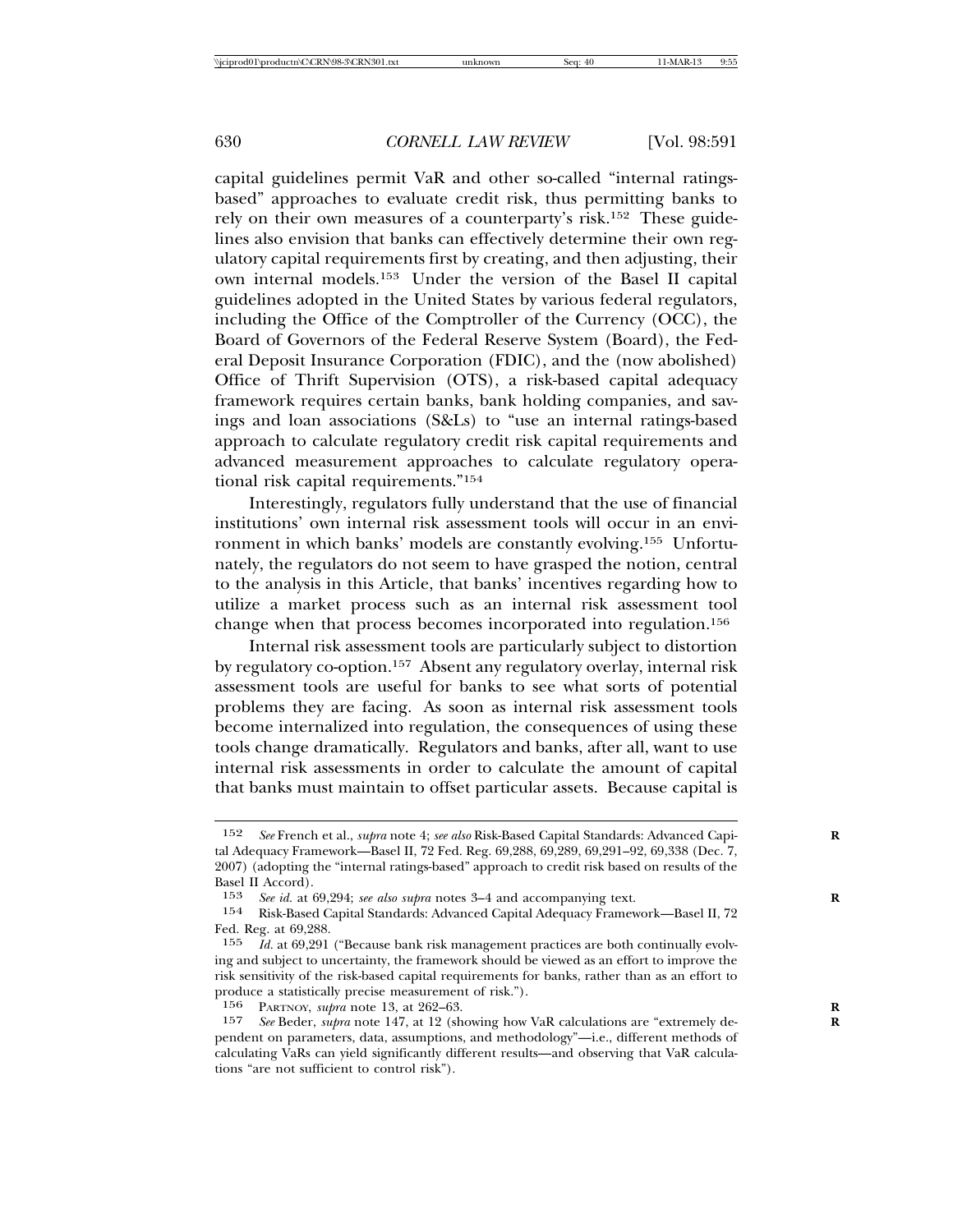# 2013] *THE REGULATOR EFFECT IN FINANCIAL REGULATION* 631

very expensive for firms relative to debt,<sup>158</sup> once internal risk assessments become incorporated into regulation, the use of such assessments can significantly impact the costs of financial institutions. Banks understand that once internal risk assessments can be used to justify reserve capital requirements, they will have incentives to adjust their models, and to modify the way that their models are used, in order to mitigate the costs of using these models.

Besides the odd fact that regulators do not seem to realize that their regulations might actually have an influence on the development of banks' internal risk assessment tools, a second striking thing about the incorporation of banks' internal risk assessment processes into the capital adequacy rules is the amount of trust that the regulators apparently have in the banks.

The regulators understand that "a system is only as good as the inputs that go into it."159 They also assume that financial institutions permitted to use their own internal risk assessments to measure risk will be able "to measure the key statistical drivers of credit risk."<sup>160</sup> Strangely, though, there does not appear to be any theoretical or statistical basis for assuming that banks can do this, particularly in the absence of independent oversight.161 Moreover, there is no generally accepted paradigm or protocol for determining which of the myriad technical approaches to internal risk assessment represents best practices or even acceptable industry standards. Whatever banks come up with themselves appears to be fine with the regulators. As one regulator observed, "the Basel Committee clearly recognizes that there is more than one way to [measure credit risk]."162 As such, the applicable capital rules should "provide banks with the flexibility to rely on data derived from experience, or from external sources, as long as the bank can demonstrate the relevance of the external data to its own exposures."163

<sup>158</sup> *See supra* note 54. **R**

Rutledge, *supra* note 3.

 $\frac{160}{161}$  *Id.* 

<sup>161</sup> *See* Rachel Wolcott, *Beyond the Numbers: Do Banks Manage Risk?*, REUTERS (June 14, 2012), http://blogs.reuters.com/financial-regulatory-forum/2012/06/14/beyond-thenumbers-do-banks-manage-risk/ (observing that "[i]t is a myth that banks are in possession of fancy gadgetry that allows them to measure risk on a minute-by-minute basis from a specialised risk-control tower and react to it effectively, thus averting catastrophe"); *see also* István Magas, *Financial Innovation: Regulator's Nightmare*, 2 INT'L REL. Q. 1, 2 (2011), *available at* http://www.southeast-europe.org/pdf/07/DKE\_07\_A\_V\_Magas-Istvan.pdf ("When the bulk of a company's assets were physical and its markets were relatively stable, valuation was more straightforward. Now growing proportions of a firm's assets—brands, ideas, human capital—are intangible and often hard to identify, let alone value. . . . This new, very innovative partly IT-related, complex market development has increased the difficulties of assessing risk and value, especially in a global context.").

<sup>162</sup> Rutledge, *supra* note 3.

<sup>163</sup> *Id.*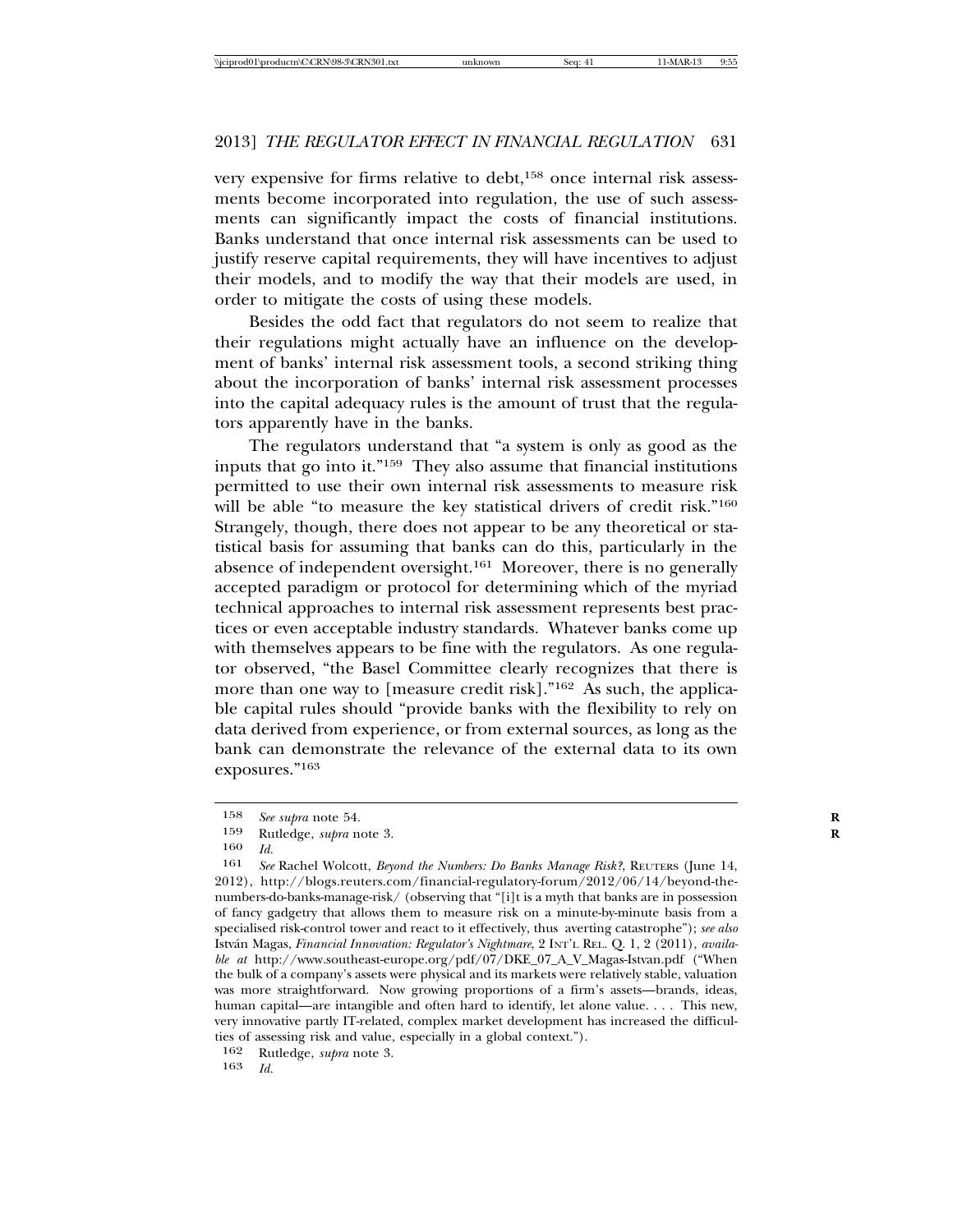Investors have a strong incentive in accurately measuring the risks of the banks in which they invest. And properly motivated and incentivized bankers have an incentive to measure risk accurately in order to improve loan performance by avoiding lemons and identifying cherries in loan applications and other investments. On the other hand, the necessity of disclosing such risk measurements to powerful and potentially intrusive regulators distorts this incentive and may provide incentives for banks to understate the levels of risk faced.

The well-publicized billion-dollar loss suffered in early 2012 by JPMorgan provides an illuminating example of the potential results of a financial institution deriving its own VaR model that qualifies as sufficient for regulatory purposes.164 CEO Jamie Dimon acknowledged, while announcing JPMorgan's losses, that the bank had altered its VaR model for its Chief Investment Office so that potential losses calculated by the VaR were approximately halved, from \$129 million to \$67 million. The reasons for this change in the VaR model "appear certain to be at the center of regulatory and shareholder inquiries into the losses."165 Yet, JPMorgan may not have disobeyed existing regulations. The SEC requires that financial institutions disclose changes in their risk models.166 However, the institutions do not need to disclose

166 SEC Regulation S-K requires disclosure "[i]f registrants change disclosure alternatives or key model characteristics, assumptions, and parameters used in providing quantita-

<sup>164</sup> The losses, originally announced on May 10, 2012, stemmed from JPMorgan's Chief Investment Office (CIO). The media initially reported in April 2012 on a trader in London named Bruno Iksil, known to many as the "London Whale." Stephanie Ruhle et al., *JPMorgan Trader's Positions Said to Distort Credit Indexes*, BLOOMBERG (Apr. 6, 2012, 10:43 AM), http://www.bloomberg.com/news/2012-04-05/jpmorgan-trader-iksil-s-heft-is-said-todistort-credit-indexes.html (discussing Bruno Iksil, the trader involved in the credit-derivative indexes). Iksil, who specialized in credit-derivative indexes, and the CIO built up an extremely complicated, high-stakes bet over a period of years. According to the *New York Times*, "[i]n its simplest form, . . . the complex position assembled by the bank included a bullish bet on an index of investment-grade corporate debt, later paired with a bearish bet in high-yield securities, achieved by selling insurance contracts known as credit-default swaps." Nelson D. Schwartz & Jessica Silver-Greenberg, *JPMorgan's Trading Loss Is Said to Rise at Least 50%*, DEALB%K (May 16, 2012, 9:14 PM), http://dealbook.nytimes.com/ 2012/05/16/jpmorgans-trading-loss-is-said-to-rise-at-least-50/. A "big move" in the interest rate spread between risk-free government bonds and investment grade securities, paired with a lack of "equally large moves in the price of the insurance on the high yield bonds," caused the bet to lead to huge losses. *Id.* Total losses could eventually total \$9 billion. *See* Jessica Silver-Greenberg & Susanne Craig, *JPMorgan Trading Loss May Reach \$9 Billion*, DEALB%K (June 28, 2012, 2:30 AM), http://dealbook.nytimes.com/2012/05/16/ jpmorgans-trading-loss-is-said-to-rise-at-least-50/; *see also* Maureen Farrell, *JPMorgan's Losses Keep Adding Up*, CNNMONEY (June 12, 2012, 11:24 AM), http://money.cnn.com/2012/06/ 12/investing/jpmorgan-loss/index.htm; Jessica Silver-Greenberg & Peter Eavis, *JPMorgan Discloses \$2 Billion in Trading Losses*, DEALB%K (May 10, 2012, 10:11 PM), http://dealbook. nytimes.com/2012/05/10/jpmorgan-discloses-significant-losses-in-trading-group/ (discussing JPMorgan's failed hedging strategy and its potential effect on regulatory reforms).

<sup>165</sup> David Henry, *Analysis: JPMorgan to Be Haunted by Change in Risk Model*, REUTERS (May 18, 2012, 5:13 PM), http://www.reuters.com/article/2012/05/18/us-jpmorgan-riskidUSBRE84H15120120518.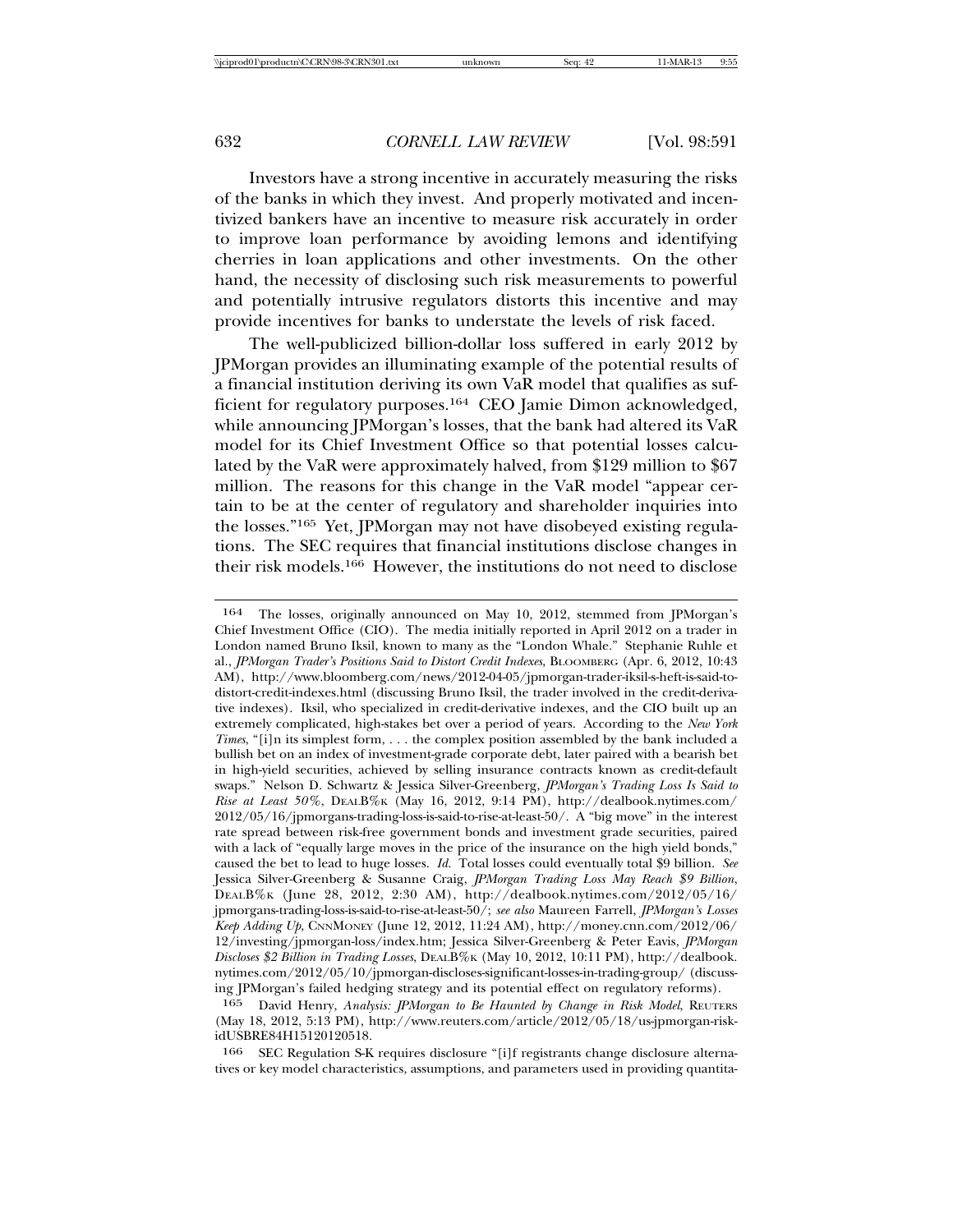this information until the end of the fiscal year.167 JPMorgan's initial first quarter report on April 13 revealed the \$67 million risk but did not note that the VaR had changed.168 Dimon attributed the change in models to the natural experimental process: "There are constant changes and updates to models—always trying to get them better than they were before. . . . That is an ongoing procedure."169 Many have expressed doubt regarding Dimon's statements, noting that, while banks do alter their VaR models, rarely do the changes produce such different results.170

The JPMorgan case has resulted in congressional investigations of the bank's losses and its regulators.171 Furthermore, the already tenuous credibility of VaR models has come under further scrutiny. The losses show the downside of co-opting the VaRs for regulatory purposes. Ironically, JPMorgan led the development of VaR models in the early 1990s.172 The financial crisis, however, showed that many of the VaR models used faulty historical data and assumptions.173 The requirement to disclose changes to VaR models solely at the end of the fiscal year seemingly created this loophole through which JPMorgan was able to change its VaR model for the CIO, but not in other offices, and accomplish its highly risky actions.174 The Basel Committee, as noted above, acknowledged multiple ways to measure risk and wished to "provide banks with the flexibility to rely on data derived

tive information about market risk . . . and if the effects of any such change is material." 17 C.F.R. § 229.305(a)(4) (2012).

<sup>167</sup> "Registrants shall provide, in their reporting currency, quantitative information about market risk as of the end of the latest fiscal year  $\dots$ ." *Id.* § 229.305(a)(1).

<sup>168</sup> Henry, *supra* note 165. **R**

<sup>169</sup> *Id.*

<sup>170</sup> *Id.* ("Banks sometimes refine their value-at-risk, or VaR, models but those commonplace changes do not by themselves produce such dramatically different results, said Christopher Finger, one of the founders of RiskMetrics Group, which pioneered VaR models and is now a unit of MSCI Inc.").

<sup>171</sup> *See* Scott Patterson, *Comptroller Sees Risk-Management Breakdown at J.P. Morgan*, WALL ST. J. (June 5, 2012, 5:15 PM), http://online.wsj.com/article/SB1000142405270230383020 4577448773700425452.html ("The OCC has been taking heat from members of Congress for failing to pick up on J.P. Morgan's trading activities quickly enough."); Ben Protess, *Regulator Concedes Oversight Lapse in JPMorgan Loss*, DEALB%K (June 6, 2012, 8:51 PM), http://dealbook.nytimes.com/2012/06/06/battle-lines-over-volcker-rule-are-revisited-atjpmorgan-hearing/ (discussing the Senate Banking Committee hearing regarding JPMorgan's loss, where the Comptroller of the Currency "faced the brunt of the scrutiny," and noting previous hearings where officials from JPMorgan's other regulators, the CFTC and SEC, testified).

<sup>172</sup> Tracy Alloway, *JPMorgan Loss Stokes Risk Model Fears*, FIN. TIMES (May 13, 2012, 6:29 PM), http://www.ft.com/intl/cms/s/0/1293de8c-9ba2-11e1-b03e-00144feabdc0.html#ax zz26XuEpH5x.

<sup>173</sup> *Id.*; *see* Henry, *supra* note 165. **R**

<sup>174</sup> The VaR was only changed for the CIO; the other divisions of the bank continued to use more "conservative" models. Henry, *supra* note 165.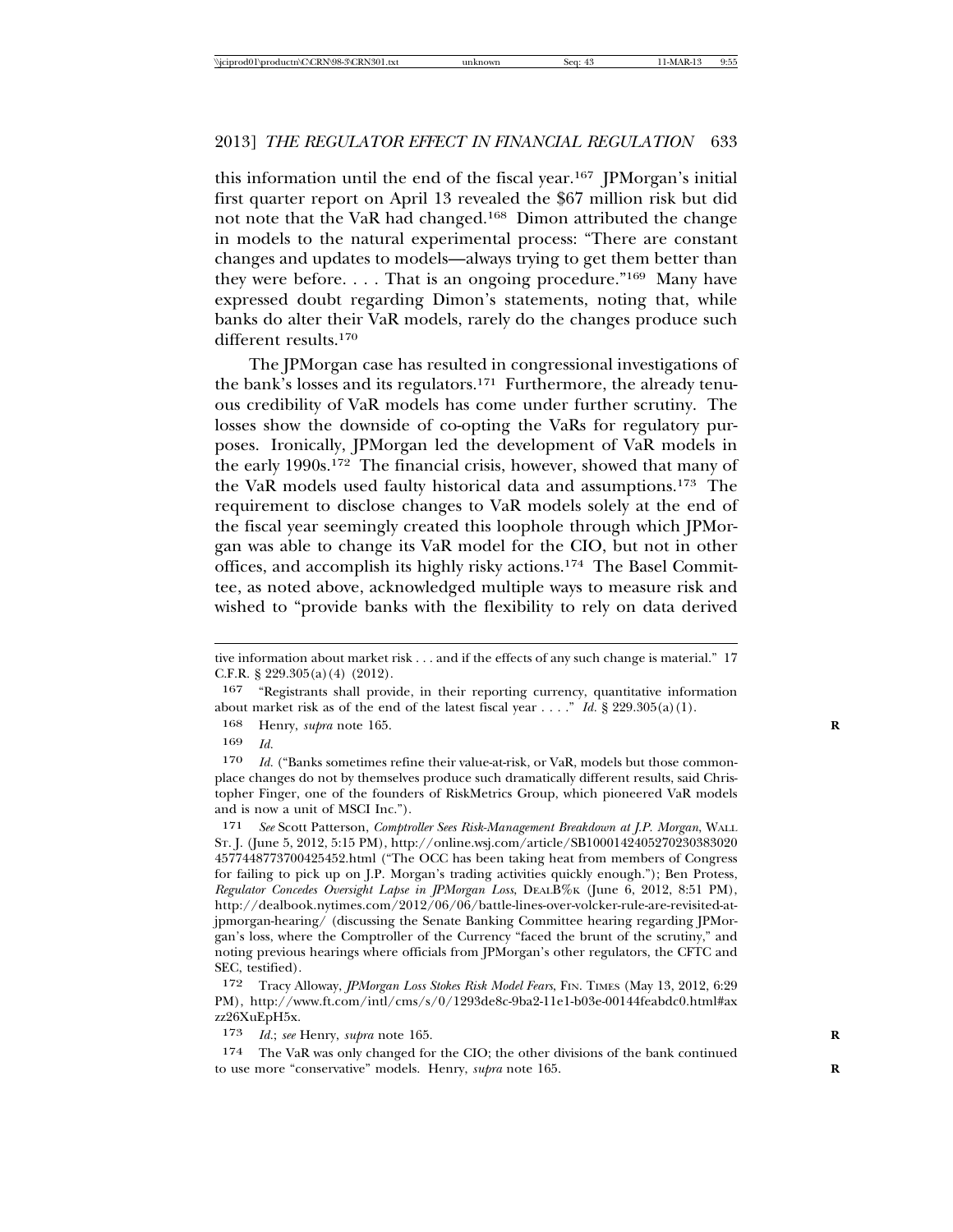from experience."175 By making VaRs part of the financial regulatory apparatus but allowing banks to continue to alter the models and only disclose these changes at set intervals, financial regulators appear to have created the conditions under which JPMorgan seemingly was able to alter its own VaR models to lessen the apparent risk in what was actually an extremely risky series of actions.

In other words, banks are now permitted to design the very examinations that will be used to evaluate their financial condition. Remarks on risk-based capital by William Rutledge, Executive Vice President of the Federal Reserve Bank of New York, illustrate the extent to which the capital guidelines relied on undeveloped and untested models that depended on data that was not yet even available at the time:

Given our desire for Basel II to be consistent with the best existing and **emerging** risk measurement and management practices, getting specific feedback from the industry is particularly critical. . . .

Time and effort has also been invested in developing richer and more meaningful data on past, and likely future, credit performance—data that are needed to fuel management information and control systems for senior management use. I expect that much of the cost to banks of adopting the advanced approaches of Basel II will come from pushing ahead on precisely these types of initiatives.

The Basel standards outline the data history [that] banks will need in order to use the IRB (Internal Risk Based) approach. The [Basel] Committee recognizes that banks may not currently have all of the required information on hand. For this reason we have continued to engage market participants in a dialogue on this issue.<sup>176</sup>

As the credit crisis approached, regulators, under the so-called "market risk amendment" to the original Basel Accord,<sup>177</sup> increasingly were allowing the world's largest financial institutions, primarily those with large market risk positions, to use their own internal estimates of the risks associated with their activities in determining what their own capital requirements would be for regulatory purposes.

Thus, financial institutions subject to minimum capital requirements were not merely allowed to determine for themselves whether they were in compliance with such requirements; they also were allowed to design for themselves the test that they would use for making this determination. As Professor Partnoy observed, financial institu-

<sup>175</sup> Rutledge, *supra* note 3. **R**

<sup>176</sup> *Id.*

*Id.*; BASEL COMMITTEE ON BANKING SUPERVISION, OVERVIEW OF THE AMENDMENT TO THE CAPITAL ACCORD TO INCORPORATE MARKET RISKS 2 (1996), *available at* http:// www.bis.org/publ/bcbs23.pdf.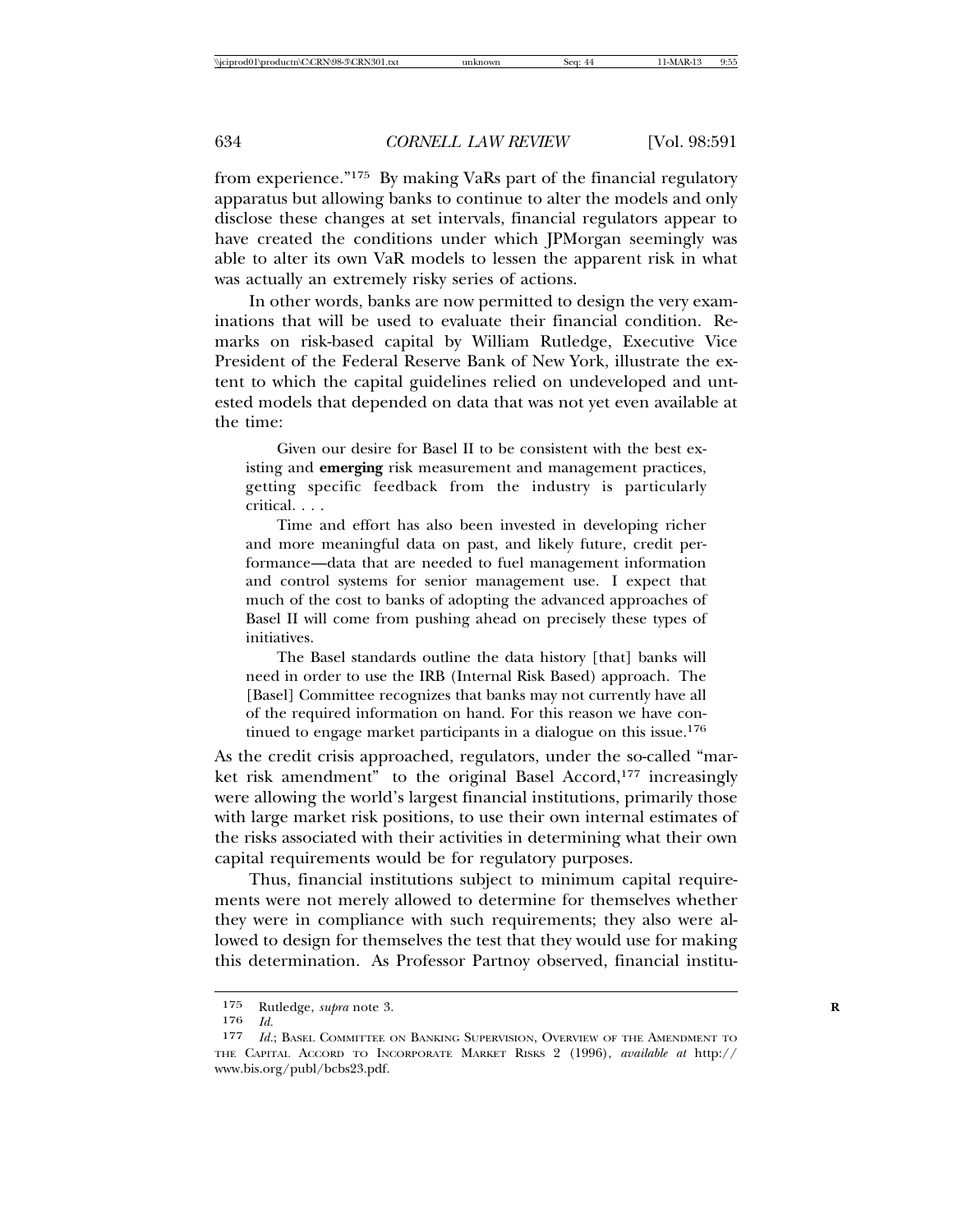tions used faulty VaR models due to legal rules. Regulators required firms to use and to disclose their VaR measures but, in doing so, they were "inadvertently encouraging firms to misstate their own risks."178

Professor Partnoy suggests that there was a problem with VaR models themselves, calling them "faulty" on the grounds that "all these models really did was compare historical measures of risk and return."179 This observation, while true, is describing the first generation of VaR models developed in the mid- to late-1990s. The models, such as the ones used by failed firms including Bankers Trust and Long Term Capital Management, were what regulators ultimately assimilated into their own regulations.<sup>180</sup> Once these models were adopted by regulators, however, they became ossified. If these models had not been incorporated into regulation, the companies using them would have had strong incentives to refine and improve them in order to make them more accurate and useful as internal evaluation mechanisms.

Regulatory assimilation distorted the incentives of the firms who developed VaR models. The process of assimilation subverted the integrity of the very algorithms being co-opted. Unfortunately, like credit ratings, internal risk models, which were once a promising means for banks to improve their internal controls, have become largely discredited. For example, Sheila Bair, the former chairman of the FDIC, observed that "in the years preceding the financial crisis, under the advanced approaches of Basel II, regulators allowed the largest banks to use their own internal models to set individual riskbased capital requirements."181 Regulators permitted this on the premise that "the largest banks didn't need as much capital as smaller banks due to their sophisticated internal risk models and diversification."182 According to Ms. Bair, "[t]he crisis demonstrated the fallacy of this thinking."183

#### **CONCLUSION**

In this paper, the term regulation by assimilation is used to describe the process by which internal norms, rules, or practices of private firms are assimilated into regulation. The descriptive purpose of this Article has been to point out the large role played by regulatory

<sup>178</sup> PARTNOY, *supra* note 13, at 262. **R**

<sup>179</sup> *Id.*

<sup>180</sup> *Id.* at 261–62

<sup>181</sup> Sarah Borchersen-Keto, *FDIC Moves on Dodd-Frank Capital Requirements*, WOLTERS KLUWER LAW & BUSINESS: DODD-FRANK NEWS CENTER (Dec. 14, 2010), http:// financialreform.wolterskluwerlb.com/2010/12/fdic-moves-on-dodd-frank-capital-requirements.html.

<sup>182</sup> *Id.*

<sup>183</sup> *Id.*